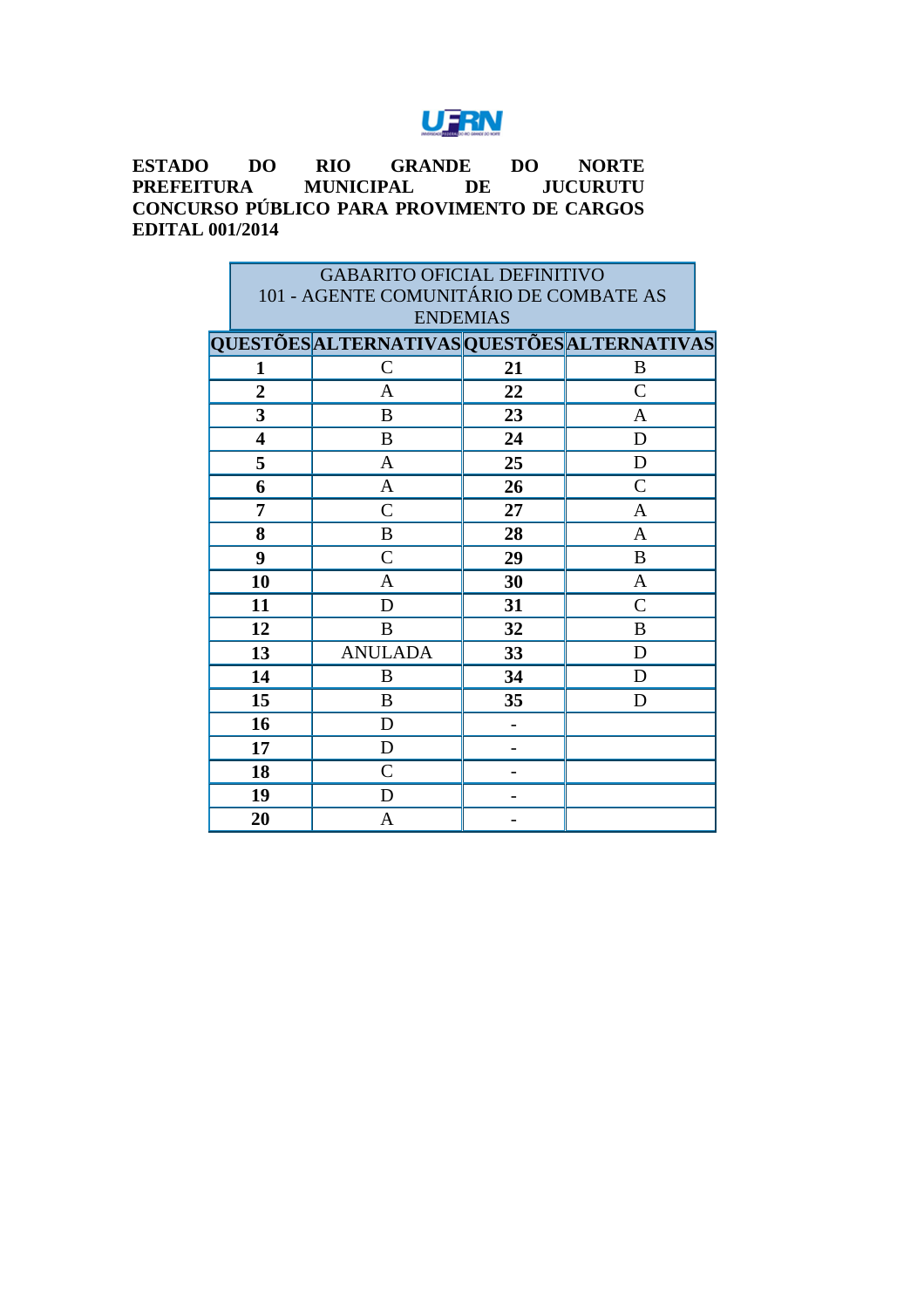|                         | <b>GABARITO OFICIAL DEFINITIVO</b>                                        |    |                |  |  |  |
|-------------------------|---------------------------------------------------------------------------|----|----------------|--|--|--|
|                         | 102 - AGENTE COMUNITÁRIO DE SAÚDE - BAIRRO<br>FREITAS E BAIRRO BELA VISTA |    |                |  |  |  |
|                         | <b>QUESTÕES ALTERNATIVAS QUESTÕES ALTERNATIVAS</b>                        |    |                |  |  |  |
| 1                       | $\mathsf{C}$                                                              | 21 | B              |  |  |  |
| $\overline{2}$          | A                                                                         | 22 | $\overline{C}$ |  |  |  |
| 3                       | B                                                                         | 23 | A              |  |  |  |
| $\overline{\mathbf{4}}$ | B                                                                         | 24 | D              |  |  |  |
| 5                       | A                                                                         | 25 | D              |  |  |  |
| 6                       | A                                                                         | 26 | $\mathcal{C}$  |  |  |  |
| 7                       | $\overline{C}$                                                            | 27 | A              |  |  |  |
| 8                       | B                                                                         | 28 | A              |  |  |  |
| 9                       | $\mathcal{C}$                                                             | 29 | B              |  |  |  |
| 10                      | A                                                                         | 30 | A              |  |  |  |
| 11                      | D                                                                         | 31 | $\mathcal{C}$  |  |  |  |
| 12                      | B                                                                         | 32 | B              |  |  |  |
| 13                      | $\overline{C}$                                                            | 33 | D              |  |  |  |
| 14                      | B                                                                         | 34 | D              |  |  |  |
| 15                      | B                                                                         | 35 | D              |  |  |  |
| 16                      | D                                                                         |    |                |  |  |  |
| 17                      | D                                                                         |    |                |  |  |  |
| 18                      | $\mathcal{C}$                                                             |    |                |  |  |  |
| 19                      | D                                                                         |    |                |  |  |  |
| 20                      | A                                                                         |    |                |  |  |  |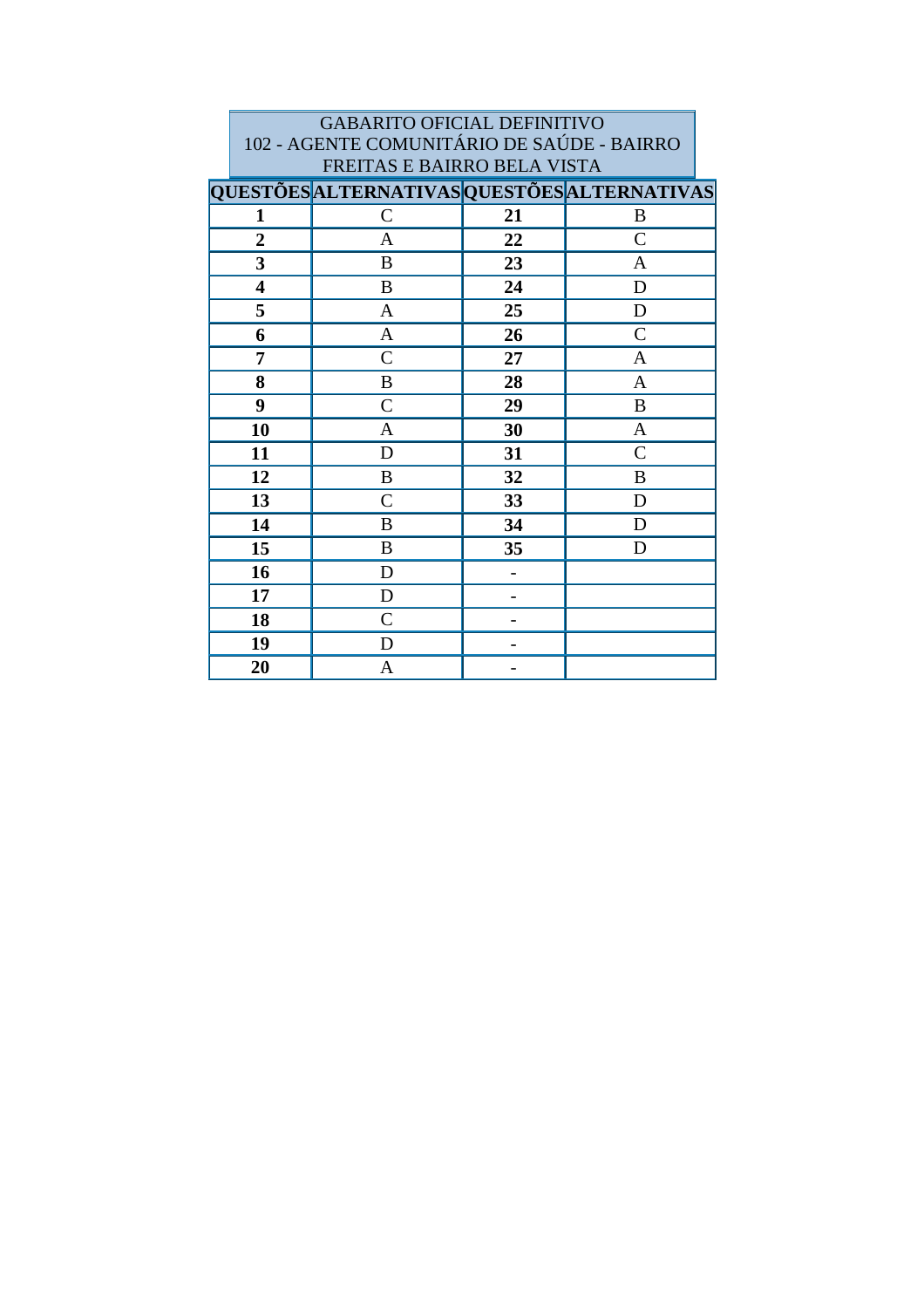| <b>GABARITO OFICIAL DEFINITIVO</b>                 |                                    |    |                |  |  |
|----------------------------------------------------|------------------------------------|----|----------------|--|--|
| 103 - AGENTE COMUNITÁRIO DE SAÚDE - DISTRITO       |                                    |    |                |  |  |
|                                                    | BOI SELADO E COMUNIDADE SANTA RITA |    |                |  |  |
| <b>QUESTÕES ALTERNATIVAS QUESTÕES ALTERNATIVAS</b> |                                    |    |                |  |  |
| 1                                                  | $\mathcal{C}$                      | 21 | B              |  |  |
| $\overline{2}$                                     | A                                  | 22 | $\mathcal{C}$  |  |  |
| 3                                                  | B                                  | 23 | A              |  |  |
| $\overline{\mathbf{4}}$                            | B                                  | 24 | D              |  |  |
| 5                                                  | A                                  | 25 | D              |  |  |
| 6                                                  | A                                  | 26 | $\overline{C}$ |  |  |
| 7                                                  | $\overline{C}$                     | 27 | A              |  |  |
| 8                                                  | B                                  | 28 | A              |  |  |
| 9                                                  | $\overline{C}$                     | 29 | B              |  |  |
| 10                                                 | A                                  | 30 | $\mathbf{A}$   |  |  |
| 11                                                 | D                                  | 31 | $\mathcal{C}$  |  |  |
| 12                                                 | B                                  | 32 | B              |  |  |
| 13                                                 | $\mathcal{C}$                      | 33 | D              |  |  |
| 14                                                 | B                                  | 34 | D              |  |  |
| 15                                                 | B                                  | 35 | D              |  |  |
| 16                                                 | D                                  |    |                |  |  |
| 17                                                 | D                                  |    |                |  |  |
| 18                                                 | $\mathcal{C}$                      |    |                |  |  |
| 19                                                 | D                                  |    |                |  |  |
| 20                                                 | A                                  |    |                |  |  |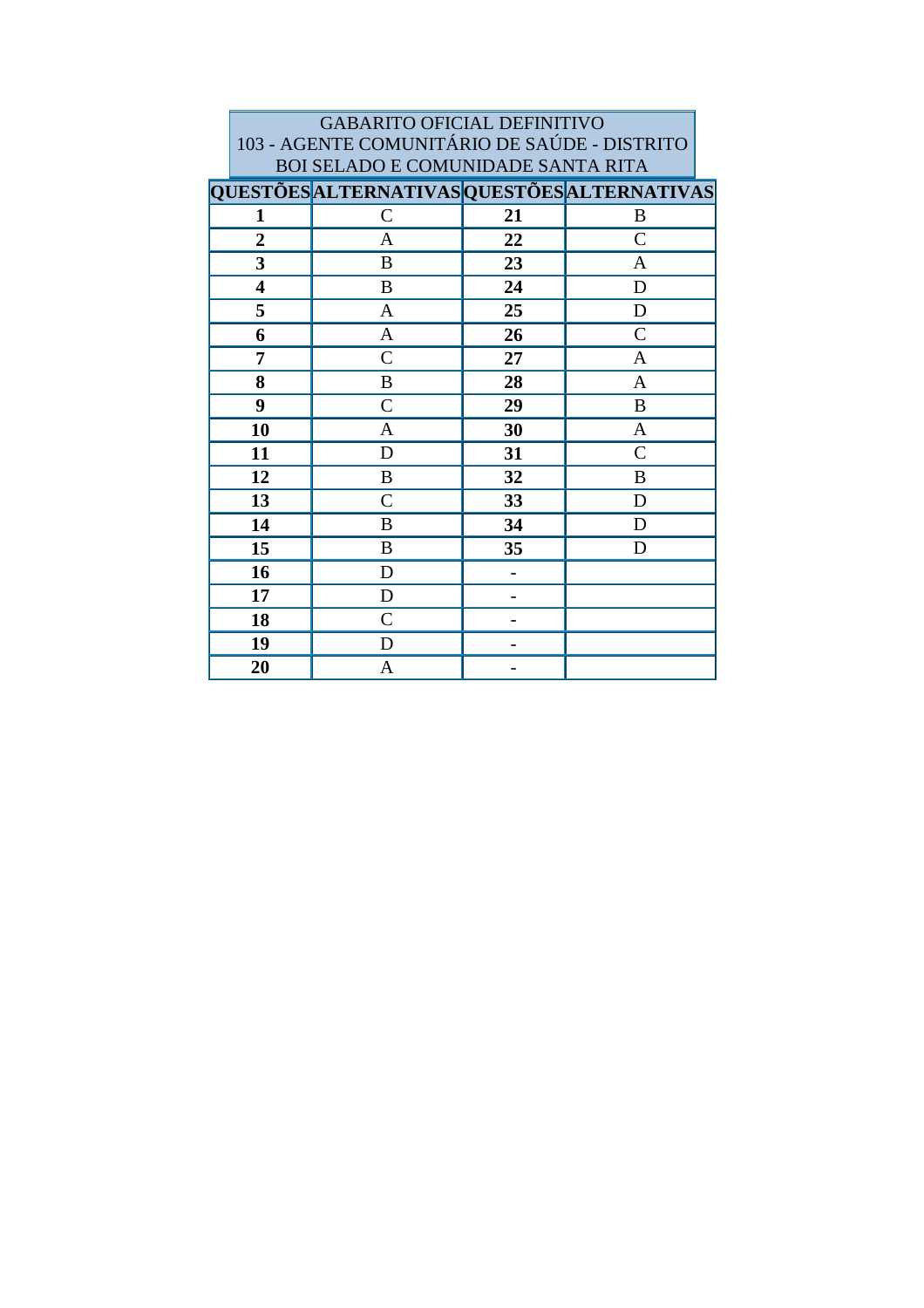| <b>GABARITO OFICIAL DEFINITIVO</b>                 |                |    |                |  |  |
|----------------------------------------------------|----------------|----|----------------|--|--|
| 104 - AGENTE COMUNITÁRIO DE SAÚDE - PANGOÁ,        |                |    |                |  |  |
| PREGUIÇA E SANTO ANTÔNIO                           |                |    |                |  |  |
| <b>QUESTÕES ALTERNATIVAS QUESTÕES ALTERNATIVAS</b> |                |    |                |  |  |
| 1                                                  | $\mathcal{C}$  | 21 | B              |  |  |
| $\overline{2}$                                     | A              | 22 | $\mathcal{C}$  |  |  |
| 3                                                  | B              | 23 | A              |  |  |
| $\overline{\mathbf{4}}$                            | $\bf{B}$       | 24 | D              |  |  |
| 5                                                  | A              | 25 | D              |  |  |
| 6                                                  | $\mathbf{A}$   | 26 | $\overline{C}$ |  |  |
| 7                                                  | $\mathcal{C}$  | 27 | A              |  |  |
| 8                                                  | B              | 28 | A              |  |  |
| 9                                                  | $\mathcal{C}$  | 29 | B              |  |  |
| 10                                                 | $\mathbf{A}$   | 30 | $\mathbf{A}$   |  |  |
| 11                                                 | D              | 31 | $\overline{C}$ |  |  |
| 12                                                 | B              | 32 | B              |  |  |
| 13                                                 | $\overline{C}$ | 33 | D              |  |  |
| 14                                                 | B              | 34 | D              |  |  |
| 15                                                 | B              | 35 | D              |  |  |
| 16                                                 | D              |    |                |  |  |
| 17                                                 | D              |    |                |  |  |
| 18                                                 | $\mathcal{C}$  |    |                |  |  |
| 19                                                 | D              |    |                |  |  |
| 20                                                 | A              |    |                |  |  |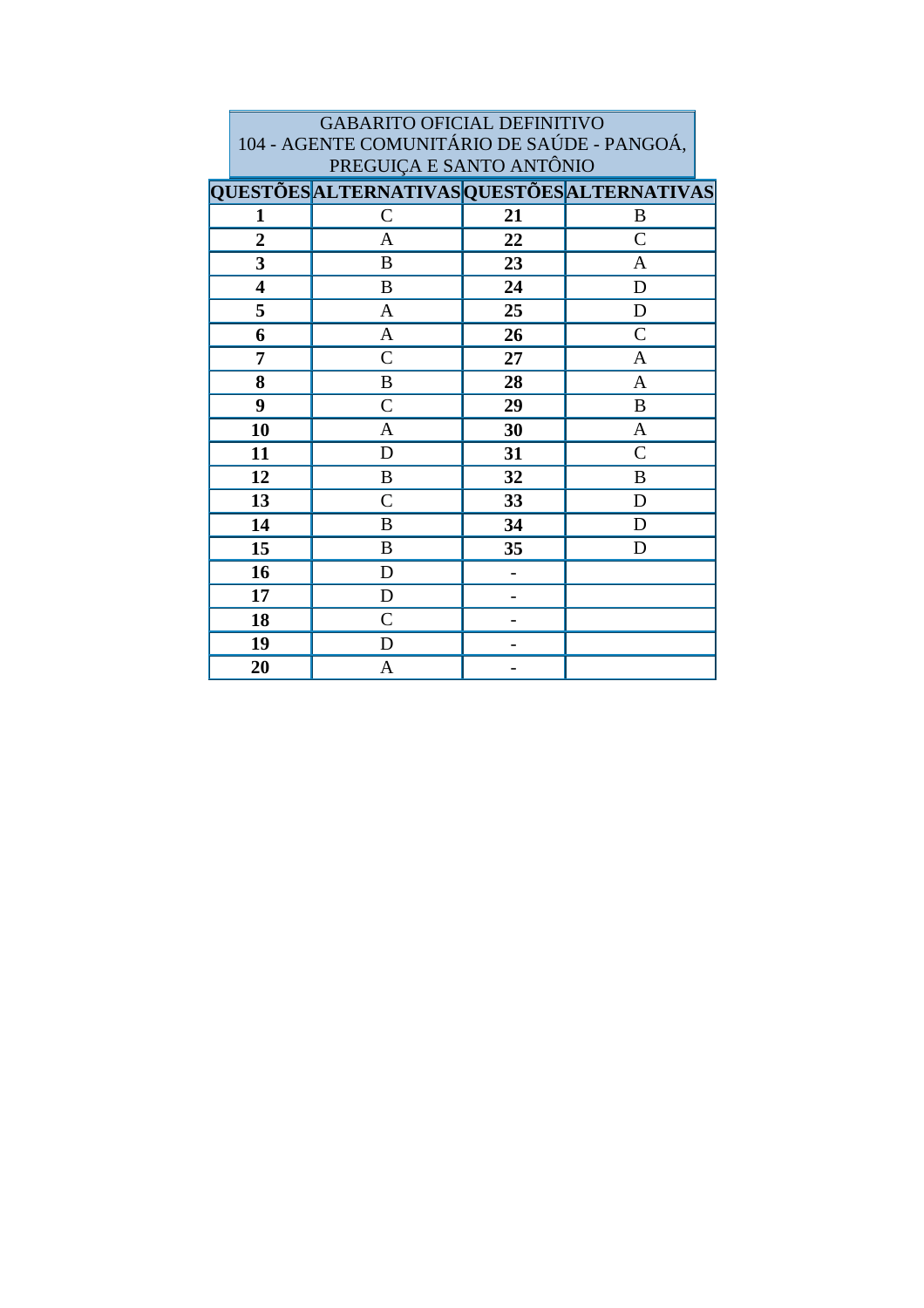| <b>GABARITO OFICIAL DEFINITIVO</b><br>105 - AGENTE COMUNITÁRIO DE SAÚDE - SÍTIOS |                                             |    |                |  |  |
|----------------------------------------------------------------------------------|---------------------------------------------|----|----------------|--|--|
| CAJÁ, ITANS, MALHADA DA AREIA, PINTURAS,<br>RETIRO, SOMBRA, SOA E MORADA NOVA    |                                             |    |                |  |  |
|                                                                                  | QUESTÕES ALTERNATIVAS QUESTÕES ALTERNATIVAS |    |                |  |  |
| 1                                                                                | $\mathsf{C}$                                | 21 | B              |  |  |
| $\overline{2}$                                                                   | A                                           | 22 | $\mathsf{C}$   |  |  |
| 3                                                                                | B                                           | 23 | $\mathbf{A}$   |  |  |
| $\overline{\mathbf{4}}$                                                          | B                                           | 24 | D              |  |  |
| 5                                                                                | A                                           | 25 | D              |  |  |
| 6                                                                                | $\overline{A}$                              | 26 | $\mathcal{C}$  |  |  |
| 7                                                                                | $\overline{C}$                              | 27 | $\mathbf{A}$   |  |  |
| 8                                                                                | B                                           | 28 | $\overline{A}$ |  |  |
| 9                                                                                | $\mathsf{C}$                                | 29 | B              |  |  |
| 10                                                                               | A                                           | 30 | $\mathbf{A}$   |  |  |
| 11                                                                               | D                                           | 31 | $\mathcal{C}$  |  |  |
| 12                                                                               | B                                           | 32 | B              |  |  |
| 13                                                                               | $\overline{C}$                              | 33 | D              |  |  |
| 14                                                                               | B                                           | 34 | D              |  |  |
| 15                                                                               | B                                           | 35 | D              |  |  |
| 16                                                                               | D                                           |    |                |  |  |
| 17                                                                               | D                                           |    |                |  |  |
| 18                                                                               | $\overline{C}$                              |    |                |  |  |
| 19                                                                               | D                                           |    |                |  |  |
| 20                                                                               | A                                           |    |                |  |  |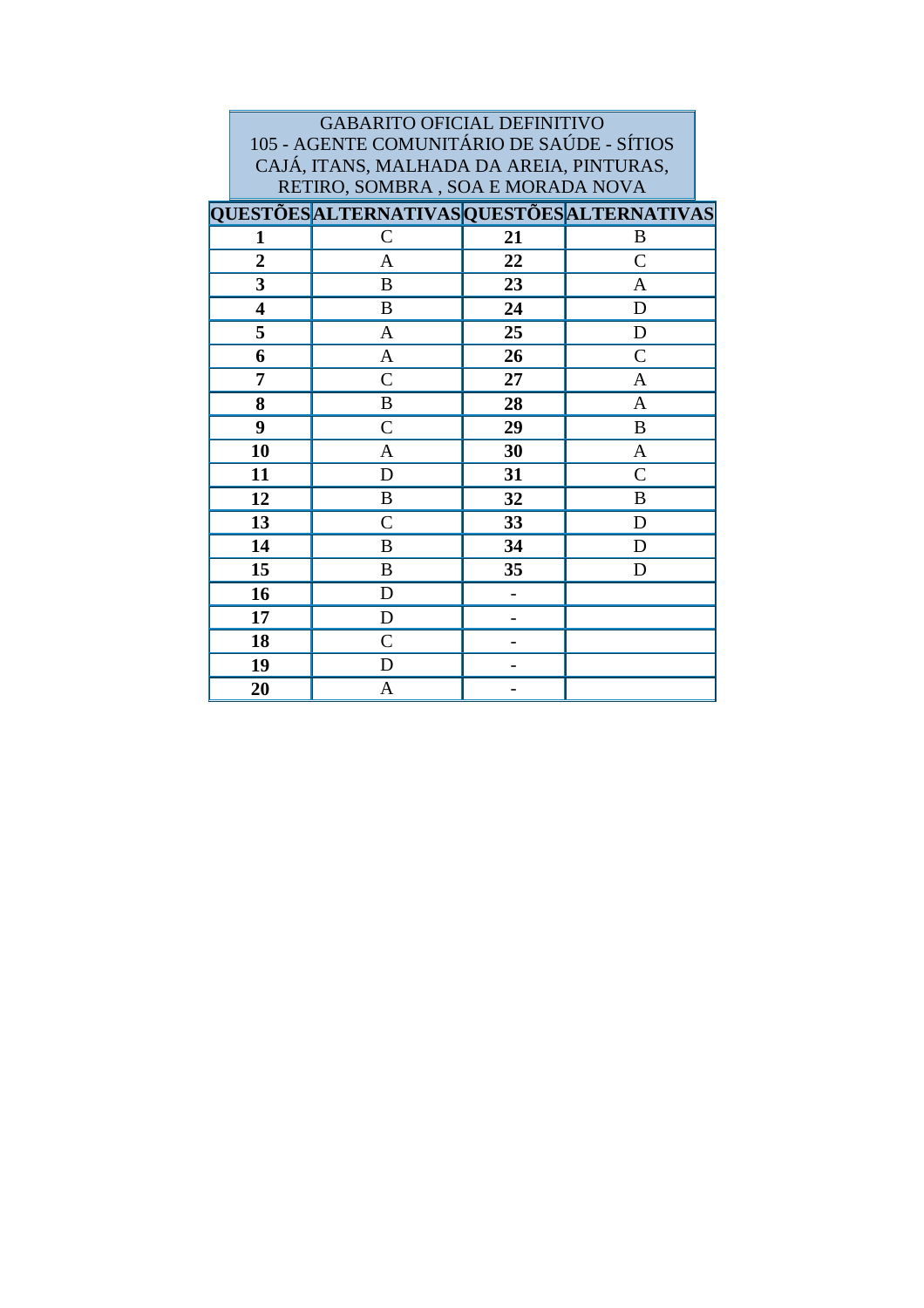| <b>GABARITO OFICIAL DEFINITIVO</b>                 |                                          |    |                |  |  |  |
|----------------------------------------------------|------------------------------------------|----|----------------|--|--|--|
| 106 - AGENTE COMUNITÁRIO DE SAÚDE - DISTRITO       |                                          |    |                |  |  |  |
|                                                    | DE BARRA DE SANTANA, RIACHO DE SANTANA E |    |                |  |  |  |
| <b>RECANTO</b>                                     |                                          |    |                |  |  |  |
| <b>QUESTÕES ALTERNATIVAS QUESTÕES ALTERNATIVAS</b> |                                          |    |                |  |  |  |
| 1                                                  | $\mathsf{C}$                             | 21 | B              |  |  |  |
| $\overline{2}$                                     | A                                        | 22 | $\overline{C}$ |  |  |  |
| 3                                                  | B                                        | 23 | $\mathbf{A}$   |  |  |  |
| $\overline{\mathbf{4}}$                            | B                                        | 24 | D              |  |  |  |
| 5                                                  | A                                        | 25 | D              |  |  |  |
| 6                                                  | A                                        | 26 | $\overline{C}$ |  |  |  |
| 7                                                  | $\mathsf{C}$                             | 27 | A              |  |  |  |
| 8                                                  | B                                        | 28 | A              |  |  |  |
| 9                                                  | $\mathcal{C}$                            | 29 | B              |  |  |  |
| 10                                                 | A                                        | 30 | $\mathbf{A}$   |  |  |  |
| 11                                                 | D                                        | 31 | $\mathcal{C}$  |  |  |  |
| 12                                                 | B                                        | 32 | B              |  |  |  |
| 13                                                 | $\overline{C}$                           | 33 | D              |  |  |  |
| 14                                                 | B                                        | 34 | D              |  |  |  |
| 15                                                 | B                                        | 35 | D              |  |  |  |
| 16                                                 | D                                        |    |                |  |  |  |
| 17                                                 | D                                        |    |                |  |  |  |
| 18                                                 | $\mathsf{C}$                             |    |                |  |  |  |
| 19                                                 | D                                        |    |                |  |  |  |
| 20                                                 | A                                        |    |                |  |  |  |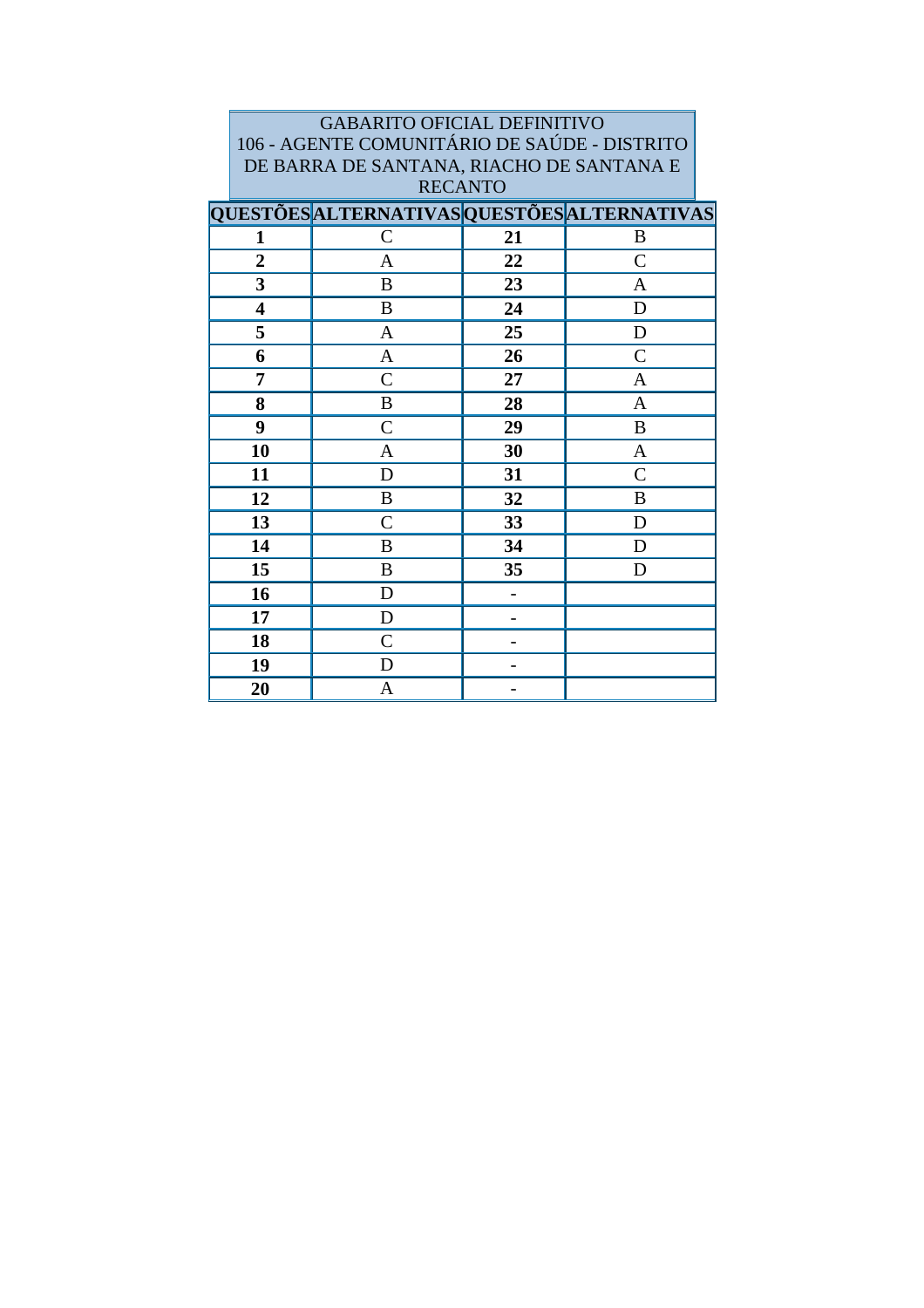|                | <b>GABARITO OFICIAL DEFINITIVO</b>          |    |                  |  |  |  |
|----------------|---------------------------------------------|----|------------------|--|--|--|
|                | 107 - MOTORISTA - CNH - CATEGORIA B         |    |                  |  |  |  |
|                | QUESTÕES ALTERNATIVAS QUESTÕES ALTERNATIVAS |    |                  |  |  |  |
| $\mathbf{1}$   | $\mathbf C$                                 | 21 | B                |  |  |  |
| $\overline{2}$ | A                                           | 22 | $\mathcal{C}$    |  |  |  |
| 3              | B                                           | 23 | A                |  |  |  |
| 4              | B                                           | 24 | D                |  |  |  |
| 5              | A                                           | 25 | D                |  |  |  |
| 6              | A                                           | 26 | $\mathsf{C}$     |  |  |  |
| 7              | $\mathcal{C}$                               | 27 | A                |  |  |  |
| 8              | B                                           | 28 | $\mathbf{A}$     |  |  |  |
| 9              | $\overline{C}$                              | 29 | $\boldsymbol{B}$ |  |  |  |
| 10             | A                                           | 30 | $\mathbf{A}$     |  |  |  |
| 11             | D                                           | 31 | $\mathsf{C}$     |  |  |  |
| 12             | $\boldsymbol{B}$                            | 32 | B                |  |  |  |
| 13             | $\mathcal{C}$                               | 33 | D                |  |  |  |
| 14             | B                                           | 34 | D                |  |  |  |
| 15             | $\boldsymbol{B}$                            | 35 | D                |  |  |  |
| 16             | D                                           | -  |                  |  |  |  |
| 17             | D                                           |    |                  |  |  |  |
| 18             | $\mathcal{C}$                               |    |                  |  |  |  |
| 19             | D                                           |    |                  |  |  |  |
| 20             | A                                           |    |                  |  |  |  |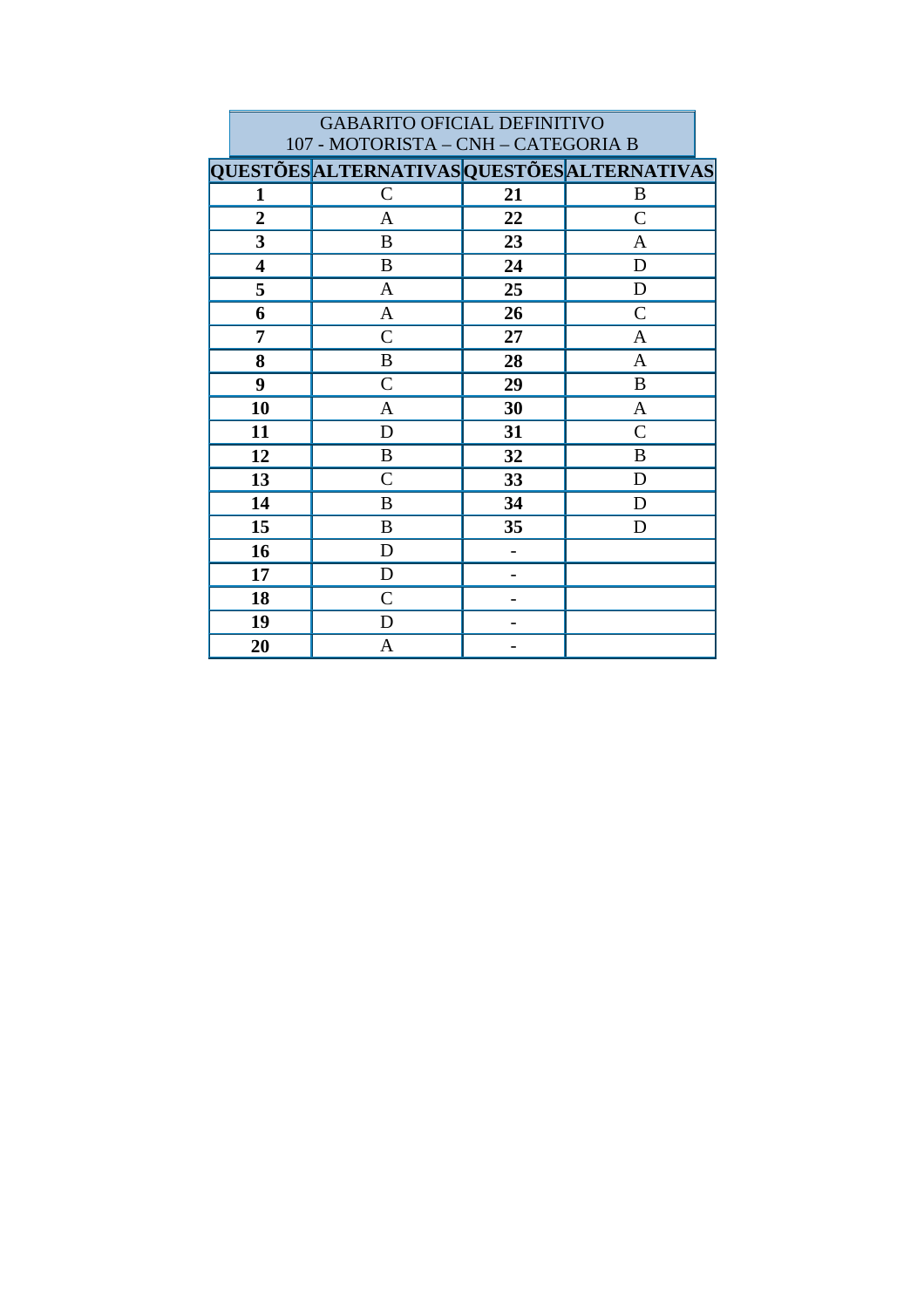|                         | <b>GABARITO OFICIAL DEFINITIVO</b><br>108 - MOTORISTA – CNH – CATEGORIA D |    |                |  |  |
|-------------------------|---------------------------------------------------------------------------|----|----------------|--|--|
|                         | QUESTÕES ALTERNATIVAS QUESTÕES ALTERNATIVAS                               |    |                |  |  |
| 1                       | $\mathcal{C}$                                                             | 21 | B              |  |  |
| $\overline{2}$          | A                                                                         | 22 | $\overline{C}$ |  |  |
| $\overline{\mathbf{3}}$ | B                                                                         | 23 | A              |  |  |
| $\overline{\mathbf{4}}$ | B                                                                         | 24 | D              |  |  |
| 5                       | A                                                                         | 25 | D              |  |  |
| 6                       | A                                                                         | 26 | $\overline{C}$ |  |  |
| 7                       | $\mathsf{C}$                                                              | 27 | A              |  |  |
| 8                       | B                                                                         | 28 | $\mathbf{A}$   |  |  |
| 9                       | $\mathsf{C}$                                                              | 29 | B              |  |  |
| 10                      | $\mathbf{A}$                                                              | 30 | $\mathbf{A}$   |  |  |
| 11                      | D                                                                         | 31 | $\mathcal{C}$  |  |  |
| 12                      | B                                                                         | 32 | B              |  |  |
| 13                      | $\mathcal{C}$                                                             | 33 | D              |  |  |
| 14                      | B                                                                         | 34 | D              |  |  |
| 15                      | B                                                                         | 35 | D              |  |  |
| 16                      | D                                                                         |    |                |  |  |
| 17                      | D                                                                         |    |                |  |  |
| 18                      | $\overline{C}$                                                            |    |                |  |  |
| 19                      | D                                                                         |    |                |  |  |
| 20                      | A                                                                         |    |                |  |  |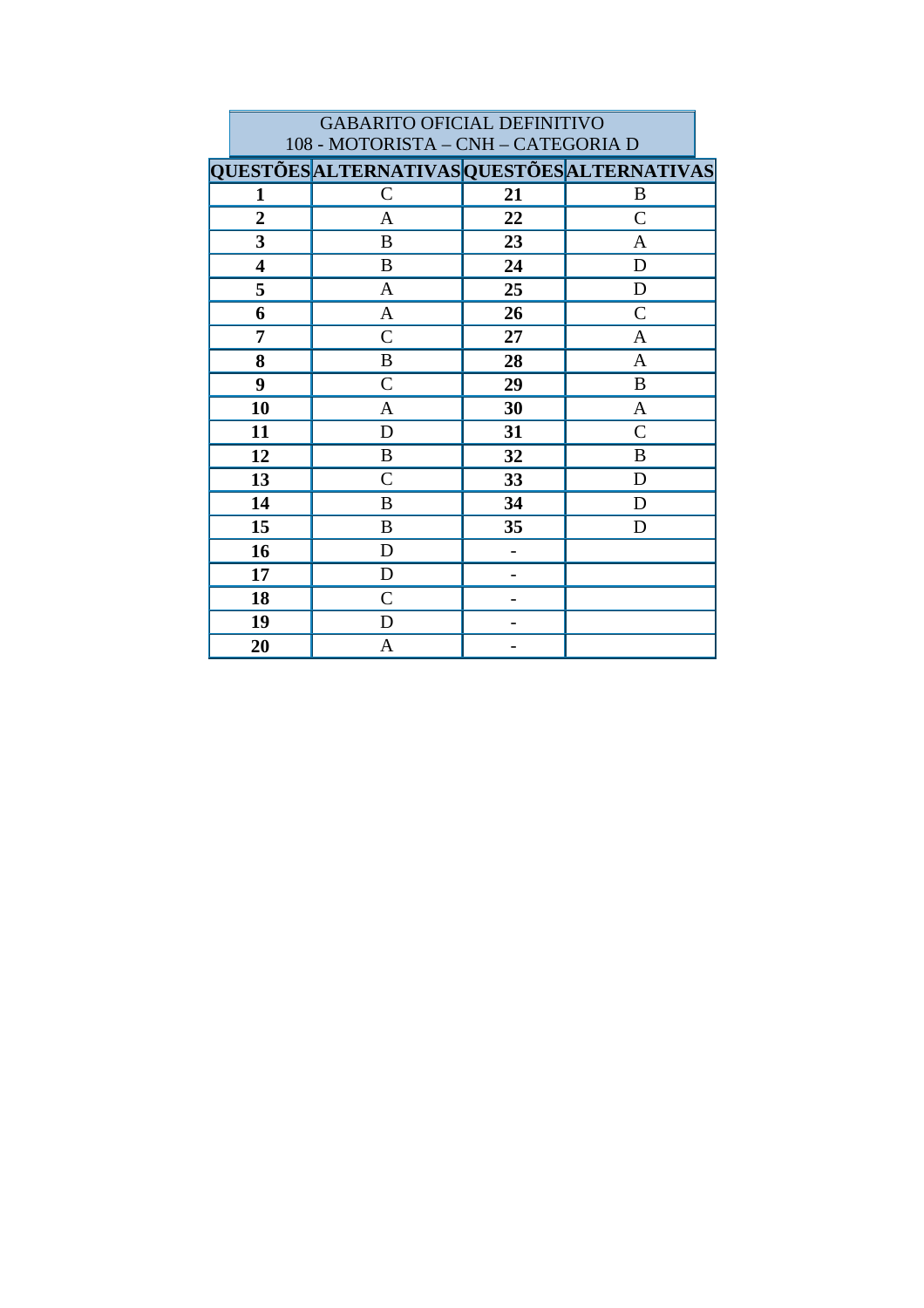|                | <b>GABARITO OFICIAL DEFINITIVO</b>          |    |                |  |  |  |
|----------------|---------------------------------------------|----|----------------|--|--|--|
|                | 109 - OPERADOR DE MOTONIVELADORA            |    |                |  |  |  |
|                | QUESTÕES ALTERNATIVAS QUESTÕES ALTERNATIVAS |    |                |  |  |  |
| 1              | $\mathcal{C}$                               | 21 | B              |  |  |  |
| $\overline{2}$ | A                                           | 22 | $\mathsf{C}$   |  |  |  |
| 3              | B                                           | 23 | A              |  |  |  |
| 4              | B                                           | 24 | D              |  |  |  |
| 5              | A                                           | 25 | D              |  |  |  |
| 6              | $\mathbf{A}$                                | 26 | $\overline{C}$ |  |  |  |
| 7              | $\mathsf{C}$                                | 27 | A              |  |  |  |
| 8              | B                                           | 28 | A              |  |  |  |
| 9              | $\mathsf{C}$                                | 29 | B              |  |  |  |
| 10             | $\mathbf{A}$                                | 30 | $\mathbf{A}$   |  |  |  |
| 11             | D                                           | 31 | $\mathcal{C}$  |  |  |  |
| 12             | B                                           | 32 | B              |  |  |  |
| 13             | $\overline{C}$                              | 33 | D              |  |  |  |
| 14             | B                                           | 34 | D              |  |  |  |
| 15             | B                                           | 35 | D              |  |  |  |
| 16             | D                                           |    |                |  |  |  |
| 17             | D                                           |    |                |  |  |  |
| 18             | $\mathcal{C}$                               |    |                |  |  |  |
| 19             | D                                           |    |                |  |  |  |
| 20             | A                                           |    |                |  |  |  |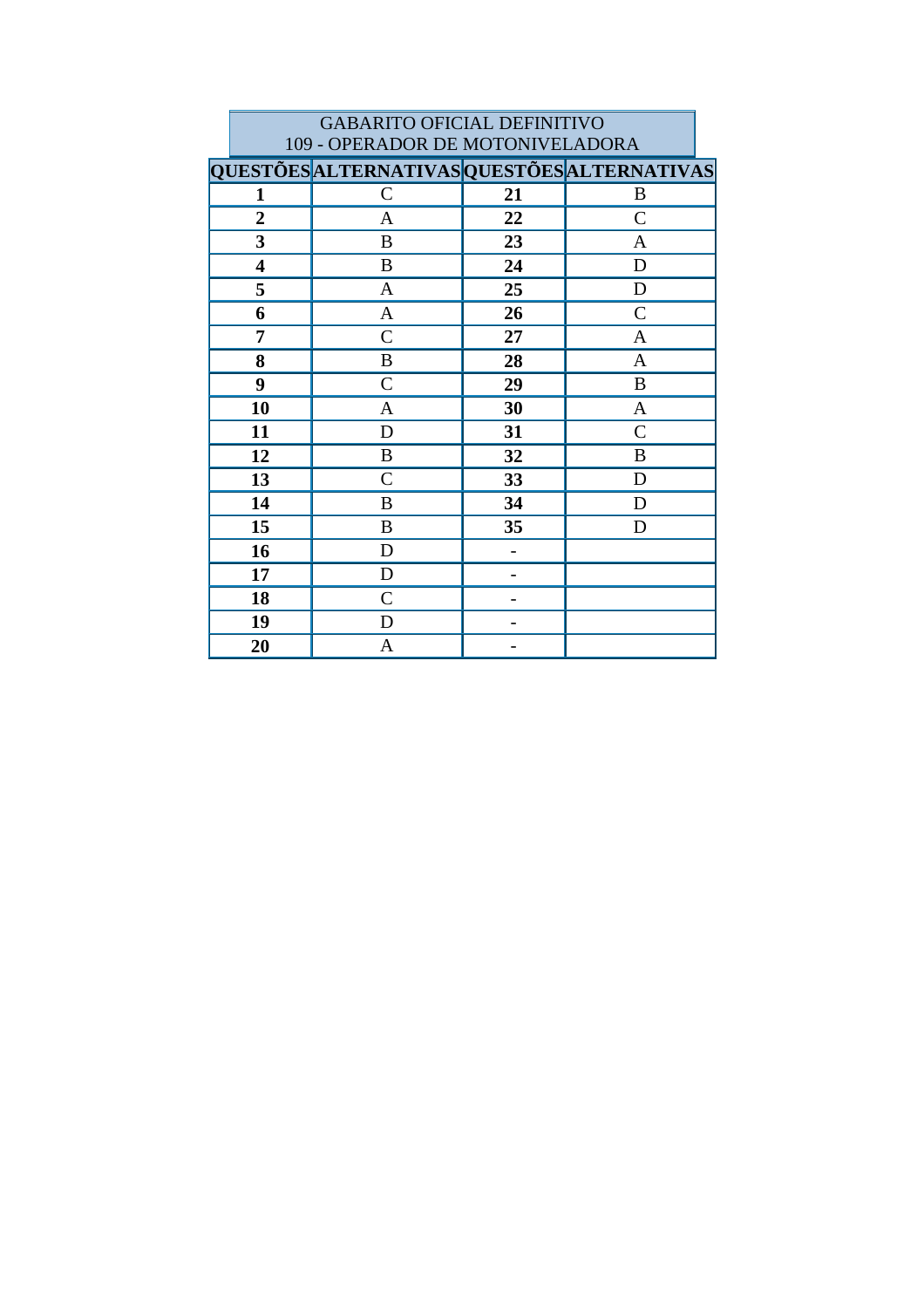|                | <b>GABARITO OFICIAL DEFINITIVO</b>                 |    |                |  |  |  |
|----------------|----------------------------------------------------|----|----------------|--|--|--|
|                | 110 - OPERADOR DE RETROESCAVADEIRA                 |    |                |  |  |  |
|                | <b>QUESTÕES ALTERNATIVAS QUESTÕES ALTERNATIVAS</b> |    |                |  |  |  |
| 1              | $\mathcal{C}$                                      | 21 | $\bf{B}$       |  |  |  |
| $\overline{2}$ | $\mathbf{A}$                                       | 22 | $\overline{C}$ |  |  |  |
| 3              | B                                                  | 23 | A              |  |  |  |
| 4              | B                                                  | 24 | D              |  |  |  |
| 5              | $\mathbf{A}$                                       | 25 | D              |  |  |  |
| 6              | $\mathbf{A}$                                       | 26 | $\overline{C}$ |  |  |  |
| 7              | $\mathcal{C}$                                      | 27 | A              |  |  |  |
| 8              | B                                                  | 28 | A              |  |  |  |
| 9              | $\mathcal{C}$                                      | 29 | B              |  |  |  |
| 10             | A                                                  | 30 | A              |  |  |  |
| 11             | D                                                  | 31 | $\mathbf C$    |  |  |  |
| 12             | B                                                  | 32 | B              |  |  |  |
| 13             | $\mathcal{C}$                                      | 33 | D              |  |  |  |
| 14             | B                                                  | 34 | D              |  |  |  |
| 15             | B                                                  | 35 | D              |  |  |  |
| 16             | D                                                  | -  |                |  |  |  |
| 17             | D                                                  |    |                |  |  |  |
| 18             | $\mathcal{C}$                                      |    |                |  |  |  |
| 19             | D                                                  |    |                |  |  |  |
| 20             | A                                                  |    |                |  |  |  |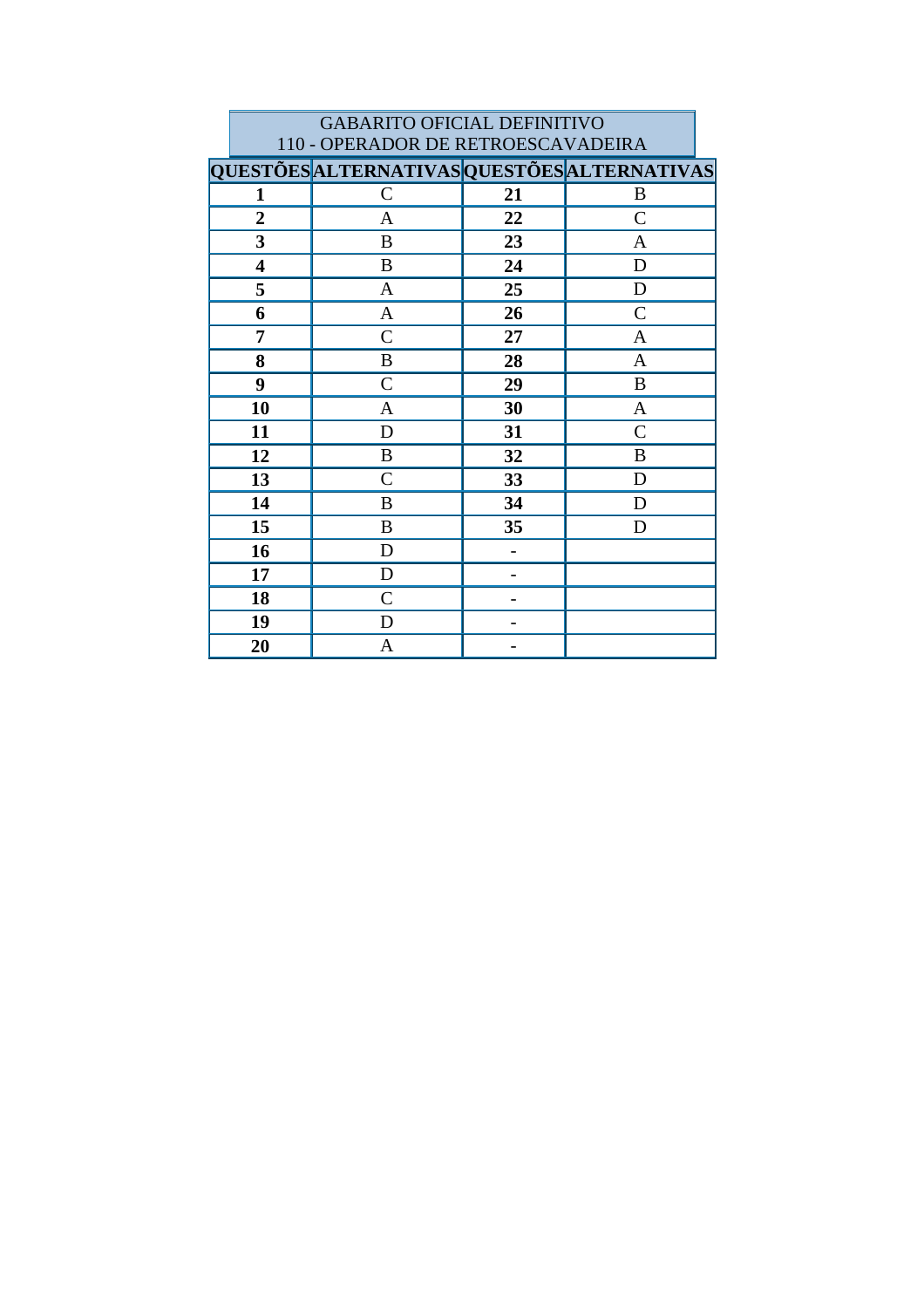|                         | <b>GABARITO OFICIAL DEFINITIVO</b>          |    |              |  |  |  |
|-------------------------|---------------------------------------------|----|--------------|--|--|--|
|                         | 111 - OPERADOR DE TRATOR DE PNEU            |    |              |  |  |  |
|                         | QUESTÕES ALTERNATIVAS QUESTÕES ALTERNATIVAS |    |              |  |  |  |
| $\mathbf{1}$            | $\mathcal{C}$                               | 21 | B            |  |  |  |
| $\overline{2}$          | A                                           | 22 | $\mathsf{C}$ |  |  |  |
| 3                       | B                                           | 23 | A            |  |  |  |
| $\overline{\mathbf{4}}$ | B                                           | 24 | D            |  |  |  |
| 5                       | A                                           | 25 | D            |  |  |  |
| 6                       | $\mathbf{A}$                                | 26 | $\mathbf C$  |  |  |  |
| 7                       | $\mathsf{C}$                                | 27 | $\mathbf{A}$ |  |  |  |
| 8                       | B                                           | 28 | A            |  |  |  |
| 9                       | $\mathsf{C}$                                | 29 | B            |  |  |  |
| 10                      | $\mathbf{A}$                                | 30 | $\mathbf{A}$ |  |  |  |
| 11                      | D                                           | 31 | $\mathsf{C}$ |  |  |  |
| 12                      | B                                           | 32 | B            |  |  |  |
| 13                      | $\overline{C}$                              | 33 | D            |  |  |  |
| 14                      | B                                           | 34 | D            |  |  |  |
| 15                      | B                                           | 35 | D            |  |  |  |
| 16                      | D                                           |    |              |  |  |  |
| 17                      | D                                           |    |              |  |  |  |
| 18                      | $\overline{C}$                              |    |              |  |  |  |
| 19                      | D                                           |    |              |  |  |  |
| 20                      | A                                           |    |              |  |  |  |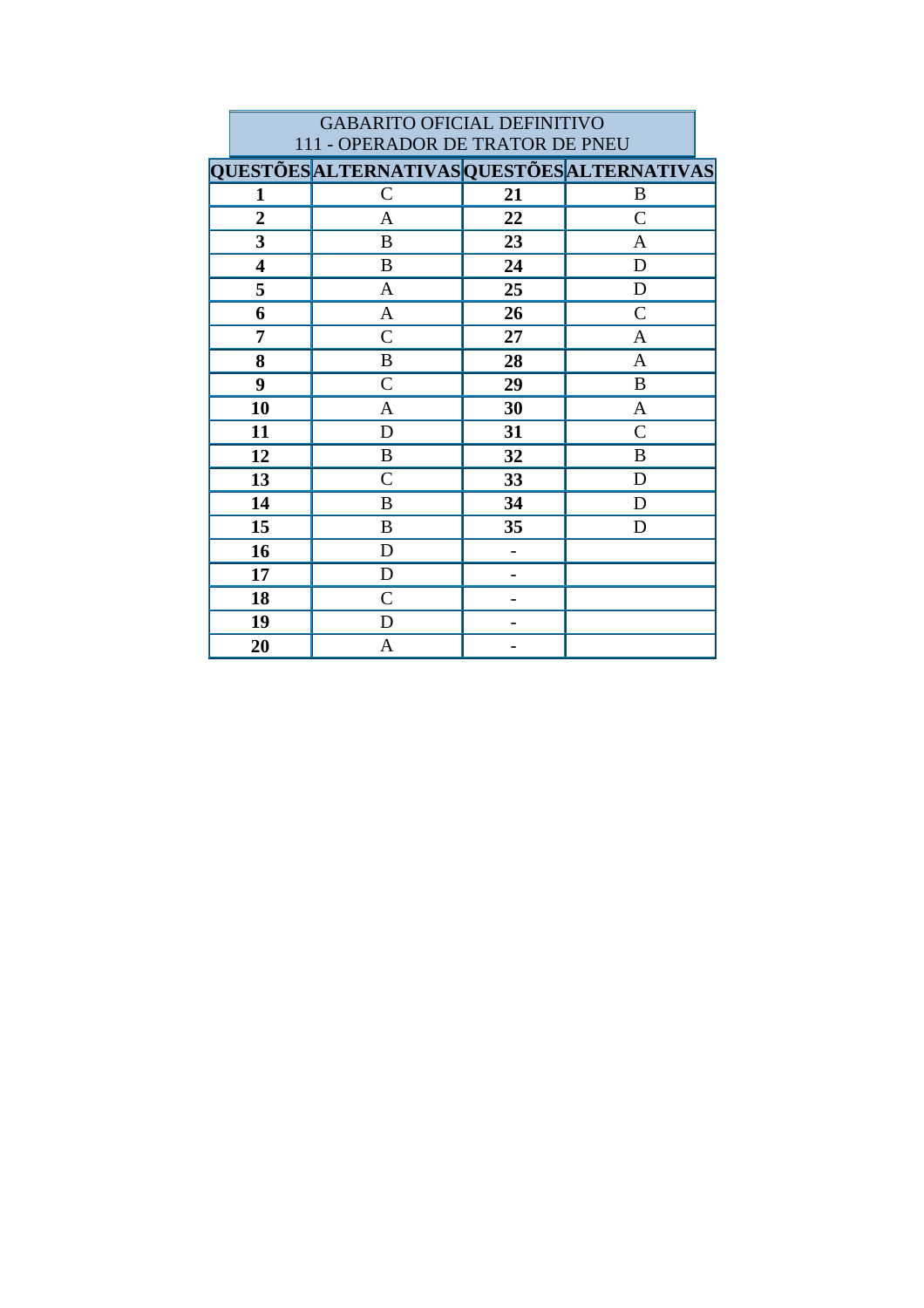|                           | <b>GABARITO OFICIAL DEFINITIVO</b>          |    |                |  |  |
|---------------------------|---------------------------------------------|----|----------------|--|--|
| 201 - AGENTE DE ABORDAGEM |                                             |    |                |  |  |
|                           | QUESTÕES ALTERNATIVAS QUESTÕES ALTERNATIVAS |    |                |  |  |
| 1                         | D                                           | 21 | A              |  |  |
| $\overline{2}$            | B                                           | 22 | B              |  |  |
| 3                         | B                                           | 23 | $\mathbf{A}$   |  |  |
| 4                         | $\mathcal{C}$                               | 24 | A              |  |  |
| 5                         | A                                           | 25 | $\mathbf{A}$   |  |  |
| 6                         | D                                           | 26 | D              |  |  |
| 7                         | D                                           | 27 | $\mathcal{C}$  |  |  |
| 8                         | A                                           | 28 | $\mathcal{C}$  |  |  |
| 9                         | D                                           | 29 | D              |  |  |
| 10                        | D                                           | 30 | B              |  |  |
| 11                        | B                                           | 31 | B              |  |  |
| 12                        | D                                           | 32 | $\overline{C}$ |  |  |
| 13                        | A                                           | 33 | $\mathcal{C}$  |  |  |
| 14                        | $\mathbf D$                                 | 34 | B              |  |  |
| 15                        | $\mathsf{C}$                                | 35 | B              |  |  |
| 16                        | A                                           |    |                |  |  |
| 17                        | $\overline{C}$                              |    |                |  |  |
| 18                        | $\mathcal{C}$                               |    |                |  |  |
| 19                        | A                                           |    |                |  |  |
| 20                        | $\boldsymbol{B}$                            |    |                |  |  |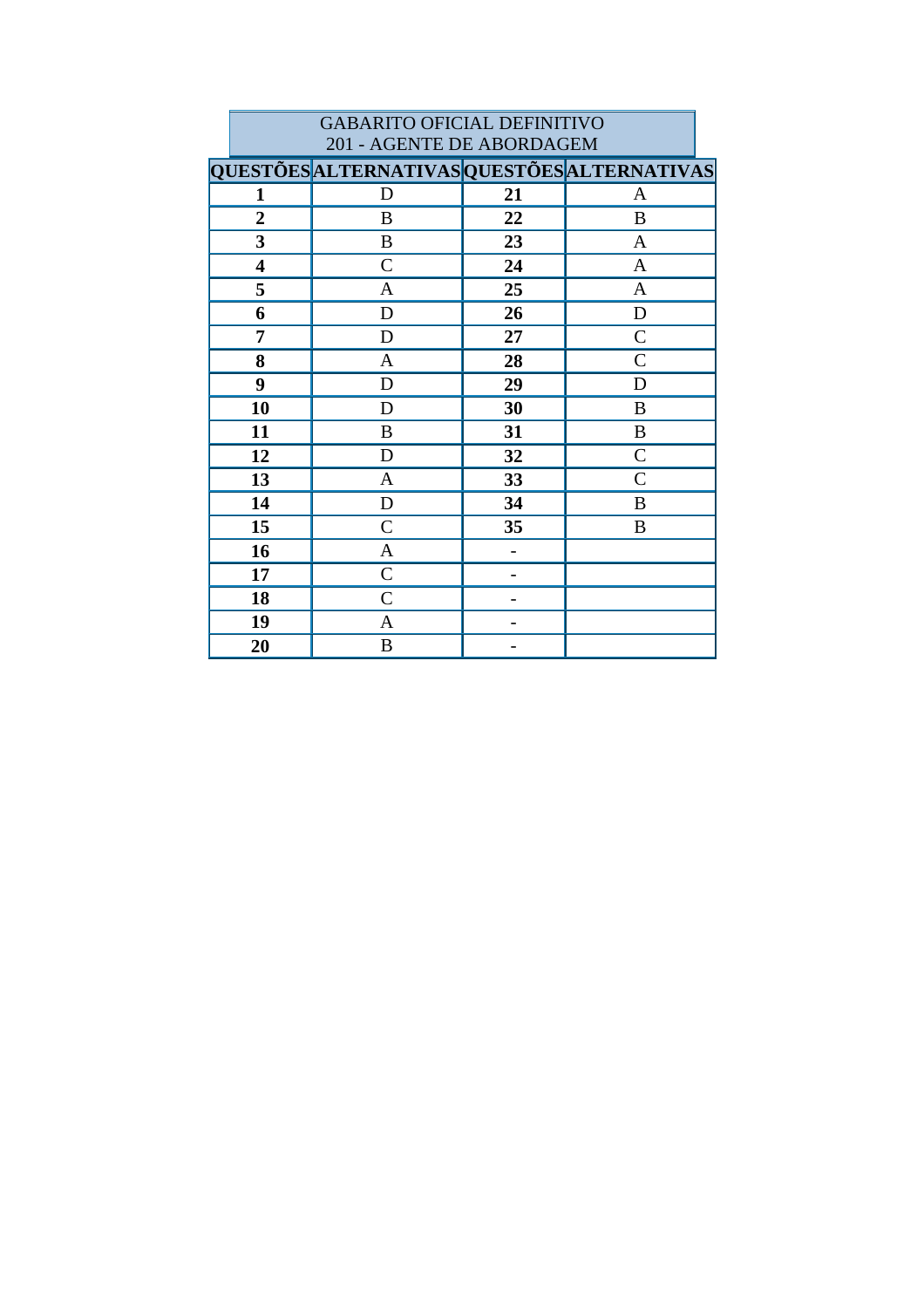|                         | 202 - AGENTE SOCIAL                         |    |               |  |  |
|-------------------------|---------------------------------------------|----|---------------|--|--|
|                         | QUESTÕES ALTERNATIVAS QUESTÕES ALTERNATIVAS |    |               |  |  |
| 1                       | D                                           | 21 | $\mathbf{A}$  |  |  |
| $\overline{2}$          | $\, {\bf B}$                                | 22 | $\, {\bf B}$  |  |  |
| 3                       | B                                           | 23 | A             |  |  |
| $\overline{\mathbf{4}}$ | $\mathsf{C}$                                | 24 | $\mathbf{A}$  |  |  |
| 5                       | A                                           | 25 | $\mathbf{A}$  |  |  |
| 6                       | $\mathbf D$                                 | 26 | $\mathbf D$   |  |  |
| 7                       | D                                           | 27 | $\mathcal{C}$ |  |  |
| 8                       | $\mathbf{A}$                                | 28 | $\mathcal{C}$ |  |  |
| 9                       | D                                           | 29 | D             |  |  |
| 10                      | D                                           | 30 | B             |  |  |
| 11                      | B                                           | 31 | $\bf{B}$      |  |  |
| 12                      | $\mathbf D$                                 | 32 | $\mathcal{C}$ |  |  |
| 13                      | $\mathcal{C}$                               | 33 | $\mathcal{C}$ |  |  |
| 14                      | $\mathbf D$                                 | 34 | B             |  |  |
| 15                      | $\mathcal{C}$                               | 35 | B             |  |  |
| 16                      | $\mathbf{A}$                                |    |               |  |  |
| 17                      | $\mathcal{C}$                               |    |               |  |  |
| 18                      | $\mathsf{C}$                                |    |               |  |  |
| 19                      | $\mathbf{A}$                                |    |               |  |  |
| 20                      | $\, {\bf B}$                                |    |               |  |  |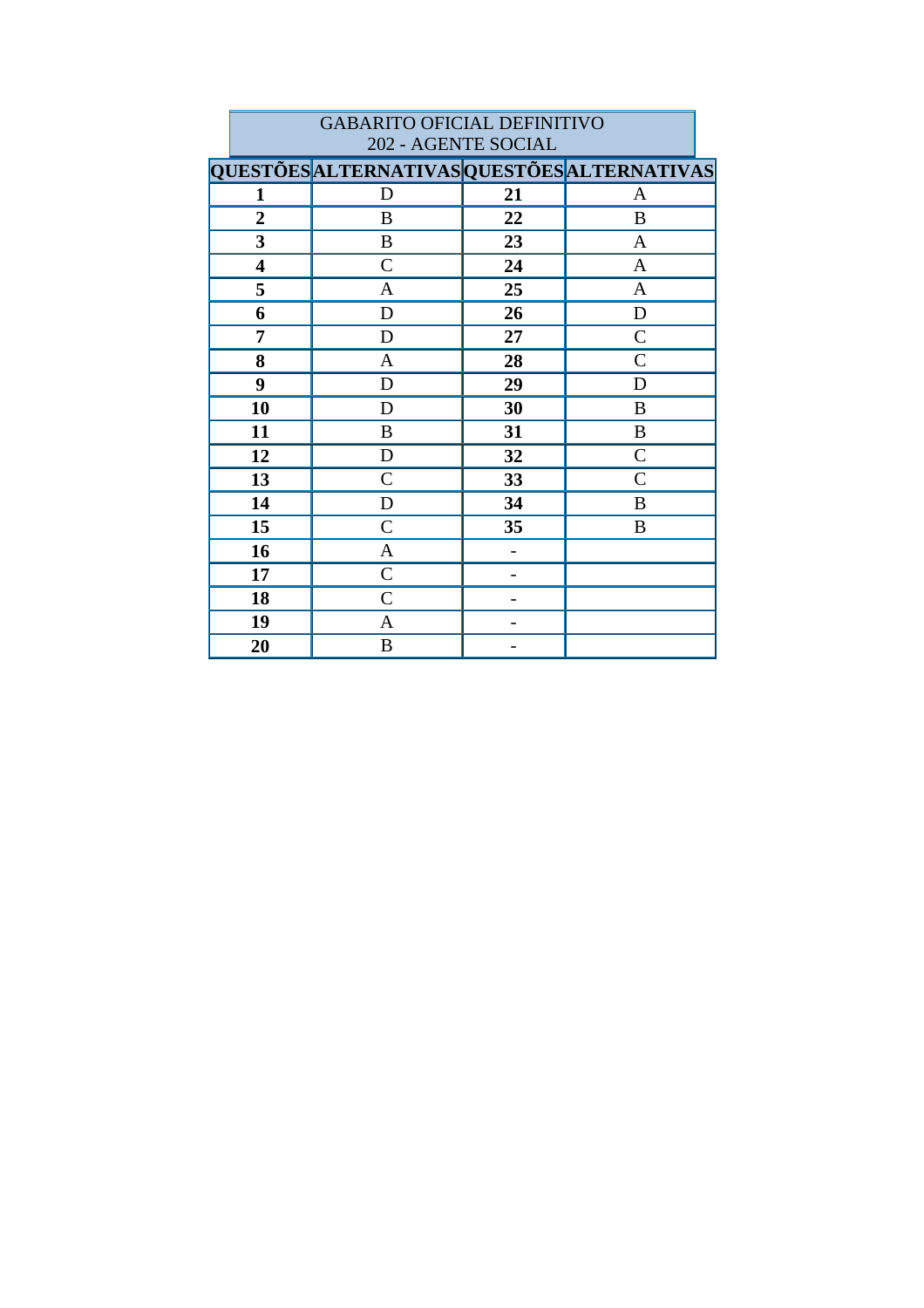|                         | <b>GABARITO OFICIAL DEFINITIVO</b><br>203 - ATENDENTE DE FARMÁCIA |    |               |  |  |
|-------------------------|-------------------------------------------------------------------|----|---------------|--|--|
|                         | <b>QUESTÕES ALTERNATIVAS QUESTÕES ALTERNATIVAS</b>                |    |               |  |  |
| 1                       | D                                                                 | 21 | A             |  |  |
| $\overline{2}$          | B                                                                 | 22 | B             |  |  |
| 3                       | B                                                                 | 23 | $\mathbf{A}$  |  |  |
| $\overline{\mathbf{4}}$ | $\overline{C}$                                                    | 24 | A             |  |  |
| 5                       | A                                                                 | 25 | A             |  |  |
| 6                       | D                                                                 | 26 | D             |  |  |
| 7                       | D                                                                 | 27 | $\mathcal{C}$ |  |  |
| 8                       | A                                                                 | 28 | $\mathcal{C}$ |  |  |
| 9                       | D                                                                 | 29 | D             |  |  |
| 10                      | D                                                                 | 30 | B             |  |  |
| 11                      | B                                                                 | 31 | B             |  |  |
| 12                      | D                                                                 | 32 | $\mathcal{C}$ |  |  |
| 13                      | $\mathcal{C}$                                                     | 33 | $\mathsf{C}$  |  |  |
| 14                      | D                                                                 | 34 | B             |  |  |
| 15                      | $\mathsf{C}$                                                      | 35 | B             |  |  |
| 16                      | A                                                                 |    |               |  |  |
| 17                      | $\overline{C}$                                                    |    |               |  |  |
| 18                      | $\mathcal{C}$                                                     |    |               |  |  |
| 19                      | A                                                                 |    |               |  |  |
| 20                      | B                                                                 |    |               |  |  |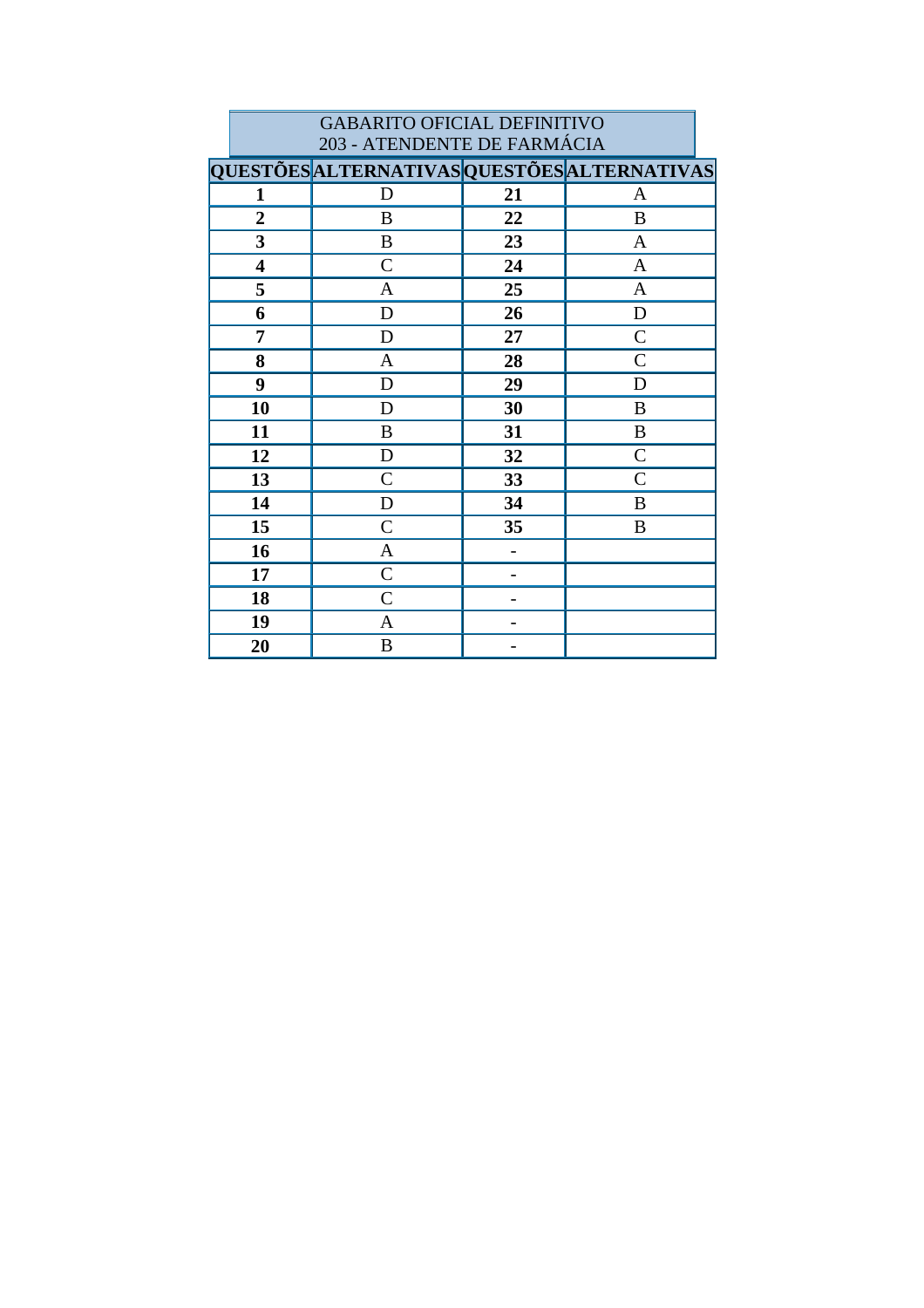|                | <b>GABARITO OFICIAL DEFINITIVO</b>          |    |                |  |  |  |
|----------------|---------------------------------------------|----|----------------|--|--|--|
|                | 204 - AUXILIAR ADMINISTRATIVO               |    |                |  |  |  |
|                | QUESTÕES ALTERNATIVAS QUESTÕES ALTERNATIVAS |    |                |  |  |  |
| 1              | D                                           | 21 | <b>ANULADA</b> |  |  |  |
| $\overline{2}$ | B                                           | 22 | B              |  |  |  |
| 3              | B                                           | 23 | A              |  |  |  |
| 4              | $\overline{C}$                              | 24 | A              |  |  |  |
| 5              | A                                           | 25 | A              |  |  |  |
| 6              | D                                           | 26 | D              |  |  |  |
| 7              | D                                           | 27 | $\mathcal{C}$  |  |  |  |
| 8              | A                                           | 28 | $\mathsf{C}$   |  |  |  |
| 9              | D                                           | 29 | D              |  |  |  |
| 10             | D                                           | 30 | B              |  |  |  |
| 11             | B                                           | 31 | B              |  |  |  |
| 12             | D                                           | 32 | $\overline{C}$ |  |  |  |
| 13             | $\overline{C}$                              | 33 | $\overline{C}$ |  |  |  |
| 14             | D                                           | 34 | B              |  |  |  |
| 15             | $\overline{C}$                              | 35 | B              |  |  |  |
| 16             | A                                           |    |                |  |  |  |
| 17             | $\overline{C}$                              |    |                |  |  |  |
| 18             | $\overline{C}$                              |    |                |  |  |  |
| 19             | A                                           |    |                |  |  |  |
| 20             | B                                           |    |                |  |  |  |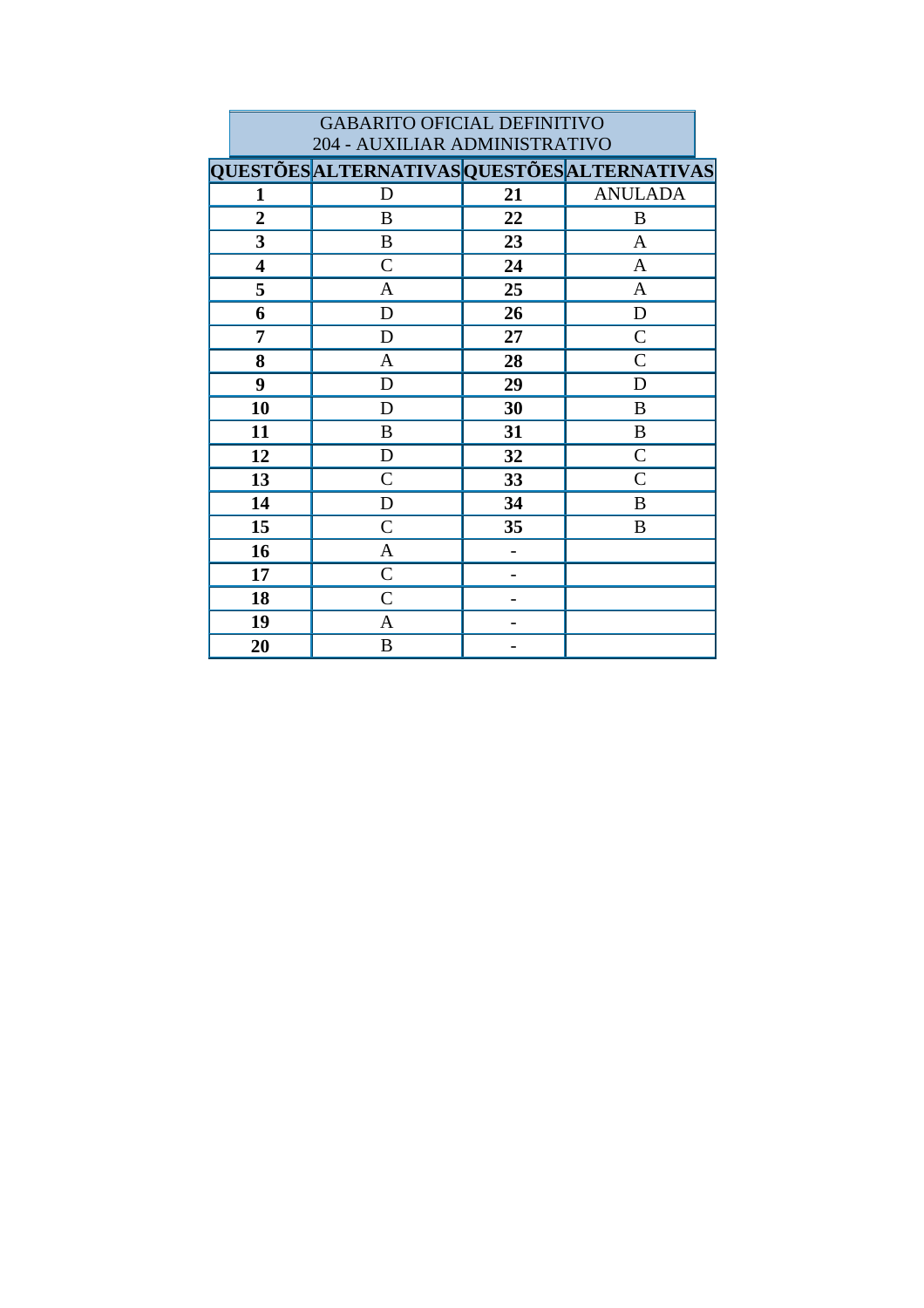| 205 - AUXILIAR DE SAUDE BUCAL |                                             |    |               |
|-------------------------------|---------------------------------------------|----|---------------|
|                               | QUESTÕES ALTERNATIVAS QUESTÕES ALTERNATIVAS |    |               |
| 1                             | D                                           | 21 | A             |
| $\overline{2}$                | B                                           | 22 | B             |
| $\overline{\mathbf{3}}$       | B                                           | 23 | $\mathbf{A}$  |
| $\overline{\mathbf{4}}$       | $\mathsf{C}$                                | 24 | $\mathbf{A}$  |
| 5                             | A                                           | 25 | $\mathbf{A}$  |
| 6                             | D                                           | 26 | D             |
| 7                             | D                                           | 27 | $\mathsf{C}$  |
| 8                             | $\mathbf{A}$                                | 28 | $\mathcal{C}$ |
| 9                             | $\mathbf D$                                 | 29 | D             |
| 10                            | D                                           | 30 | B             |
| 11                            | $\boldsymbol{B}$                            | 31 | B             |
| 12                            | D                                           | 32 | $\mathcal{C}$ |
| 13                            | $\mathcal{C}$                               | 33 | $\mathsf{C}$  |
| 14                            | D                                           | 34 | B             |
| 15                            | $\mathcal{C}$                               | 35 | B             |
| 16                            | $\mathbf{A}$                                |    |               |
| 17                            | $\mathcal{C}$                               |    |               |
| 18                            | $\mathsf{C}$                                |    |               |
| 19                            | $\mathbf{A}$                                |    |               |
| 20                            | $\boldsymbol{B}$                            |    |               |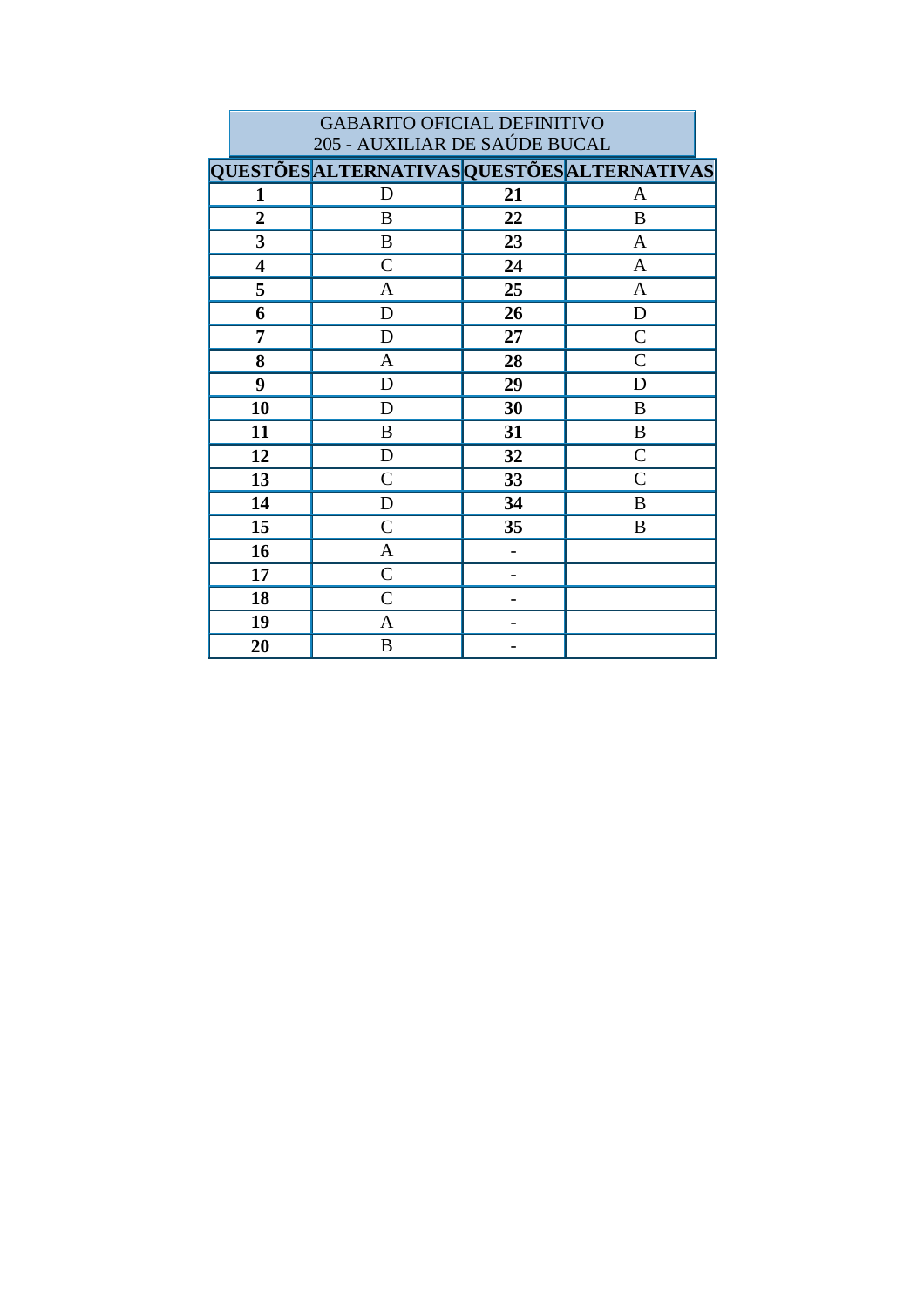|                         | <b>GABARITO OFICIAL DEFINITIVO</b><br>206 - AUXILIAR DE BIBLIOTECA |    |                |  |  |
|-------------------------|--------------------------------------------------------------------|----|----------------|--|--|
|                         | QUESTÕES ALTERNATIVAS QUESTÕES ALTERNATIVAS                        |    |                |  |  |
| 1                       | D                                                                  | 21 | A              |  |  |
| $\overline{2}$          | B                                                                  | 22 | B              |  |  |
| 3                       | B                                                                  | 23 | A              |  |  |
| $\overline{\mathbf{4}}$ | $\mathcal{C}$                                                      | 24 | A              |  |  |
| 5                       | A                                                                  | 25 | A              |  |  |
| 6                       | D                                                                  | 26 | D              |  |  |
| 7                       | D                                                                  | 27 | $\overline{C}$ |  |  |
| 8                       | A                                                                  | 28 | $\overline{C}$ |  |  |
| 9                       | D                                                                  | 29 | D              |  |  |
| 10                      | D                                                                  | 30 | B              |  |  |
| 11                      | B                                                                  | 31 | B              |  |  |
| 12                      | D                                                                  | 32 | $\overline{C}$ |  |  |
| 13                      | $\mathcal{C}$                                                      | 33 | $\mathcal{C}$  |  |  |
| 14                      | D                                                                  | 34 | B              |  |  |
| 15                      | $\mathsf{C}$                                                       | 35 | B              |  |  |
| 16                      | A                                                                  |    |                |  |  |
| 17                      | $\overline{C}$                                                     |    |                |  |  |
| 18                      | $\overline{C}$                                                     |    |                |  |  |
| 19                      | A                                                                  | -  |                |  |  |
| 20                      | $\boldsymbol{B}$                                                   |    |                |  |  |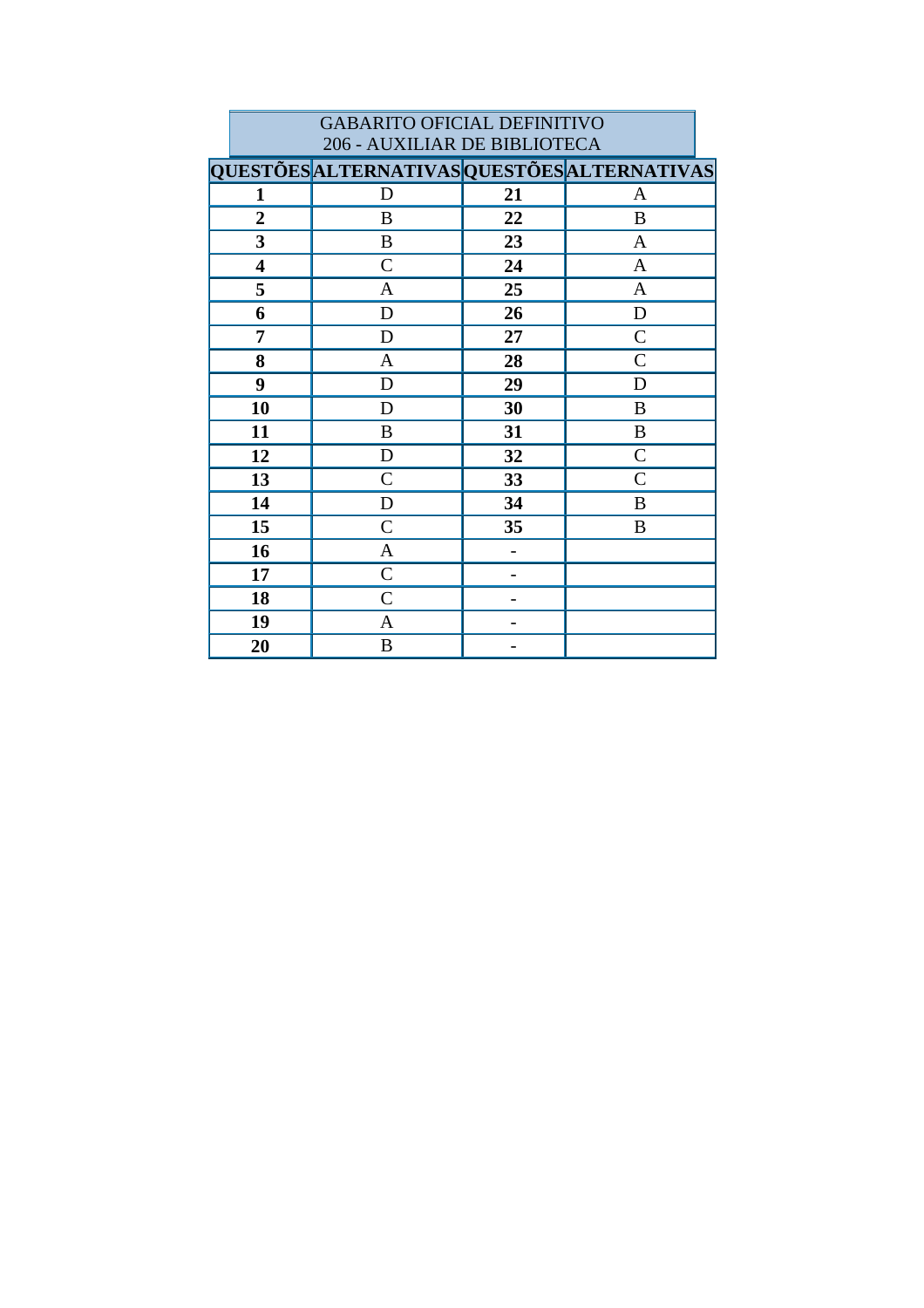|                | <b>GABARITO OFICIAL DEFINITIVO</b>          |    |                |  |  |  |
|----------------|---------------------------------------------|----|----------------|--|--|--|
|                | 207 - COORDENADOR ADMINISTRATIVO            |    |                |  |  |  |
|                | QUESTÕES ALTERNATIVAS QUESTÕES ALTERNATIVAS |    |                |  |  |  |
| 1              | D                                           | 21 | A              |  |  |  |
| $\overline{2}$ | B                                           | 22 | B              |  |  |  |
| 3              | B                                           | 23 | $\mathbf{A}$   |  |  |  |
| 4              | $\mathcal{C}$                               | 24 | A              |  |  |  |
| 5              | A                                           | 25 | A              |  |  |  |
| 6              | D                                           | 26 | D              |  |  |  |
| 7              | D                                           | 27 | $\mathcal{C}$  |  |  |  |
| 8              | A                                           | 28 | $\mathsf{C}$   |  |  |  |
| 9              | D                                           | 29 | D              |  |  |  |
| 10             | D                                           | 30 | B              |  |  |  |
| 11             | B                                           | 31 | B              |  |  |  |
| 12             | D                                           | 32 | $\overline{C}$ |  |  |  |
| 13             | $\overline{C}$                              | 33 | $\overline{C}$ |  |  |  |
| 14             | D                                           | 34 | B              |  |  |  |
| 15             | $\mathsf{C}$                                | 35 | B              |  |  |  |
| 16             | A                                           |    |                |  |  |  |
| 17             | $\mathcal{C}$                               |    |                |  |  |  |
| 18             | $\overline{C}$                              |    |                |  |  |  |
| 19             | A                                           |    |                |  |  |  |
| 20             | B                                           |    |                |  |  |  |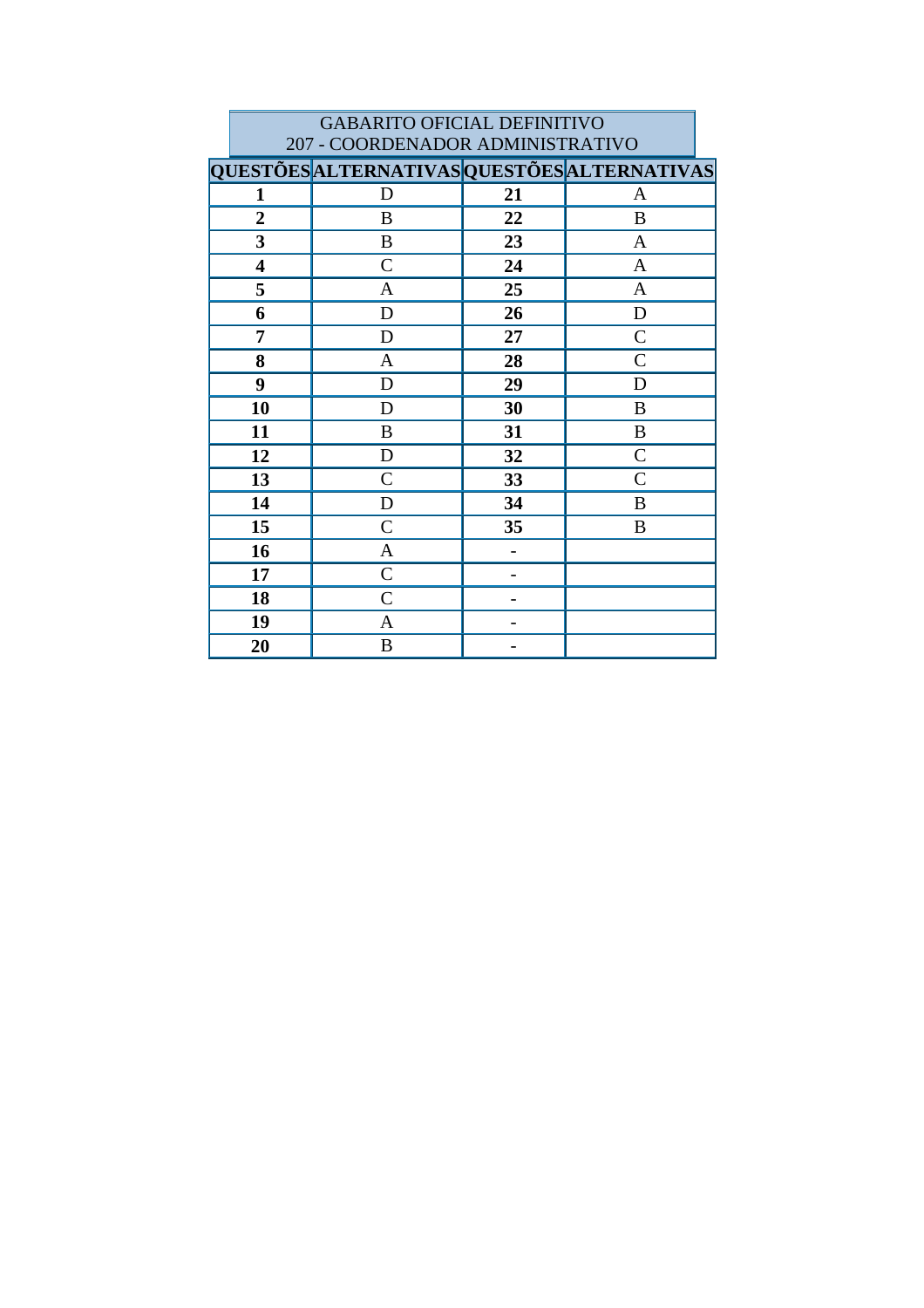| <b>GABARITO OFICIAL DEFINITIVO</b>         |                                                    |    |                |  |
|--------------------------------------------|----------------------------------------------------|----|----------------|--|
| 208 - CUIDADOR DE CRIANÇA COM NECESSIDADES |                                                    |    |                |  |
| <b>ESPECIAIS</b>                           |                                                    |    |                |  |
|                                            | <b>QUESTÕES ALTERNATIVAS QUESTÕES ALTERNATIVAS</b> |    |                |  |
| 1                                          | D                                                  | 21 | <b>ANULADA</b> |  |
| $\overline{2}$                             | B                                                  | 22 | B              |  |
| 3                                          | B                                                  | 23 | A              |  |
| $\overline{\mathbf{4}}$                    | $\mathcal{C}$                                      | 24 | A              |  |
| 5                                          | A                                                  | 25 | A              |  |
| 6                                          | D                                                  | 26 | D              |  |
| 7                                          | D                                                  | 27 | $\mathcal{C}$  |  |
| 8                                          | $\mathbf{A}$                                       | 28 | $\mathsf{C}$   |  |
| 9                                          | D                                                  | 29 | D              |  |
| 10                                         | D                                                  | 30 | $\bf{B}$       |  |
| 11                                         | B                                                  | 31 | B              |  |
| 12                                         | D                                                  | 32 | $\mathcal{C}$  |  |
| 13                                         | $\overline{C}$                                     | 33 | $\overline{C}$ |  |
| 14                                         | D                                                  | 34 | B              |  |
| 15                                         | $\mathsf{C}$                                       | 35 | B              |  |
| 16                                         | A                                                  |    |                |  |
| 17                                         | $\overline{C}$                                     |    |                |  |
| 18                                         | $\mathcal{C}$                                      |    |                |  |
| 19                                         | A                                                  |    |                |  |
| 20                                         | B                                                  |    |                |  |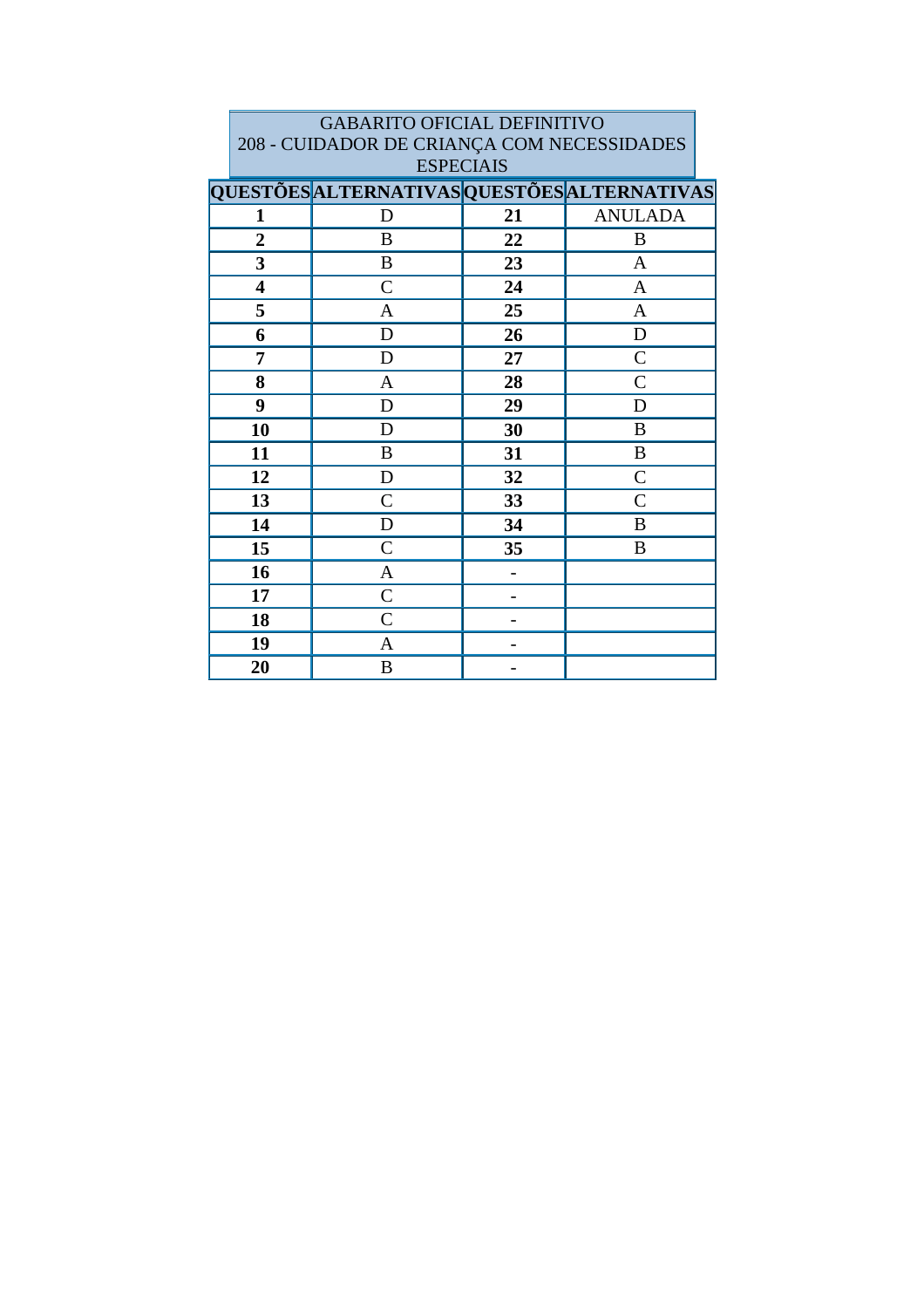| <b>GABARITO OFICIAL DEFINITIVO</b>          |                                             |    |                |  |
|---------------------------------------------|---------------------------------------------|----|----------------|--|
| 209 - CUIDADOR DE CRIANÇA - ENSINO INFANTIL |                                             |    |                |  |
|                                             | QUESTÕES ALTERNATIVAS QUESTÕES ALTERNATIVAS |    |                |  |
| $\mathbf{1}$                                | D                                           | 21 | <b>ANULADA</b> |  |
| $\overline{2}$                              | B                                           | 22 | B              |  |
| $\overline{\mathbf{3}}$                     | B                                           | 23 | A              |  |
| 4                                           | $\mathcal{C}$                               | 24 | A              |  |
| 5                                           | $\mathbf{A}$                                | 25 | $\mathbf{A}$   |  |
| 6                                           | D                                           | 26 | $\mathbf D$    |  |
| 7                                           | D                                           | 27 | $\mathcal{C}$  |  |
| 8                                           | $\mathbf{A}$                                | 28 | $\mathcal{C}$  |  |
| 9                                           | D                                           | 29 | D              |  |
| 10                                          | D                                           | 30 | B              |  |
| 11                                          | $\bf{B}$                                    | 31 | B              |  |
| 12                                          | D                                           | 32 | $\overline{C}$ |  |
| 13                                          | $\mathcal{C}$                               | 33 | $\mathcal{C}$  |  |
| 14                                          | D                                           | 34 | B              |  |
| 15                                          | $\mathcal{C}$                               | 35 | B              |  |
| 16                                          | A                                           |    |                |  |
| 17                                          | $\mathcal{C}$                               |    |                |  |
| 18                                          | $\mathcal{C}$                               |    |                |  |
| 19                                          | A                                           |    |                |  |
| 20                                          | $\, {\bf B}$                                |    |                |  |

L,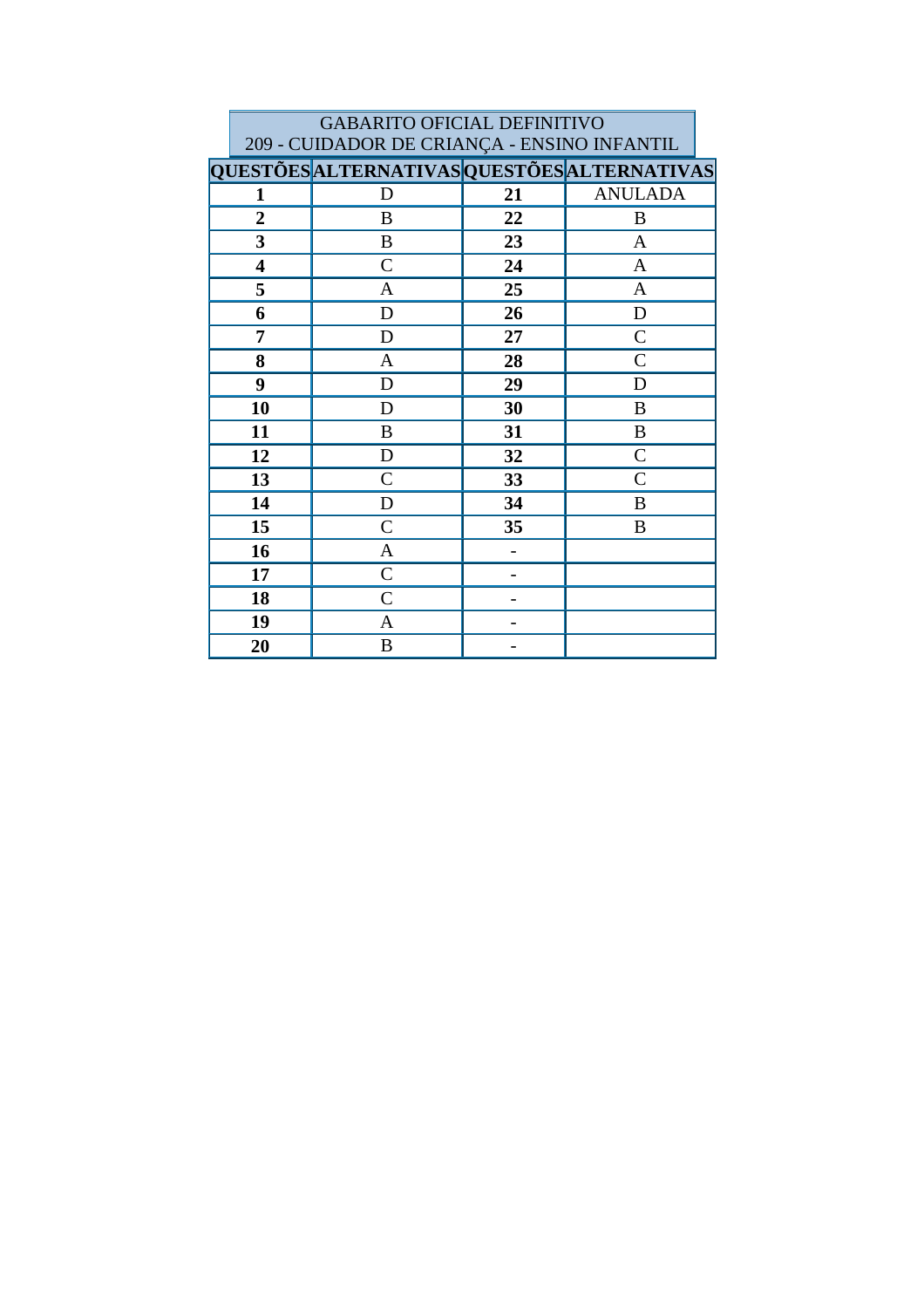|                         | 210 - DIGITADOR                             |    |                  |  |  |
|-------------------------|---------------------------------------------|----|------------------|--|--|
|                         | QUESTÕES ALTERNATIVAS QUESTÕES ALTERNATIVAS |    |                  |  |  |
| 1                       | D                                           | 21 | A                |  |  |
| $\overline{2}$          | $\boldsymbol{B}$                            | 22 | B                |  |  |
| 3                       | $\bf{B}$                                    | 23 | A                |  |  |
| $\overline{\mathbf{4}}$ | $\mathcal{C}$                               | 24 | $\mathbf D$      |  |  |
| 5                       | $\mathbf{A}$                                | 25 | $\mathbf{A}$     |  |  |
| 6                       | D                                           | 26 | $\mathbf D$      |  |  |
| 7                       | D                                           | 27 | $\mathcal{C}$    |  |  |
| 8                       | A                                           | 28 | $\mathcal{C}$    |  |  |
| 9                       | $\mathbf D$                                 | 29 | D                |  |  |
| 10                      | D                                           | 30 | $\boldsymbol{B}$ |  |  |
| 11                      | B                                           | 31 | B                |  |  |
| 12                      | D                                           | 32 | $\mathcal{C}$    |  |  |
| 13                      | $\mathcal{C}$                               | 33 | $\mathcal{C}$    |  |  |
| 14                      | <b>ANULADA</b>                              | 34 | B                |  |  |
| 15                      | $\mathcal{C}$                               | 35 | B                |  |  |
| 16                      | A                                           |    |                  |  |  |
| 17                      | $\mathsf{C}$                                |    |                  |  |  |
| 18                      | $\mathcal{C}$                               |    |                  |  |  |
| 19                      | $\mathbf{A}$                                |    |                  |  |  |
| 20                      | B                                           |    |                  |  |  |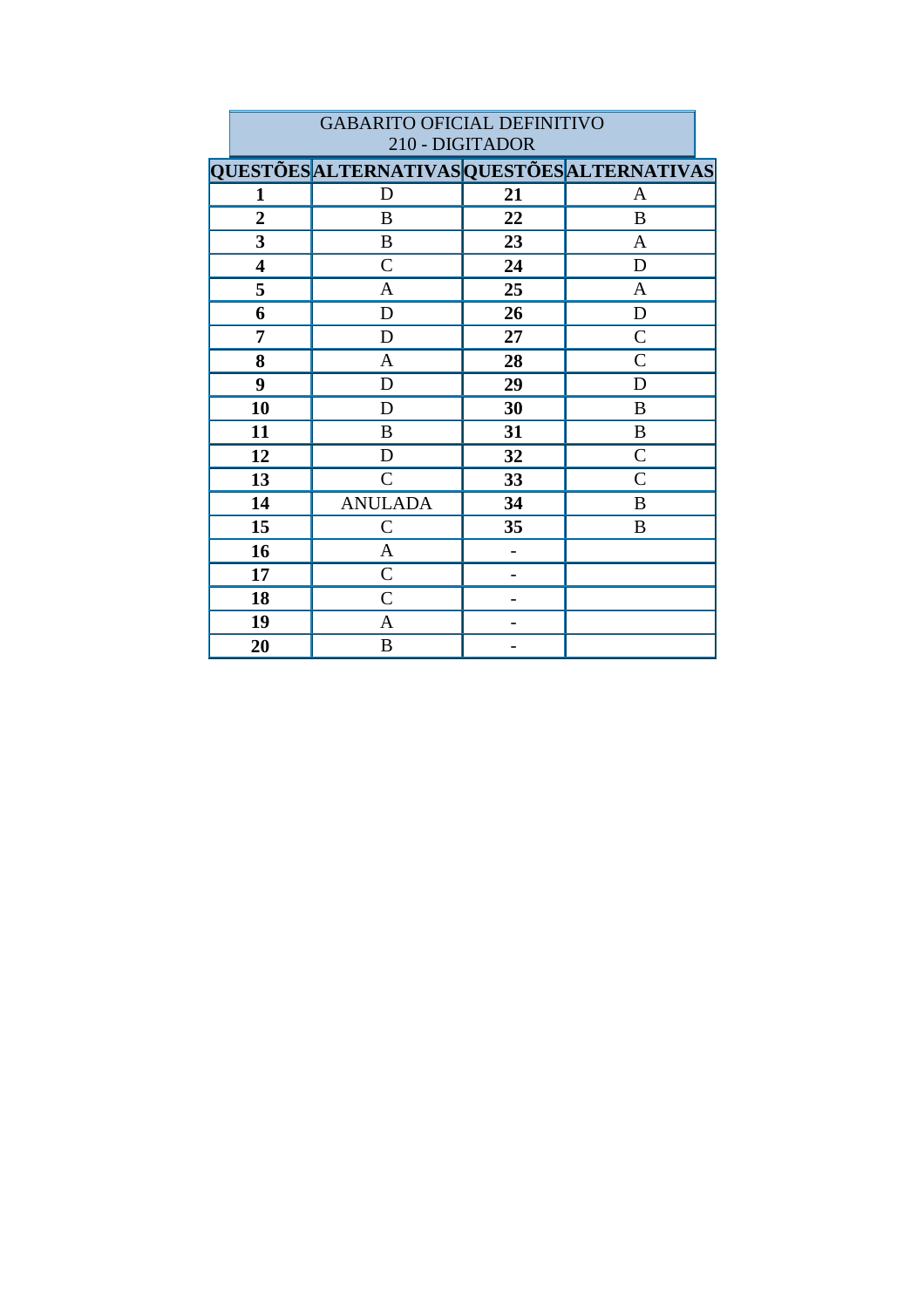|                | <b>GABARITO OFICIAL DEFINITIVO</b><br>211 - FISCAL DE TRIBUTO |                |                |  |  |
|----------------|---------------------------------------------------------------|----------------|----------------|--|--|
|                | <b>QUESTÕES ALTERNATIVAS QUESTÕES ALTERNATIVAS</b>            |                |                |  |  |
| $\mathbf{1}$   | D                                                             | 21             | A              |  |  |
| $\overline{2}$ | B                                                             | 22             | B              |  |  |
| 3              | B                                                             | 23             | A              |  |  |
| 4              | $\mathcal{C}$                                                 | 24             | A              |  |  |
| 5              | A                                                             | 25             | $\mathbf{A}$   |  |  |
| 6              | D                                                             | 26             | D              |  |  |
| 7              | D                                                             | 27             | $\mathcal{C}$  |  |  |
| 8              | $\mathbf{A}$                                                  | 28             | $\mathcal{C}$  |  |  |
| 9              | D                                                             | 29             | D              |  |  |
| 10             | D                                                             | 30             | B              |  |  |
| 11             | B                                                             | 31             | B              |  |  |
| 12             | D                                                             | 32             | $\overline{C}$ |  |  |
| 13             | $\mathsf{C}$                                                  | 33             | $\mathcal{C}$  |  |  |
| 14             | D                                                             | 34             | B              |  |  |
| 15             | $\mathsf{C}$                                                  | 35             | B              |  |  |
| 16             | A                                                             | $\overline{a}$ |                |  |  |
| 17             | $\mathcal{C}$                                                 |                |                |  |  |
| 18             | $\mathcal{C}$                                                 |                |                |  |  |
| 19             | A                                                             |                |                |  |  |
| 20             | B                                                             |                |                |  |  |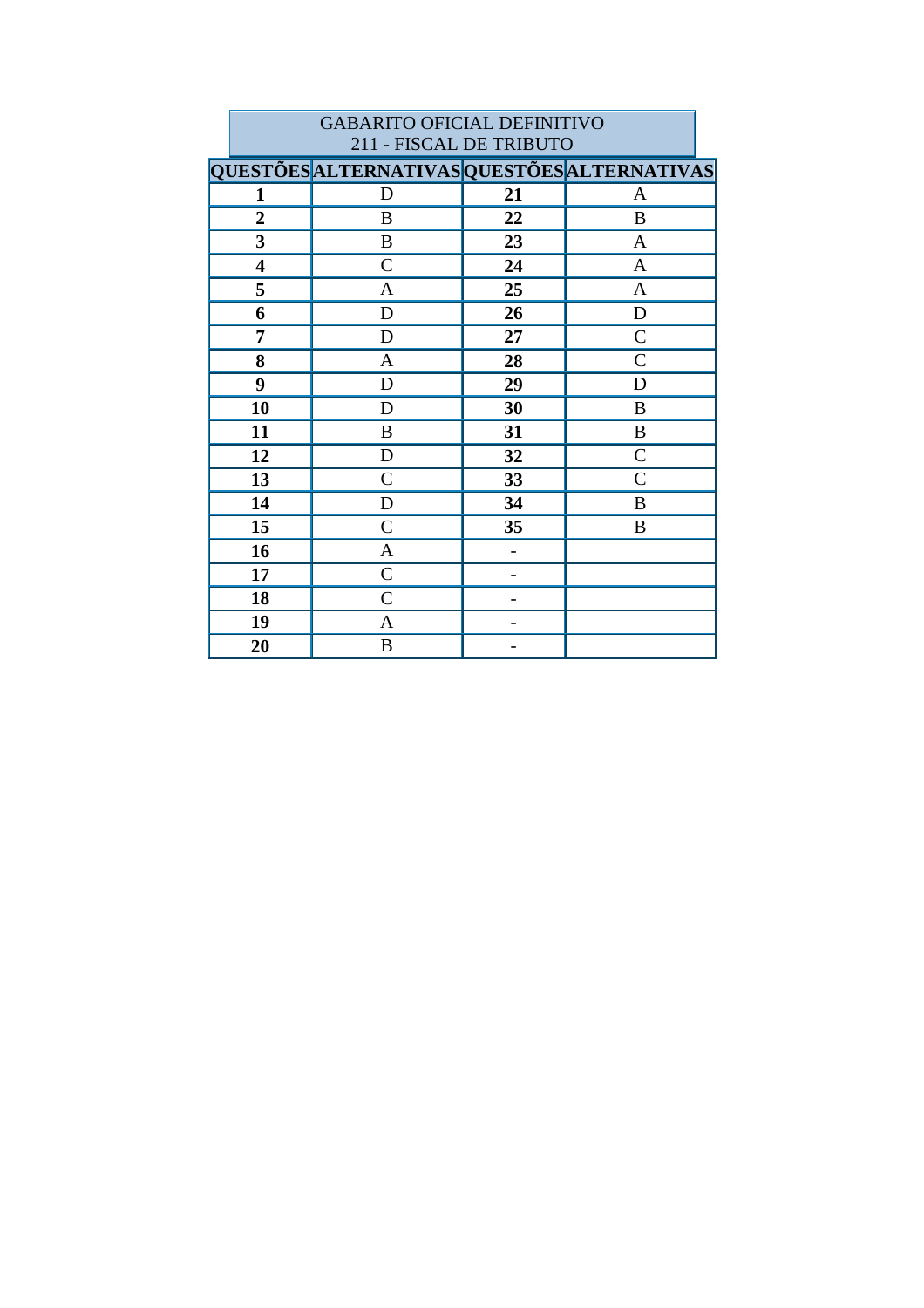| 212 - FISCAL SANITÁRIO TÉCNICO |                                             |    |                  |  |
|--------------------------------|---------------------------------------------|----|------------------|--|
|                                | QUESTÕES ALTERNATIVAS QUESTÕES ALTERNATIVAS |    |                  |  |
| 1                              | D                                           | 21 | A                |  |
| $\overline{2}$                 | $\boldsymbol{B}$                            | 22 | B                |  |
| $\overline{\mathbf{3}}$        | $\boldsymbol{B}$                            | 23 | $\mathbf{A}$     |  |
| 4                              | $\mathcal{C}$                               | 24 | $\mathbf{A}$     |  |
| 5                              | $\mathbf{A}$                                | 25 | $\mathbf{A}$     |  |
| 6                              | $\mathbf D$                                 | 26 | D                |  |
| 7                              | D                                           | 27 | $\mathcal{C}$    |  |
| 8                              | $\mathbf{A}$                                | 28 | $\mathcal{C}$    |  |
| 9                              | $\mathbf D$                                 | 29 | D                |  |
| 10                             | D                                           | 30 | $\boldsymbol{B}$ |  |
| 11                             | B                                           | 31 | $\bf{B}$         |  |
| 12                             | $\mathbf D$                                 | 32 | $\mathcal{C}$    |  |
| 13                             | $\mathcal{C}$                               | 33 | $\mathcal{C}$    |  |
| 14                             | $\mathbf D$                                 | 34 | $\, {\bf B}$     |  |
| 15                             | $\mathcal{C}$                               | 35 | B                |  |
| 16                             | $\mathbf{A}$                                |    |                  |  |
| 17                             | $\mathsf{C}$                                |    |                  |  |
| 18                             | $\mathcal{C}$                               |    |                  |  |
| 19                             | $\mathbf{A}$                                |    |                  |  |
| 20                             | $\, {\bf B}$                                |    |                  |  |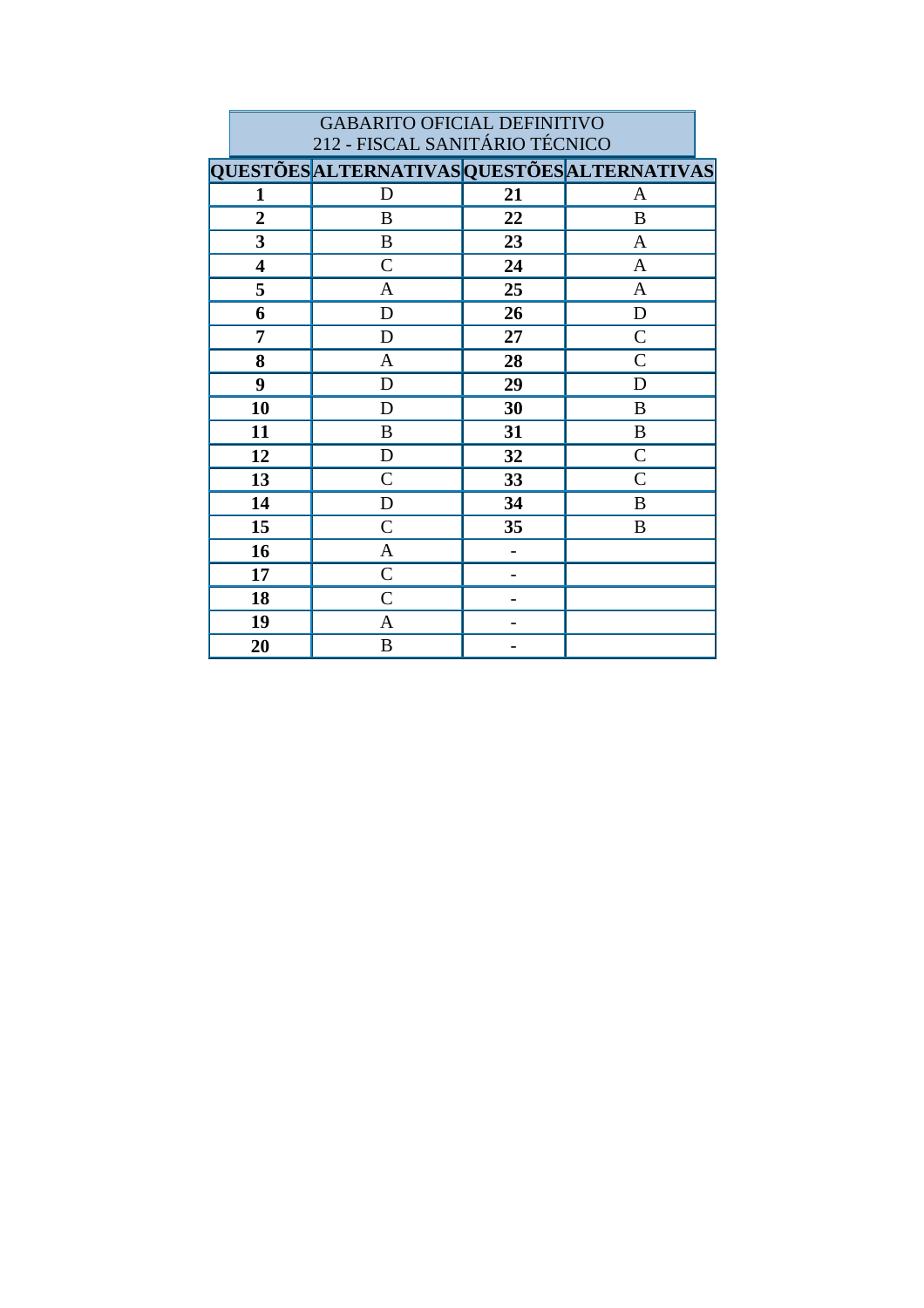|                | <b>GABARITO OFICIAL DEFINITIVO</b>          |    |                |  |  |  |
|----------------|---------------------------------------------|----|----------------|--|--|--|
|                | 213 - MAESTRO                               |    |                |  |  |  |
|                | QUESTÕES ALTERNATIVAS QUESTÕES ALTERNATIVAS |    |                |  |  |  |
| 1              | D                                           | 21 | A              |  |  |  |
| $\overline{2}$ | B                                           | 22 | B              |  |  |  |
| $\mathbf{3}$   | B                                           | 23 | <b>ANULADA</b> |  |  |  |
| 4              | $\mathsf{C}$                                | 24 | A              |  |  |  |
| 5              | A                                           | 25 | A              |  |  |  |
| 6              | $\mathbf D$                                 | 26 | $\mathbf D$    |  |  |  |
| 7              | D                                           | 27 | $\mathcal{C}$  |  |  |  |
| 8              | A                                           | 28 | $\mathcal{C}$  |  |  |  |
| 9              | D                                           | 29 | D              |  |  |  |
| 10             | D                                           | 30 | B              |  |  |  |
| 11             | B                                           | 31 | B              |  |  |  |
| 12             | D                                           | 32 | $\overline{C}$ |  |  |  |
| 13             | $\mathcal{C}$                               | 33 | $\overline{C}$ |  |  |  |
| 14             | D                                           | 34 | B              |  |  |  |
| 15             | $\mathcal{C}$                               | 35 | B              |  |  |  |
| 16             | A                                           |    |                |  |  |  |
| 17             | $\mathcal{C}$                               |    |                |  |  |  |
| 18             | $\mathcal{C}$                               |    |                |  |  |  |
| 19             | A                                           |    |                |  |  |  |
| 20             | B                                           |    |                |  |  |  |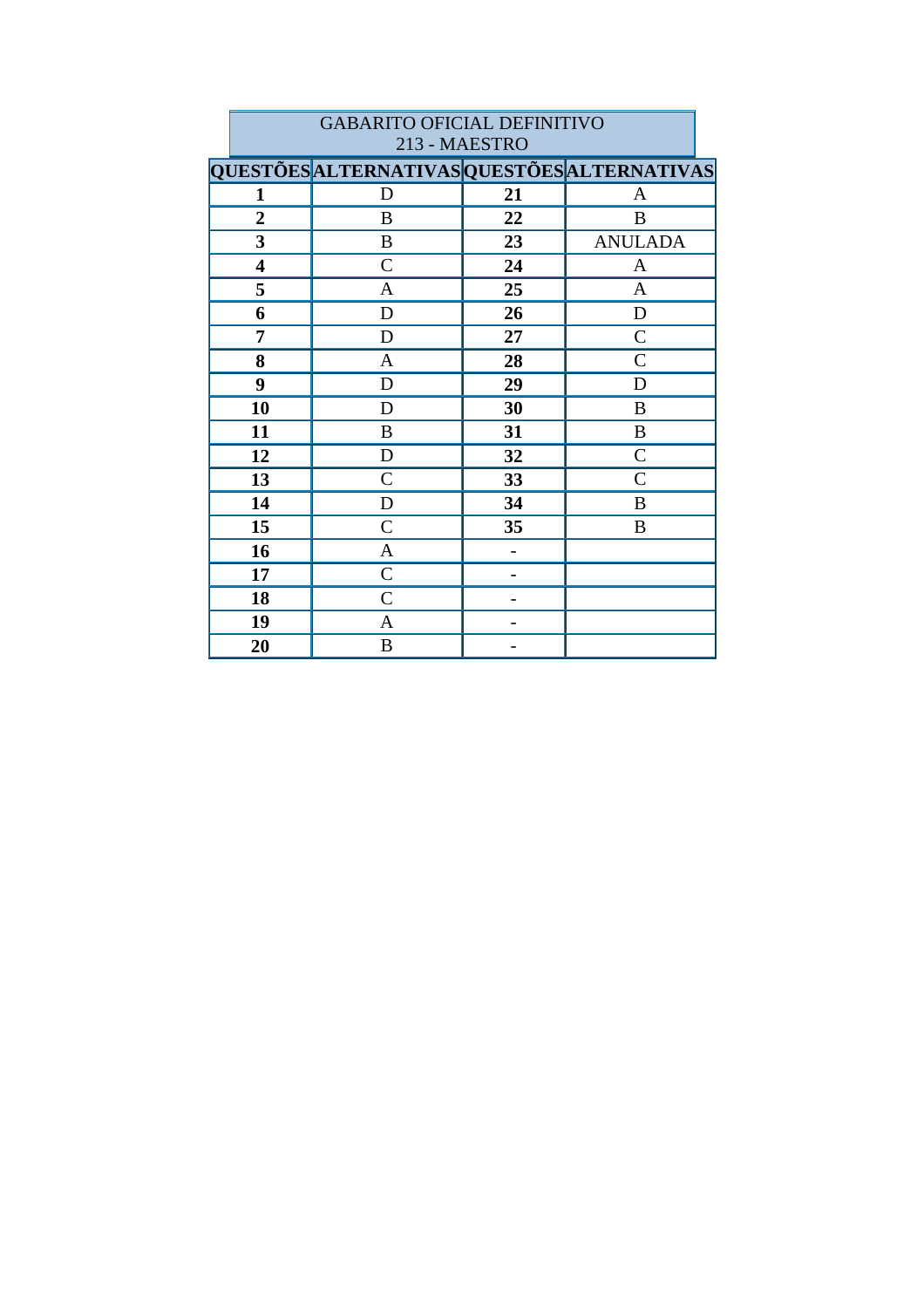| <b>GABARITO OFICIAL DEFINITIVO</b><br>214 - RECEPCIONISTA |                                             |    |                |  |  |
|-----------------------------------------------------------|---------------------------------------------|----|----------------|--|--|
|                                                           | QUESTÕES ALTERNATIVAS QUESTÕES ALTERNATIVAS |    |                |  |  |
| 1                                                         | D                                           | 21 | <b>ANULADA</b> |  |  |
| $\overline{2}$                                            | B                                           | 22 | B              |  |  |
| 3                                                         | B                                           | 23 | $\mathbf{A}$   |  |  |
| 4                                                         | $\mathcal{C}$                               | 24 | A              |  |  |
| 5                                                         | A                                           | 25 | A              |  |  |
| 6                                                         | D                                           | 26 | D              |  |  |
| 7                                                         | D                                           | 27 | $\mathcal{C}$  |  |  |
| 8                                                         | $\mathbf{A}$                                | 28 | $\mathcal{C}$  |  |  |
| 9                                                         | D                                           | 29 | D              |  |  |
| 10                                                        | D                                           | 30 | B              |  |  |
| 11                                                        | B                                           | 31 | B              |  |  |
| 12                                                        | D                                           | 32 | $\overline{C}$ |  |  |
| 13                                                        | $\mathcal{C}$                               | 33 | $\mathsf{C}$   |  |  |
| 14                                                        | D                                           | 34 | B              |  |  |
| 15                                                        | $\mathsf{C}$                                | 35 | B              |  |  |
| 16                                                        | A                                           |    |                |  |  |
| 17                                                        | $\overline{C}$                              |    |                |  |  |
| 18                                                        | $\mathcal{C}$                               |    |                |  |  |
| 19                                                        | A                                           |    |                |  |  |
| 20                                                        | $\boldsymbol{B}$                            |    |                |  |  |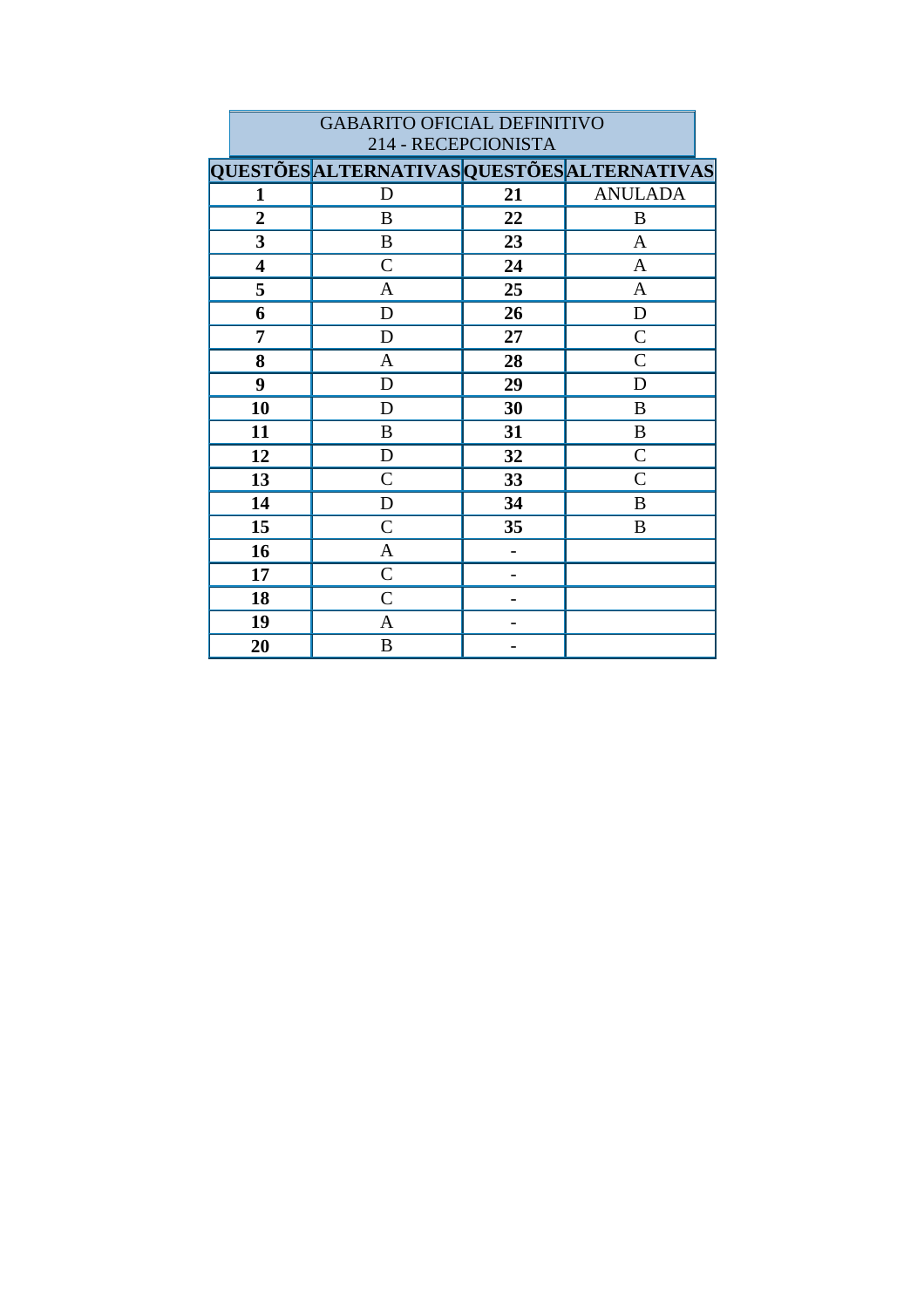| <b>GABARITO OFICIAL DEFINITIVO</b> |                                             |    |                |  |
|------------------------------------|---------------------------------------------|----|----------------|--|
| 215 - TÉCNICO AGRÍCOLA             |                                             |    |                |  |
|                                    | QUESTÕES ALTERNATIVAS QUESTÕES ALTERNATIVAS |    |                |  |
| 1                                  | D                                           | 21 | A              |  |
| $\overline{2}$                     | B                                           | 22 | $\bf{B}$       |  |
| $\overline{\mathbf{3}}$            | B                                           | 23 | A              |  |
| 4                                  | $\overline{C}$                              | 24 | $\mathbf{A}$   |  |
| 5                                  | A                                           | 25 | A              |  |
| 6                                  | ${\bf D}$                                   | 26 | $\mathbf D$    |  |
| 7                                  | D                                           | 27 | $\mathcal{C}$  |  |
| 8                                  | A                                           | 28 | $\mathcal{C}$  |  |
| 9                                  | D                                           | 29 | D              |  |
| 10                                 | D                                           | 30 | B              |  |
| 11                                 | B                                           | 31 | B              |  |
| 12                                 | D                                           | 32 | $\overline{C}$ |  |
| 13                                 | $\mathcal{C}$                               | 33 | $\overline{C}$ |  |
| 14                                 | D                                           | 34 | $\bf{B}$       |  |
| 15                                 | $\mathsf{C}$                                | 35 | B              |  |
| 16                                 | A                                           |    |                |  |
| 17                                 | $\mathcal{C}$                               |    |                |  |
| 18                                 | $\mathcal{C}$                               |    |                |  |
| 19                                 | A                                           |    |                |  |
| 20                                 | B                                           |    |                |  |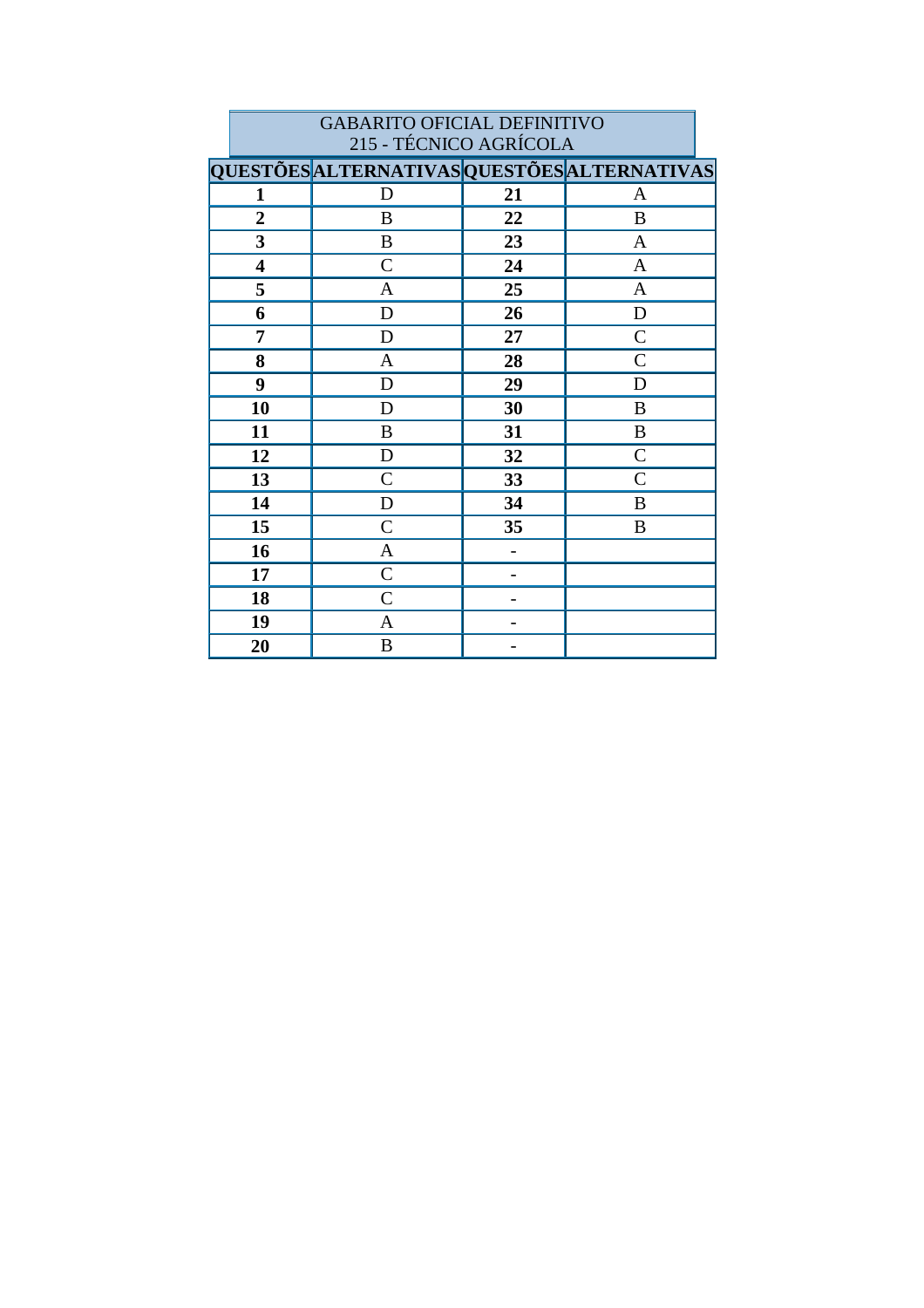| <b>GABARITO OFICIAL DEFINITIVO</b> |                                             |    |                |  |
|------------------------------------|---------------------------------------------|----|----------------|--|
|                                    | 216 - TÉCNICO EM ANÁLISES CLINICAS          |    |                |  |
|                                    | QUESTÕES ALTERNATIVAS QUESTÕES ALTERNATIVAS |    |                |  |
| $\mathbf{1}$                       | D                                           | 21 | A              |  |
| $\overline{2}$                     | B                                           | 22 | B              |  |
| 3                                  | B                                           | 23 | A              |  |
| $\overline{\mathbf{4}}$            | $\mathcal{C}$                               | 24 | A              |  |
| 5                                  | A                                           | 25 | A              |  |
| 6                                  | D                                           | 26 | D              |  |
| 7                                  | D                                           | 27 | $\mathcal{C}$  |  |
| 8                                  | A                                           | 28 | $\mathcal{C}$  |  |
| 9                                  | D                                           | 29 | D              |  |
| 10                                 | D                                           | 30 | B              |  |
| 11                                 | B                                           | 31 | B              |  |
| 12                                 | D                                           | 32 | $\overline{C}$ |  |
| 13                                 | $\mathcal{C}$                               | 33 | $\overline{C}$ |  |
| 14                                 | D                                           | 34 | B              |  |
| 15                                 | $\mathcal{C}$                               | 35 | B              |  |
| 16                                 | A                                           |    |                |  |
| 17                                 | $\overline{C}$                              |    |                |  |
| 18                                 | $\overline{C}$                              |    |                |  |
| 19                                 | A                                           |    |                |  |
| 20                                 | B                                           |    |                |  |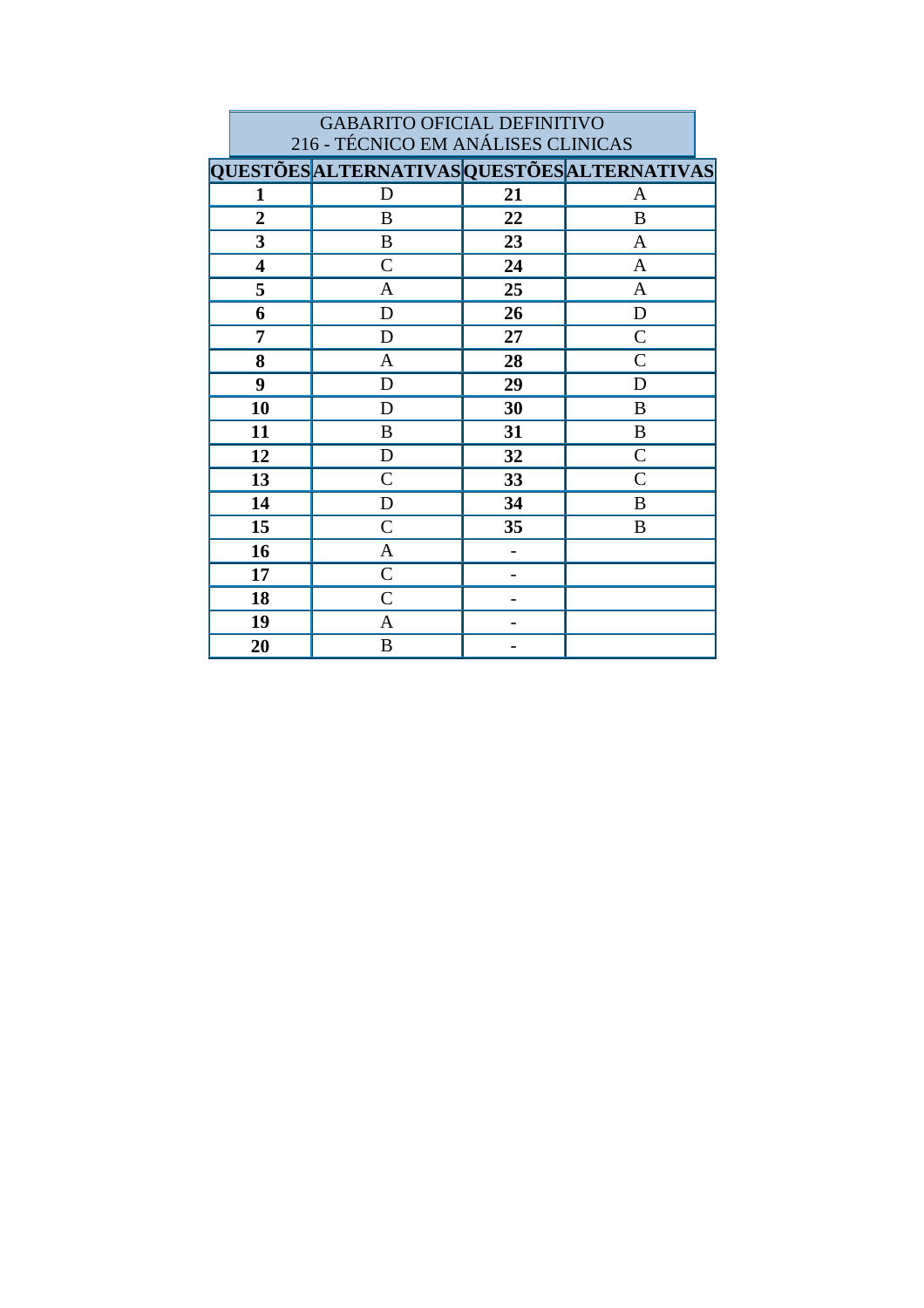| <b>GABARITO OFICIAL DEFINITIVO</b><br>217 - TÉCNICO EM ENFERMAGEM |                                                    |    |                |  |
|-------------------------------------------------------------------|----------------------------------------------------|----|----------------|--|
|                                                                   | <b>QUESTÕES ALTERNATIVAS QUESTÕES ALTERNATIVAS</b> |    |                |  |
| 1                                                                 | D                                                  | 21 | A              |  |
| $\overline{2}$                                                    | B                                                  | 22 | B              |  |
| 3                                                                 | B                                                  | 23 | A              |  |
| $\overline{\mathbf{4}}$                                           | $\overline{C}$                                     | 24 | A              |  |
| 5                                                                 | A                                                  | 25 | $\mathbf{A}$   |  |
| 6                                                                 | D                                                  | 26 | D              |  |
| 7                                                                 | D                                                  | 27 | $\overline{C}$ |  |
| 8                                                                 | A                                                  | 28 | $\mathcal{C}$  |  |
| 9                                                                 | D                                                  | 29 | D              |  |
| 10                                                                | D                                                  | 30 | B              |  |
| 11                                                                | <b>ANULADA</b>                                     | 31 | B              |  |
| 12                                                                | D                                                  | 32 | $\overline{C}$ |  |
| 13                                                                | $\mathcal{C}$                                      | 33 | $\mathcal{C}$  |  |
| 14                                                                | D                                                  | 34 | B              |  |
| 15                                                                | $\overline{C}$                                     | 35 | B              |  |
| 16                                                                | A                                                  |    |                |  |
| 17                                                                | $\overline{C}$                                     |    |                |  |
| 18                                                                | $\overline{C}$                                     |    |                |  |
| 19                                                                | A                                                  |    |                |  |
| 20                                                                | B                                                  |    |                |  |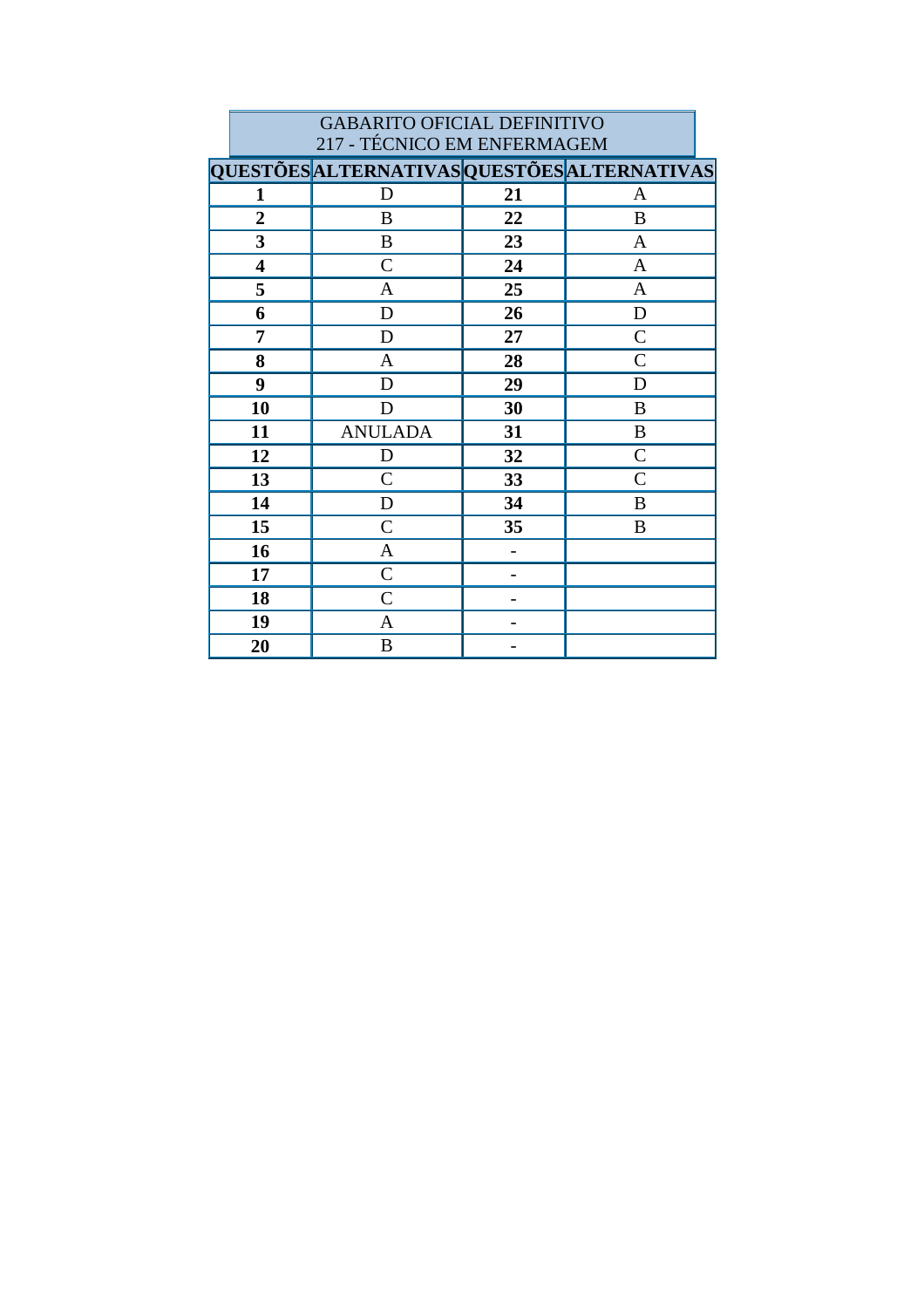| <b>GABARITO OFICIAL DEFINITIVO</b><br>218 - TÉCNICO EM GESTÃO DE RECURSOS<br><b>HUMANOS</b> |                                                    |    |                |  |
|---------------------------------------------------------------------------------------------|----------------------------------------------------|----|----------------|--|
|                                                                                             | <b>QUESTÕES ALTERNATIVAS QUESTÕES ALTERNATIVAS</b> |    |                |  |
| $\mathbf{1}$                                                                                | D                                                  | 21 | A              |  |
| $\overline{2}$                                                                              | B                                                  | 22 | B              |  |
| 3                                                                                           | B                                                  | 23 |                |  |
|                                                                                             |                                                    |    | A              |  |
| $\overline{\mathbf{4}}$                                                                     | $\overline{C}$                                     | 24 | A              |  |
| 5                                                                                           | A                                                  | 25 | $\mathbf{A}$   |  |
| 6                                                                                           | D                                                  | 26 | D              |  |
| 7                                                                                           | D                                                  | 27 | $\overline{C}$ |  |
| 8                                                                                           | A                                                  | 28 | $\mathcal{C}$  |  |
| 9                                                                                           | D                                                  | 29 | D              |  |
| 10                                                                                          | D                                                  | 30 | B              |  |
| 11                                                                                          | $\mathbf B$                                        | 31 | $\mathbf B$    |  |
| 12                                                                                          | D                                                  | 32 | $\mathcal{C}$  |  |
| 13                                                                                          | $\overline{C}$                                     | 33 | $\mathcal{C}$  |  |
| 14                                                                                          | D                                                  | 34 | B              |  |
| 15                                                                                          | $\overline{C}$                                     | 35 | B              |  |
| 16                                                                                          | A                                                  |    |                |  |
| 17                                                                                          | $\mathcal{C}$                                      |    |                |  |
| 18                                                                                          | $\mathcal{C}$                                      |    |                |  |
| 19                                                                                          | A                                                  |    |                |  |
| 20                                                                                          | B                                                  |    |                |  |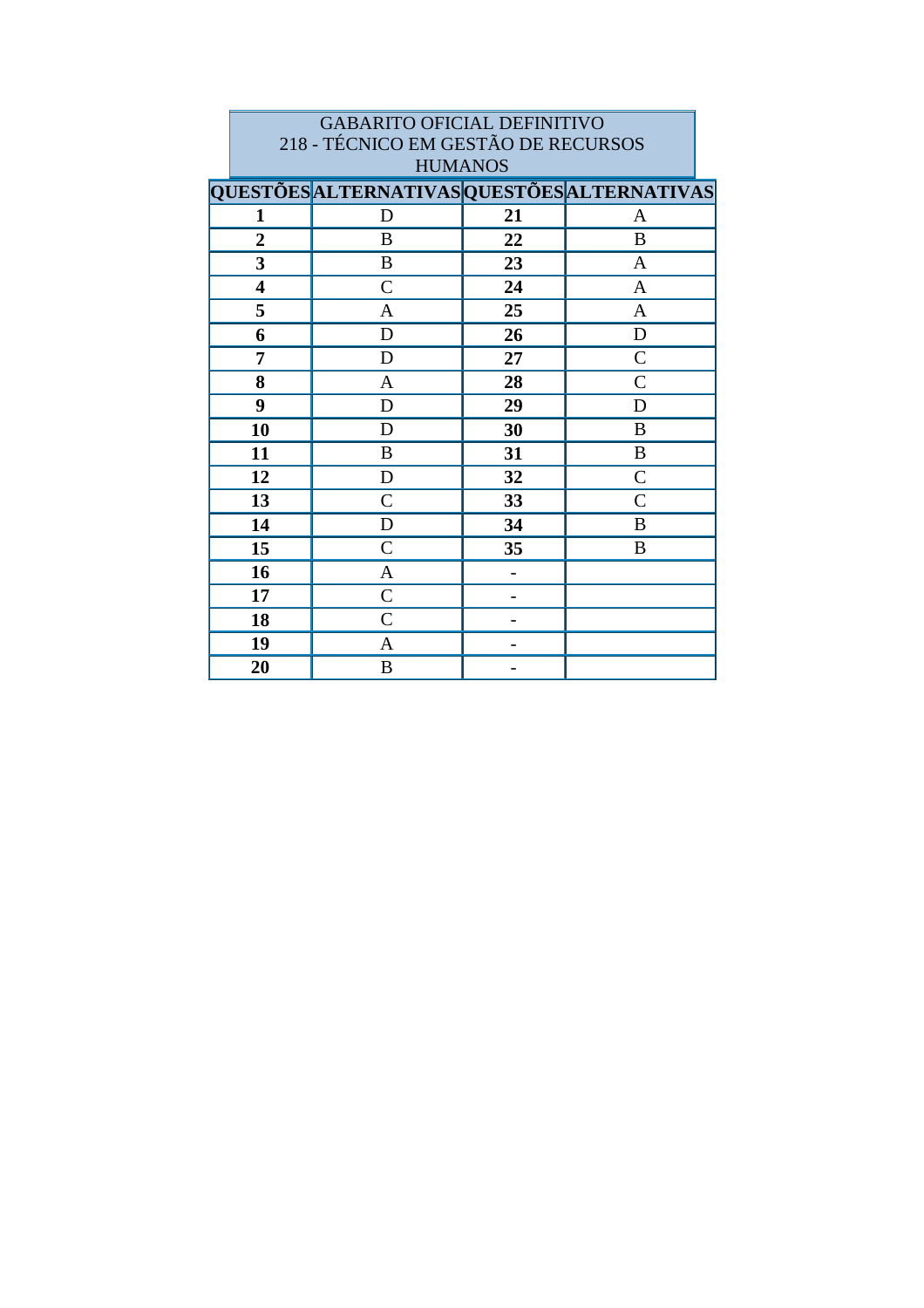| <b>GABARITO OFICIAL DEFINITIVO</b><br>219 - TÉCNICO EM RADIOLOGIA |                                                    |                |                |  |  |
|-------------------------------------------------------------------|----------------------------------------------------|----------------|----------------|--|--|
|                                                                   | <b>QUESTÕES ALTERNATIVAS QUESTÕES ALTERNATIVAS</b> |                |                |  |  |
| 1                                                                 | D                                                  | 21             | A              |  |  |
| $\overline{2}$                                                    | B                                                  | 22             | B              |  |  |
| 3                                                                 | B                                                  | 23             | A              |  |  |
| $\overline{\mathbf{4}}$                                           | $\overline{C}$                                     | 24             | A              |  |  |
| 5                                                                 | A                                                  | 25             | A              |  |  |
| 6                                                                 | D                                                  | 26             | <b>ANULADA</b> |  |  |
| 7                                                                 | D                                                  | 27             | <b>ANULADA</b> |  |  |
| 8                                                                 | A                                                  | 28             | $\overline{C}$ |  |  |
| 9                                                                 | D                                                  | 29             | D              |  |  |
| 10                                                                | D                                                  | 30             | B              |  |  |
| 11                                                                | <b>ANULADA</b>                                     | 31             | B              |  |  |
| 12                                                                | D                                                  | 32             | $\overline{C}$ |  |  |
| 13                                                                | $\overline{C}$                                     | 33             | $\overline{C}$ |  |  |
| 14                                                                | D                                                  | 34             | B              |  |  |
| 15                                                                | $\overline{C}$                                     | 35             | B              |  |  |
| 16                                                                | <b>ANULADA</b>                                     | $\overline{a}$ |                |  |  |
| 17                                                                | $\overline{C}$                                     |                |                |  |  |
| 18                                                                | $\overline{C}$                                     |                |                |  |  |
| 19                                                                | A                                                  |                |                |  |  |
| 20                                                                | B                                                  |                |                |  |  |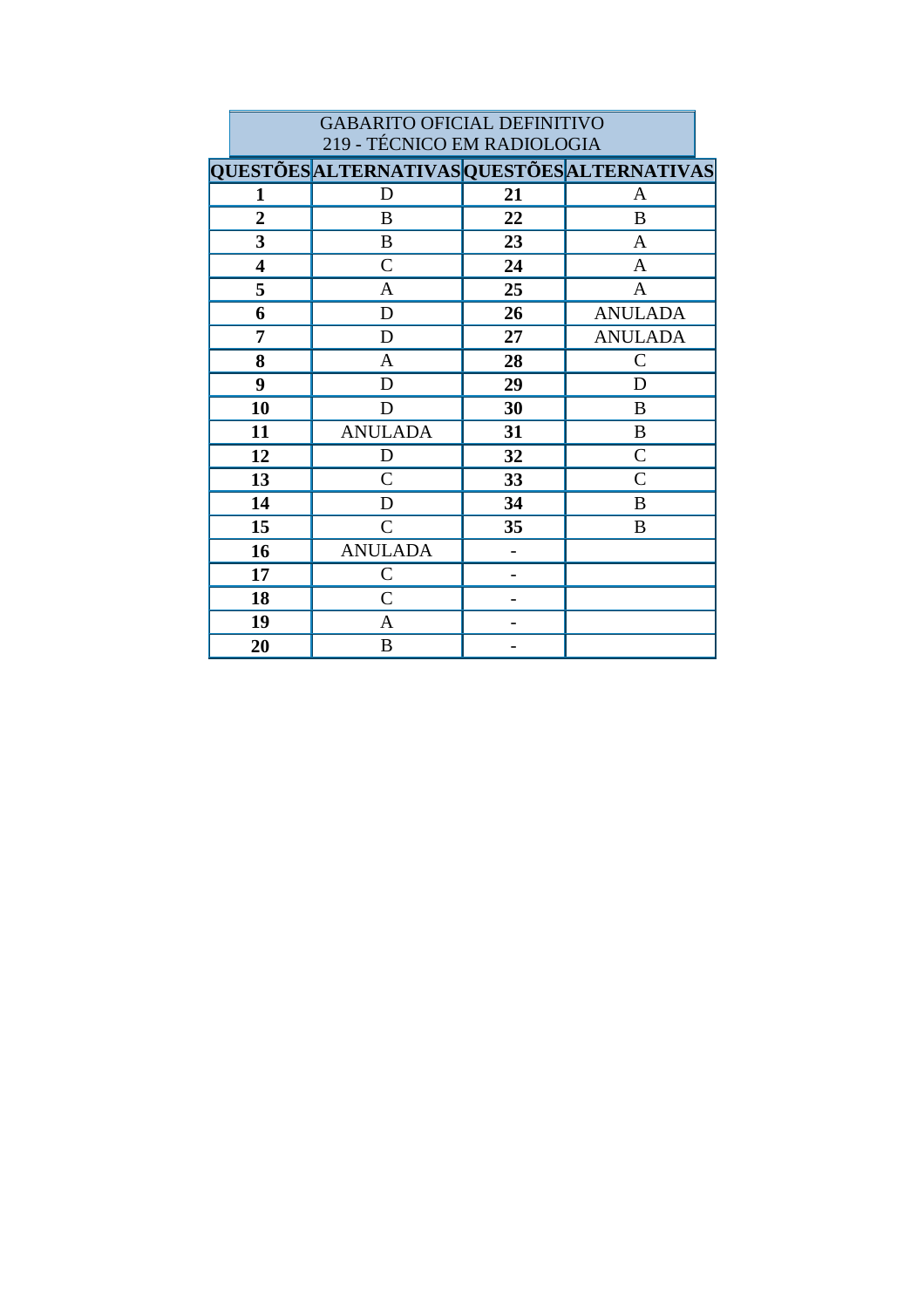|                         | 301 - ADVOGADO                              |    |               |  |
|-------------------------|---------------------------------------------|----|---------------|--|
|                         | QUESTÕES ALTERNATIVAS QUESTÕES ALTERNATIVAS |    |               |  |
| 1                       | $\mathcal{C}$                               | 21 | B             |  |
| $\boldsymbol{2}$        | $\mathbf{A}$                                | 22 | $\mathbf{A}$  |  |
| $\overline{\mathbf{3}}$ | $\, {\bf B}$                                | 23 | $\mathbf{A}$  |  |
| $\overline{\mathbf{4}}$ | B                                           | 24 | ${\bf D}$     |  |
| 5                       | $\mathbf{A}$                                | 25 | $\mathbf{A}$  |  |
| 6                       | $\mathbf{A}$                                | 26 | $\mathcal{C}$ |  |
| 7                       | $\mathcal{C}$                               | 27 | $\mathbf D$   |  |
| 8                       | $\, {\bf B}$                                | 28 | B             |  |
| 9                       | $\mathcal{C}$                               | 29 | $\, {\bf B}$  |  |
| 10                      | $\mathbf{A}$                                | 30 | $\mathcal{C}$ |  |
| 11                      | $\mathsf{C}$                                | 31 | A             |  |
| 12                      | $\mathbf D$                                 | 32 | $\bf{B}$      |  |
| 13                      | $\mathbf{A}$                                | 33 | $\mathbf{A}$  |  |
| 14                      | $\bf{B}$                                    | 34 | $\mathcal{C}$ |  |
| 15                      | $\mathbf{A}$                                | 35 | B             |  |
| 16                      | $\mathbf D$                                 |    |               |  |
| 17                      | $\mathsf{C}$                                |    |               |  |
| 18                      | $\mathcal{C}$                               |    |               |  |
| 19                      | $\mathcal{C}$                               |    |               |  |
| 20                      | A                                           |    |               |  |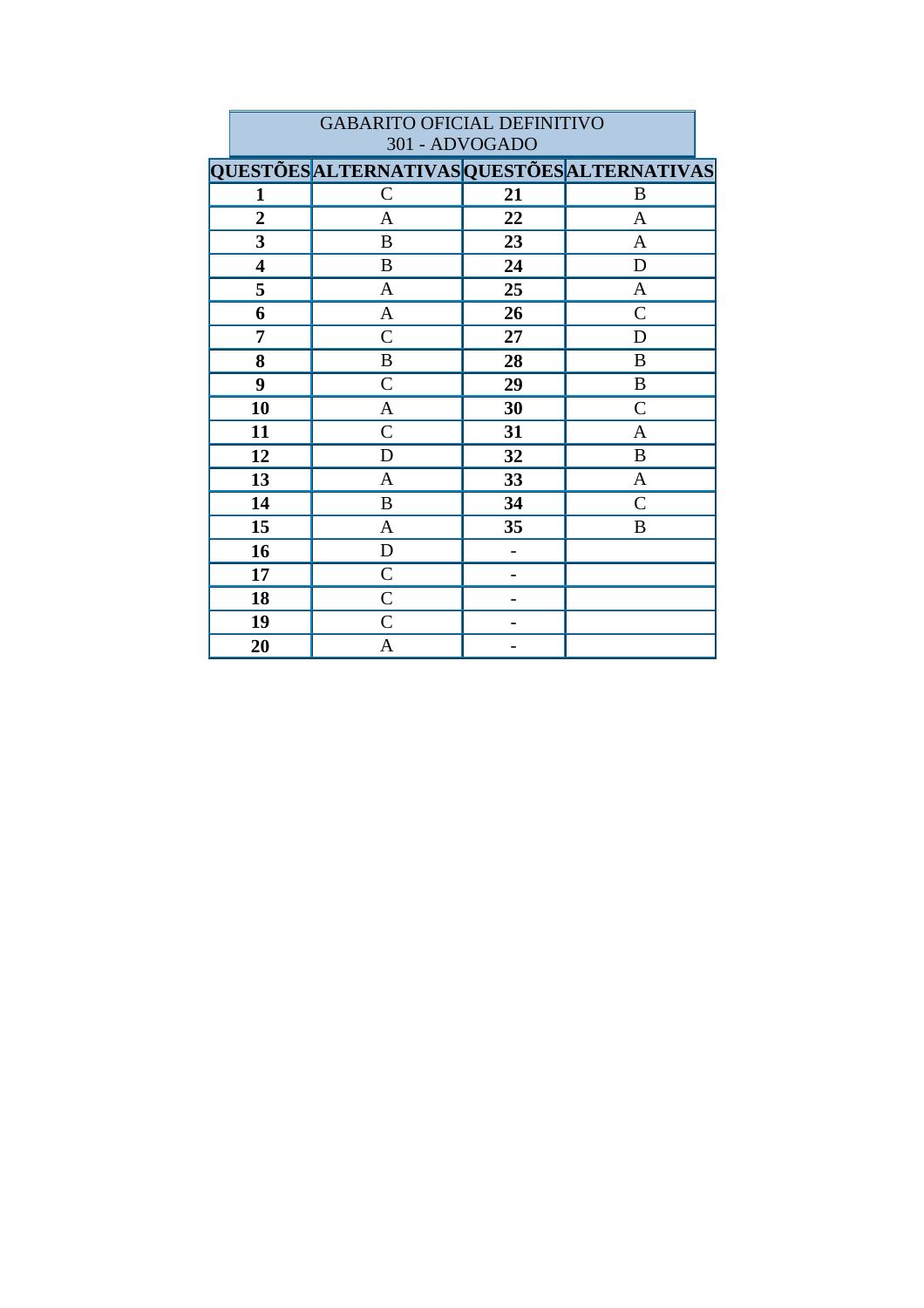|                         | 302 - ASSISTENTE SOCIAL                     |    |                |  |
|-------------------------|---------------------------------------------|----|----------------|--|
|                         | QUESTÕES ALTERNATIVAS QUESTÕES ALTERNATIVAS |    |                |  |
| $\mathbf{1}$            | $\mathcal{C}$                               | 21 | B              |  |
| $\boldsymbol{2}$        | $\mathbf{A}$                                | 22 | $\mathbf{A}$   |  |
| $\overline{\mathbf{3}}$ | $\, {\bf B}$                                | 23 | $\overline{A}$ |  |
| $\overline{\mathbf{4}}$ | $\bf{B}$                                    | 24 | $\mathbf D$    |  |
| 5                       | $\mathbf{A}$                                | 25 | $\mathbf{A}$   |  |
| 6                       | $\mathbf{A}$                                | 26 | $\mathcal{C}$  |  |
| 7                       | $\mathcal{C}$                               | 27 | D              |  |
| 8                       | $\, {\bf B}$                                | 28 | B              |  |
| 9                       | $\mathcal{C}$                               | 29 | $\bf{B}$       |  |
| 10                      | $\mathbf{A}$                                | 30 | $\mathcal{C}$  |  |
| 11                      | $\mathcal{C}$                               | 31 | <b>ANULADA</b> |  |
| 12                      | $\mathbf D$                                 | 32 | B              |  |
| 13                      | $\mathbf{A}$                                | 33 | $\mathbf{A}$   |  |
| 14                      | B                                           | 34 | $\mathcal{C}$  |  |
| 15                      | $\mathbf{A}$                                | 35 | B              |  |
| 16                      | $\mathbf D$                                 |    |                |  |
| 17                      | $\mathcal{C}$                               |    |                |  |
| 18                      | $\mathcal{C}$                               |    |                |  |
| 19                      | $\mathcal{C}$                               |    |                |  |
| 20                      | A                                           |    |                |  |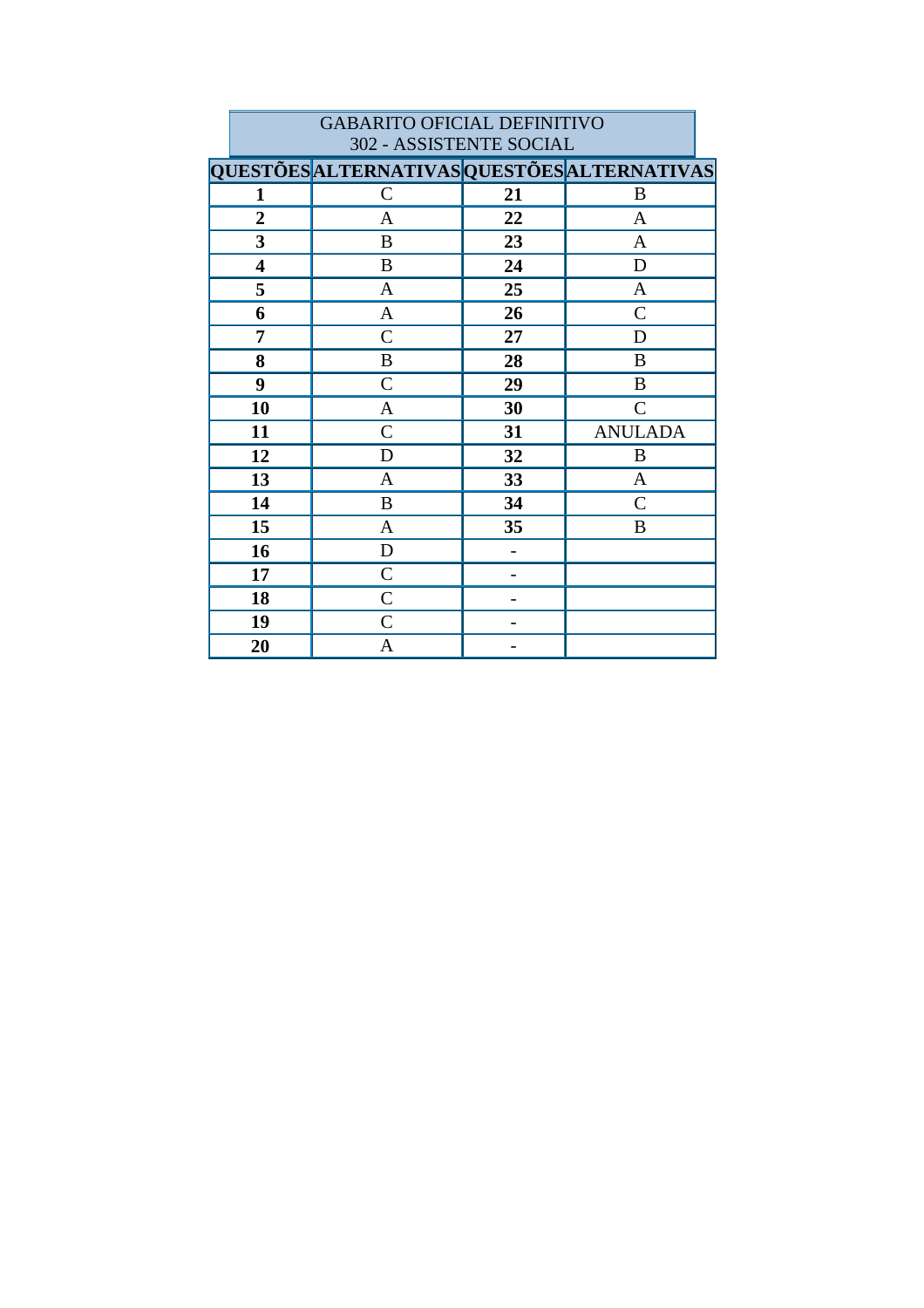|                         | <b>GABARITO OFICIAL DEFINITIVO</b>          |    |                |  |  |
|-------------------------|---------------------------------------------|----|----------------|--|--|
| 303 - BIÓLOGO           |                                             |    |                |  |  |
|                         | QUESTÕES ALTERNATIVAS QUESTÕES ALTERNATIVAS |    |                |  |  |
| 1                       | $\mathcal{C}$                               | 21 | B              |  |  |
| $\overline{2}$          | $\mathbf{A}$                                | 22 | $\mathbf{A}$   |  |  |
| $\overline{\mathbf{3}}$ | B                                           | 23 | A              |  |  |
| 4                       | B                                           | 24 | D              |  |  |
| 5                       | A                                           | 25 | $\mathbf{A}$   |  |  |
| 6                       | $\mathbf{A}$                                | 26 | $\mathcal{C}$  |  |  |
| 7                       | $\overline{C}$                              | 27 | D              |  |  |
| 8                       | B                                           | 28 | B              |  |  |
| 9                       | $\overline{C}$                              | 29 | $\, {\bf B}$   |  |  |
| 10                      | $\mathbf{A}$                                | 30 | $\overline{C}$ |  |  |
| 11                      | $\mathbf C$                                 | 31 | A              |  |  |
| 12                      | D                                           | 32 | B              |  |  |
| 13                      | A                                           | 33 | A              |  |  |
| 14                      | B                                           | 34 | $\overline{C}$ |  |  |
| 15                      | A                                           | 35 | B              |  |  |
| 16                      | D                                           |    |                |  |  |
| 17                      | $\mathcal{C}$                               |    |                |  |  |
| 18                      | $\mathcal{C}$                               |    |                |  |  |
| 19                      | $\mathcal{C}$                               |    |                |  |  |
| 20                      | A                                           |    |                |  |  |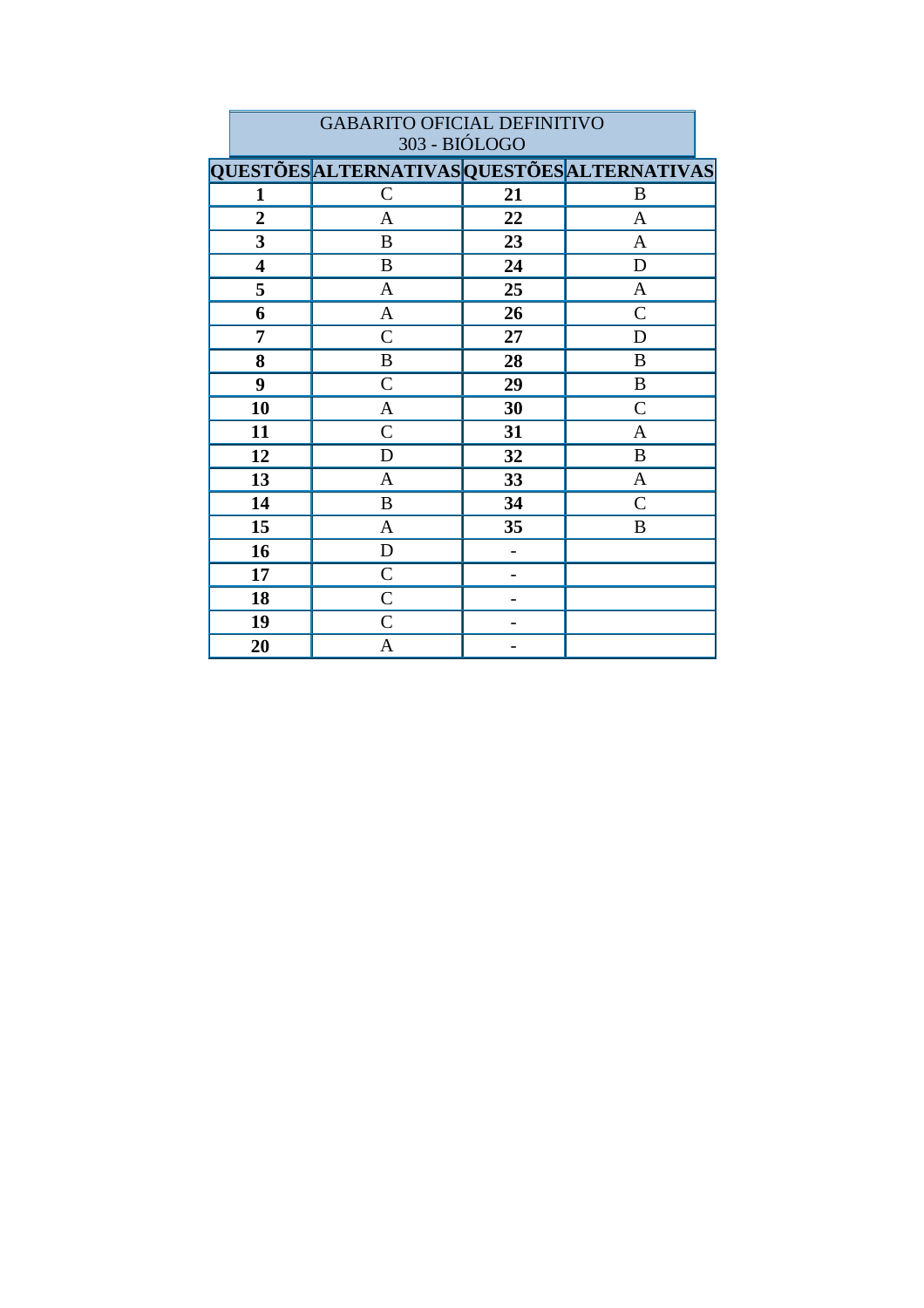| 304 - BIOQUIMICO        |                                             |    |               |
|-------------------------|---------------------------------------------|----|---------------|
|                         | QUESTÕES ALTERNATIVAS QUESTÕES ALTERNATIVAS |    |               |
| 1                       | $\mathcal{C}$                               | 21 | B             |
| $\overline{2}$          | A                                           | 22 | A             |
| $\overline{\mathbf{3}}$ | $\, {\bf B}$                                | 23 | $\mathbf{A}$  |
| $\overline{\mathbf{4}}$ | $\, {\bf B}$                                | 24 | $\mathbf D$   |
| 5                       | $\mathbf{A}$                                | 25 | $\mathbf{A}$  |
| 6                       | $\mathbf{A}$                                | 26 | $\mathcal{C}$ |
| 7                       | $\mathcal{C}$                               | 27 | D             |
| 8                       | $\, {\bf B}$                                | 28 | $\, {\bf B}$  |
| 9                       | $\mathcal{C}$                               | 29 | B             |
| 10                      | $\mathbf{A}$                                | 30 | $\mathcal{C}$ |
| 11                      | $\mathcal{C}$                               | 31 | A             |
| 12                      | D                                           | 32 | $\bf{B}$      |
| 13                      | $\mathbf{A}$                                | 33 | $\mathbf{A}$  |
| 14                      | B                                           | 34 | $\mathcal{C}$ |
| 15                      | $\mathbf{A}$                                | 35 | B             |
| 16                      | $\mathbf D$                                 |    |               |
| 17                      | $\mathcal{C}$                               |    |               |
| 18                      | $\mathsf{C}$                                |    |               |
| 19                      | $\mathcal{C}$                               |    |               |
| 20                      | A                                           |    |               |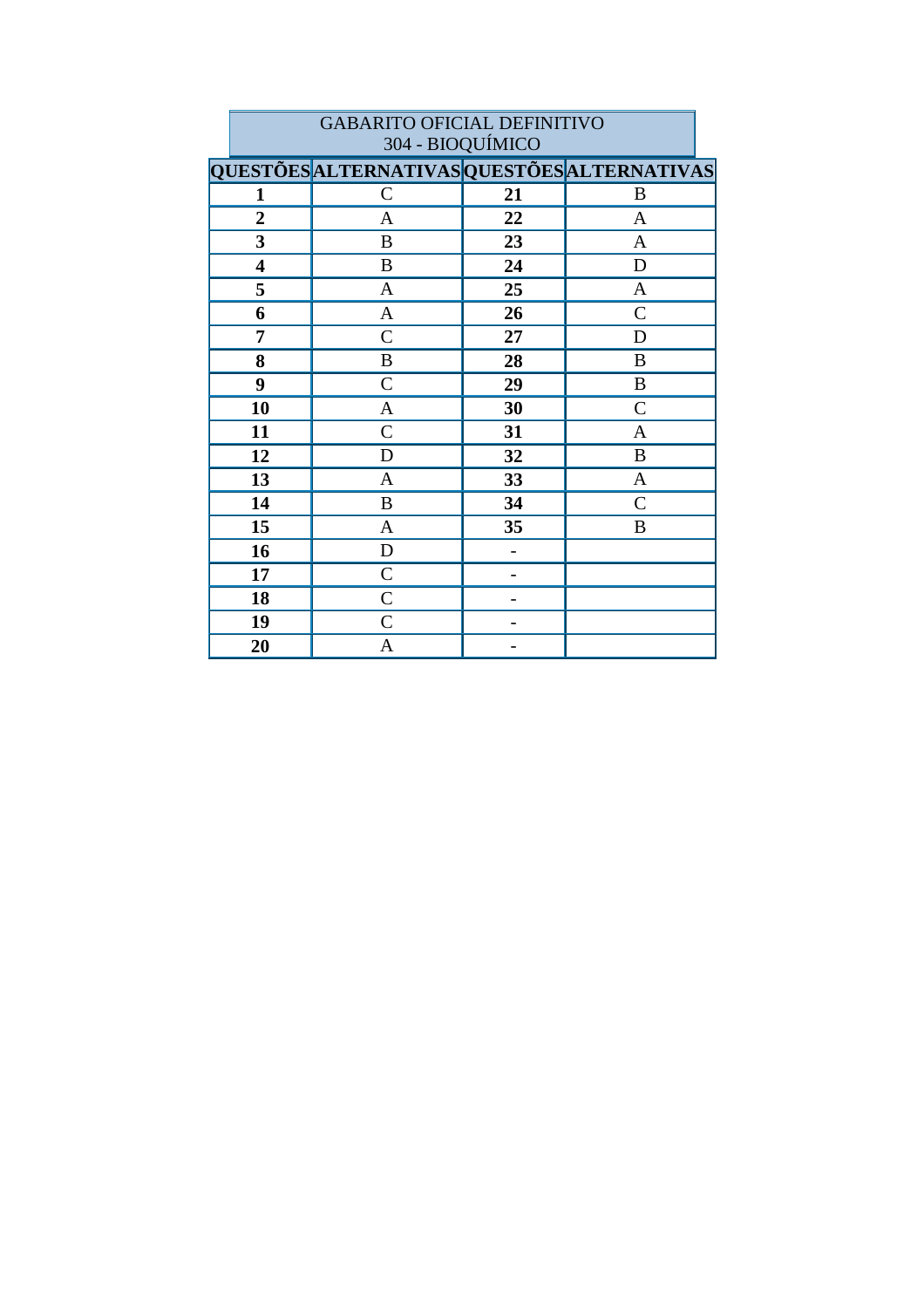| <b>GABARITO OFICIAL DEFINITIVO</b> |                                             |    |              |  |  |
|------------------------------------|---------------------------------------------|----|--------------|--|--|
|                                    | 305 - COORDENADOR PEDAGÓGICO                |    |              |  |  |
|                                    | QUESTÕES ALTERNATIVAS QUESTÕES ALTERNATIVAS |    |              |  |  |
| 1                                  | $\mathcal{C}$                               | 21 | B            |  |  |
| $\overline{2}$                     | $\mathbf{A}$                                | 22 | $\mathbf{A}$ |  |  |
| 3                                  | B                                           | 23 | A            |  |  |
| $\overline{\mathbf{4}}$            | B                                           | 24 | D            |  |  |
| 5                                  | $\mathbf{A}$                                | 25 | $\mathbf{A}$ |  |  |
| 6                                  | $\mathbf{A}$                                | 26 | $\mathsf{C}$ |  |  |
| 7                                  | $\mathcal{C}$                               | 27 | D            |  |  |
| 8                                  | $\, {\bf B}$                                | 28 | B            |  |  |
| 9                                  | $\mathcal{C}$                               | 29 | $\, {\bf B}$ |  |  |
| 10                                 | $\mathbf{A}$                                | 30 | $\mathsf{C}$ |  |  |
| 11                                 | $\mathcal{C}$                               | 31 | $\mathbf{A}$ |  |  |
| 12                                 | D                                           | 32 | $\bf{B}$     |  |  |
| 13                                 | A                                           | 33 | $\mathbf{A}$ |  |  |
| 14                                 | $\bf{B}$                                    | 34 | $\mathsf{C}$ |  |  |
| 15                                 | A                                           | 35 | B            |  |  |
| 16                                 | D                                           |    |              |  |  |
| 17                                 | $\overline{C}$                              |    |              |  |  |
| 18                                 | $\overline{C}$                              |    |              |  |  |
| 19                                 | $\overline{C}$                              |    |              |  |  |
| 20                                 | A                                           |    |              |  |  |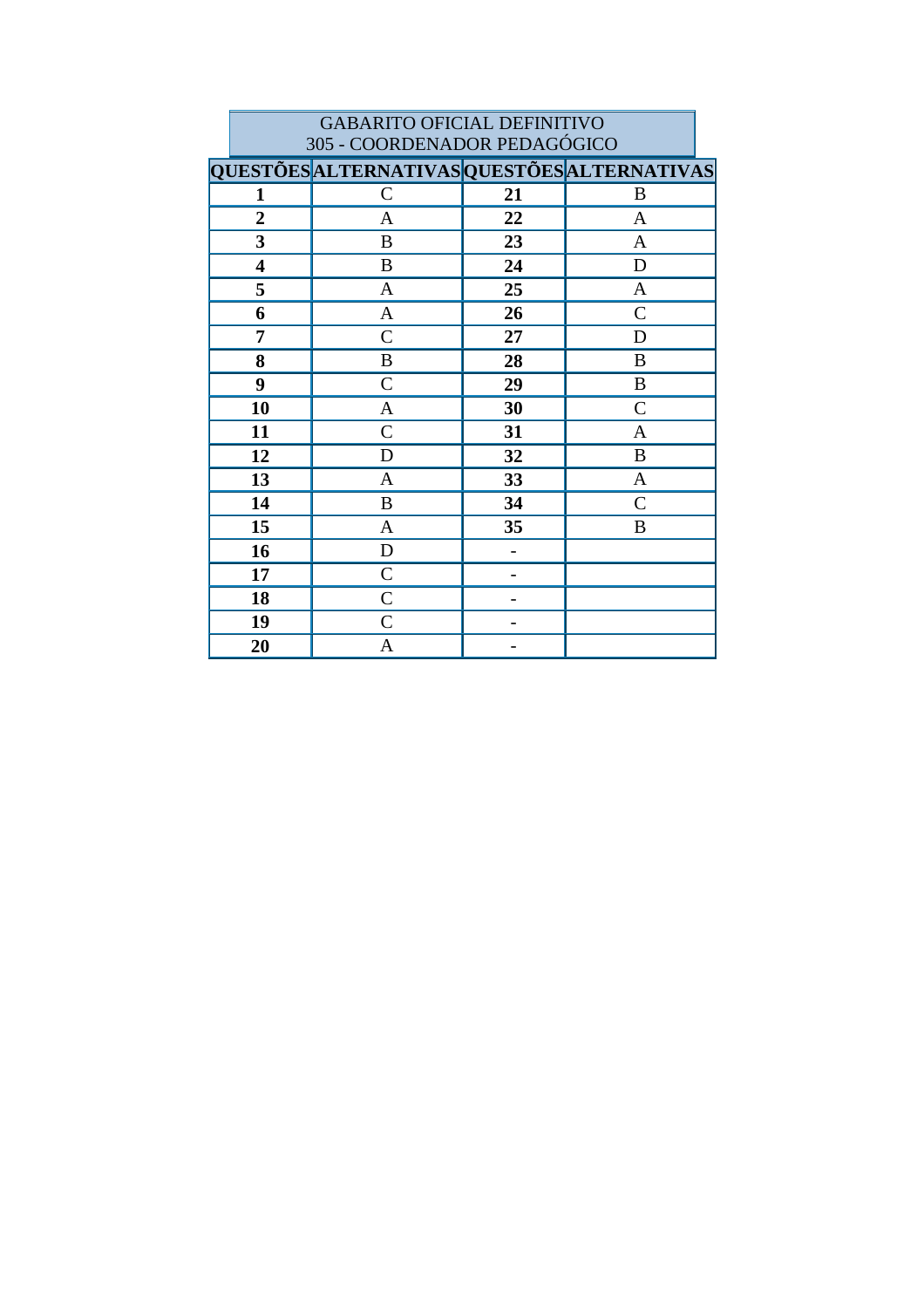|                         | 306 - ENFERMEIRO ESF                        |                          |                |  |
|-------------------------|---------------------------------------------|--------------------------|----------------|--|
|                         | QUESTÕES ALTERNATIVAS QUESTÕES ALTERNATIVAS |                          |                |  |
| 1                       | $\mathcal{C}$                               | 21                       | B              |  |
| $\overline{2}$          | A                                           | 22                       | A              |  |
| $\mathbf{3}$            | B                                           | 23                       | $\mathbf{A}$   |  |
| $\overline{\mathbf{4}}$ | $\bf{B}$                                    | 24                       | D              |  |
| 5                       | $\mathbf{A}$                                | 25                       | <b>ANULADA</b> |  |
| 6                       | $\mathbf{A}$                                | 26                       | $\mathsf{C}$   |  |
| 7                       | $\mathcal{C}$                               | 27                       | D              |  |
| 8                       | B                                           | 28                       | B              |  |
| 9                       | $\mathcal{C}$                               | 29                       | B              |  |
| 10                      | A                                           | 30                       | <b>ANULADA</b> |  |
| 11                      | $\mathcal{C}$                               | 31                       | A              |  |
| 12                      | D                                           | 32                       | B              |  |
| 13                      | $\mathbf{A}$                                | 33                       | $\mathbf{A}$   |  |
| 14                      | B                                           | 34                       | $\mathsf{C}$   |  |
| 15                      | $\mathbf{A}$                                | 35                       | B              |  |
| 16                      | D                                           |                          |                |  |
| 17                      | $\mathcal{C}$                               |                          |                |  |
| 18                      | $\mathcal{C}$                               | $\overline{\phantom{0}}$ |                |  |
| 19                      | <b>ANULADA</b>                              |                          |                |  |
| 20                      | A                                           |                          |                |  |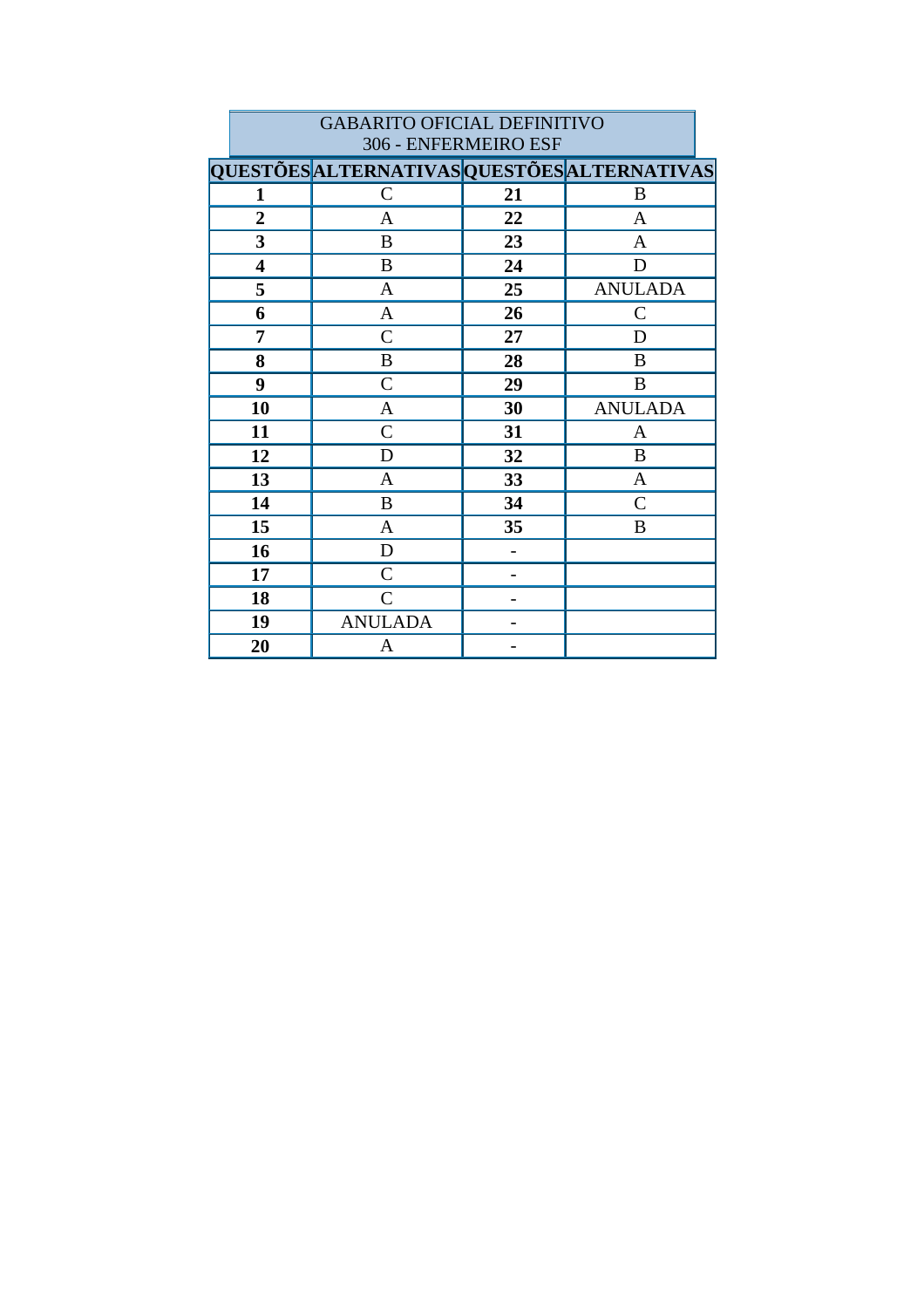| <b>GABARITO OFICIAL DEFINITIVO</b><br>307 - ENGENHEIRO AGRÔNOMO |                                             |    |               |  |  |  |
|-----------------------------------------------------------------|---------------------------------------------|----|---------------|--|--|--|
|                                                                 | QUESTÕES ALTERNATIVAS QUESTÕES ALTERNATIVAS |    |               |  |  |  |
| 1                                                               | $\mathcal{C}$                               | 21 | B             |  |  |  |
| $\boldsymbol{2}$                                                | A                                           | 22 | $\mathbf{A}$  |  |  |  |
| 3                                                               | B                                           | 23 | $\mathbf{A}$  |  |  |  |
| $\overline{\mathbf{4}}$                                         | B                                           | 24 | D             |  |  |  |
| 5                                                               | A                                           | 25 | $\mathbf{A}$  |  |  |  |
| 6                                                               | A                                           | 26 | $\mathcal{C}$ |  |  |  |
| 7                                                               | $\overline{C}$                              | 27 | D             |  |  |  |
| 8                                                               | B                                           | 28 | B             |  |  |  |
| 9                                                               | $\mathcal{C}$                               | 29 | B             |  |  |  |
| 10                                                              | A                                           | 30 | $\mathbf C$   |  |  |  |
| 11                                                              | $\overline{C}$                              | 31 | A             |  |  |  |
| 12                                                              | D                                           | 32 | $\, {\bf B}$  |  |  |  |
| 13                                                              | A                                           | 33 | $\mathbf{A}$  |  |  |  |
| 14                                                              | B                                           | 34 | $\mathsf{C}$  |  |  |  |
| 15                                                              | $\mathbf{A}$                                | 35 | B             |  |  |  |
| 16                                                              | D                                           |    |               |  |  |  |
| 17                                                              | $\mathcal{C}$                               |    |               |  |  |  |
| 18                                                              | $\overline{C}$                              |    |               |  |  |  |
| 19                                                              | $\overline{C}$                              |    |               |  |  |  |
| 20                                                              | A                                           |    |               |  |  |  |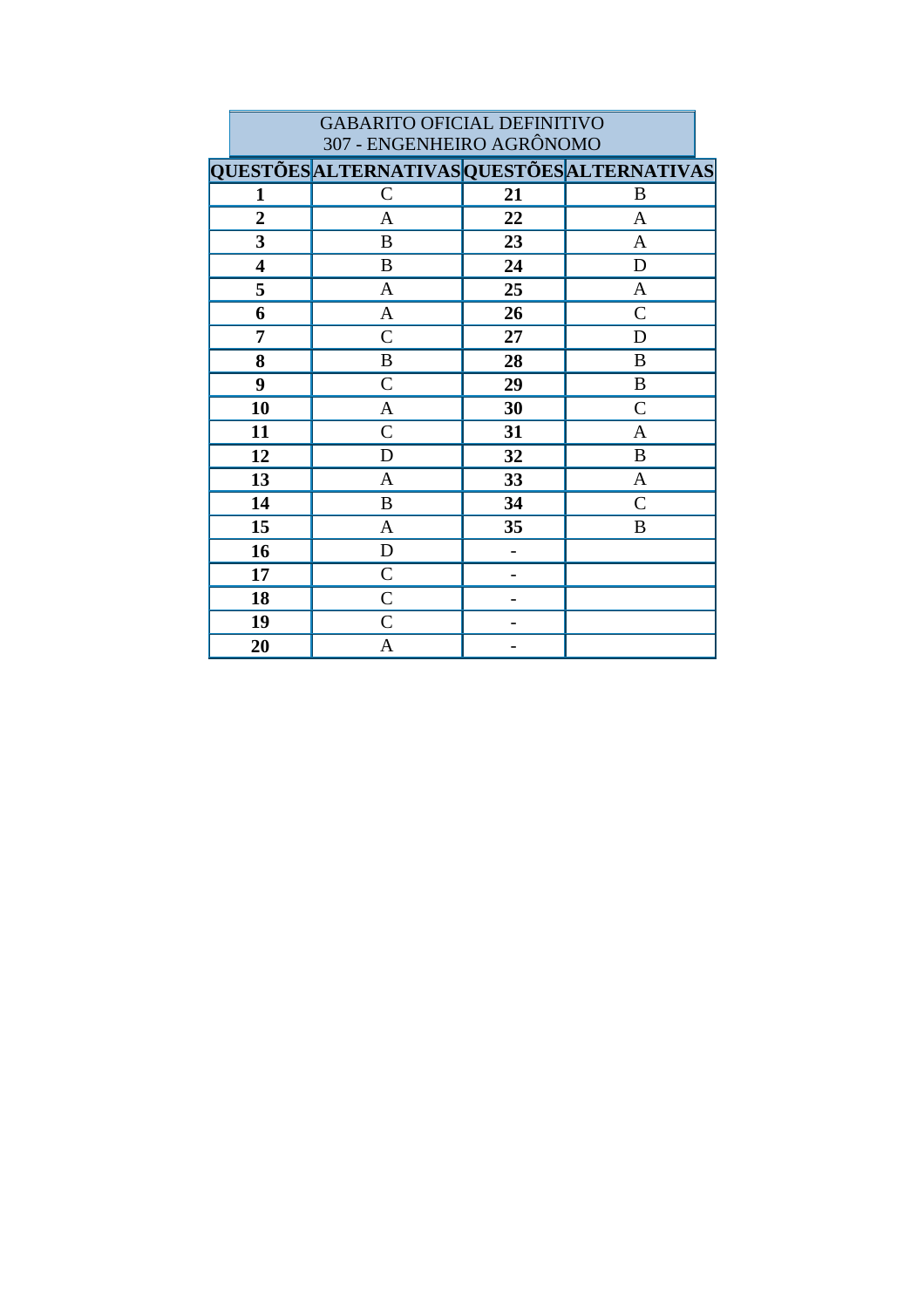|                         | 308 - ENGENHEIRO CIVIL                      |    |                  |  |  |
|-------------------------|---------------------------------------------|----|------------------|--|--|
|                         | QUESTÕES ALTERNATIVAS QUESTÕES ALTERNATIVAS |    |                  |  |  |
| $\mathbf{1}$            | $\mathbf C$                                 | 21 | B                |  |  |
| $\overline{2}$          | A                                           | 22 | A                |  |  |
| $\mathbf{3}$            | B                                           | 23 | A                |  |  |
| $\overline{\mathbf{4}}$ | $\bf{B}$                                    | 24 | D                |  |  |
| 5                       | $\mathbf{A}$                                | 25 | $\mathbf{A}$     |  |  |
| 6                       | $\mathbf{A}$                                | 26 | $\mathsf{C}$     |  |  |
| 7                       | $\mathcal{C}$                               | 27 | D                |  |  |
| 8                       | $\, {\bf B}$                                | 28 | B                |  |  |
| 9                       | $\mathcal{C}$                               | 29 | $\boldsymbol{B}$ |  |  |
| 10                      | A                                           | 30 | $\mathcal{C}$    |  |  |
| 11                      | $\mathsf{C}$                                | 31 | $\mathbf{A}$     |  |  |
| 12                      | D                                           | 32 | $\boldsymbol{B}$ |  |  |
| 13                      | $\mathbf{A}$                                | 33 | $\mathbf{A}$     |  |  |
| 14                      | B                                           | 34 | $\mathsf{C}$     |  |  |
| 15                      | $\mathbf{A}$                                | 35 | B                |  |  |
| 16                      | $\mathbf D$                                 |    |                  |  |  |
| 17                      | $\mathcal{C}$                               |    |                  |  |  |
| 18                      | $\mathcal{C}$                               |    |                  |  |  |
| 19                      | $\mathsf{C}$                                |    |                  |  |  |
| 20                      | A                                           |    |                  |  |  |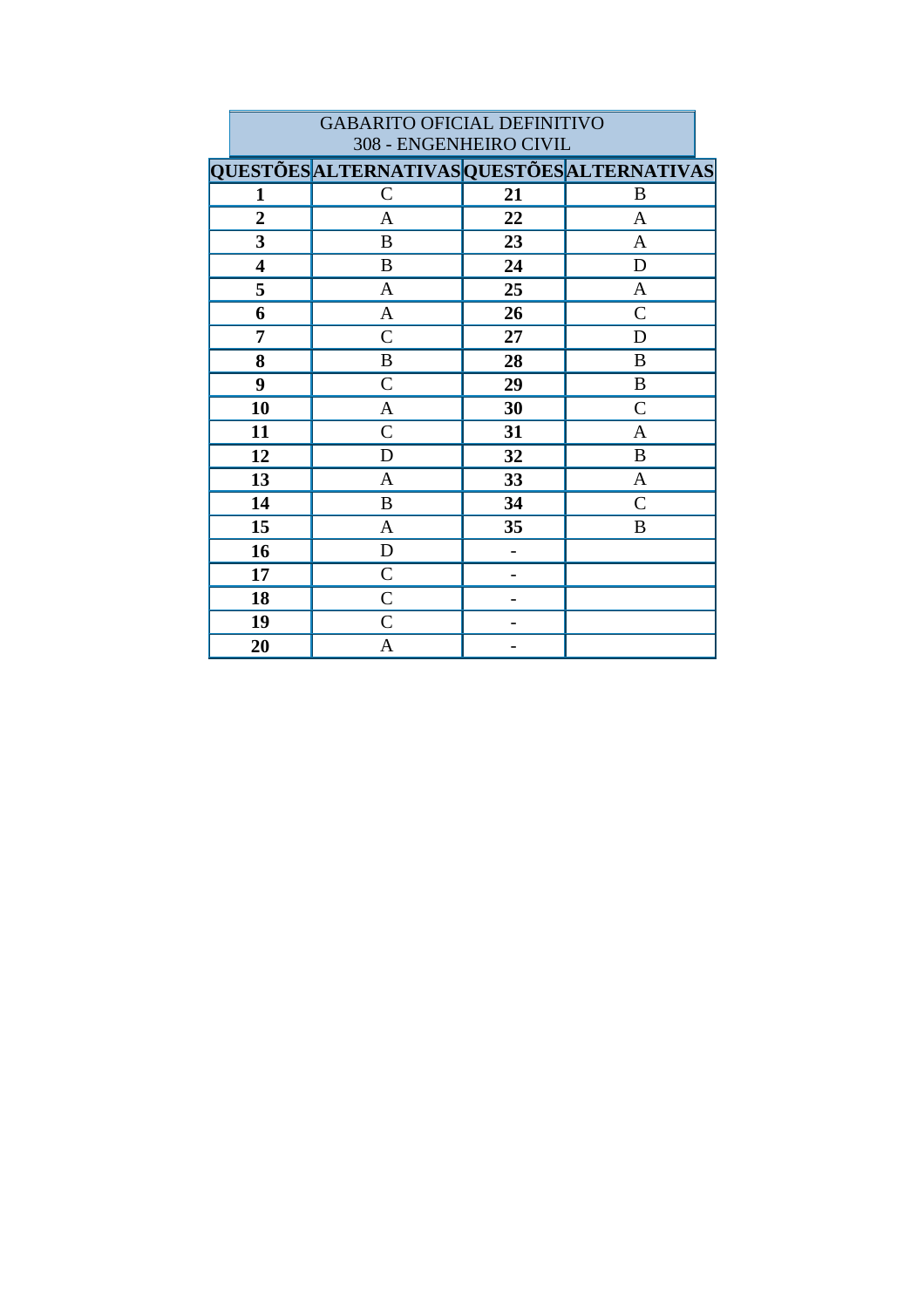|                         | 309 - FARMACEUTICO                          |    |                  |  |  |
|-------------------------|---------------------------------------------|----|------------------|--|--|
|                         | QUESTÕES ALTERNATIVAS QUESTÕES ALTERNATIVAS |    |                  |  |  |
| $\mathbf{1}$            | $\mathcal{C}$                               | 21 | $\boldsymbol{B}$ |  |  |
| $\overline{2}$          | A                                           | 22 | $\mathbf{A}$     |  |  |
| $\overline{\mathbf{3}}$ | B                                           | 23 | $\mathbf{A}$     |  |  |
| $\overline{\mathbf{4}}$ | B                                           | 24 | D                |  |  |
| 5                       | $\mathbf{A}$                                | 25 | $\mathbf{A}$     |  |  |
| 6                       | $\mathbf{A}$                                | 26 | $\mathcal{C}$    |  |  |
| 7                       | $\mathcal{C}$                               | 27 | D                |  |  |
| 8                       | $\bf{B}$                                    | 28 | B                |  |  |
| 9                       | $\mathcal{C}$                               | 29 | B                |  |  |
| 10                      | $\mathbf{A}$                                | 30 | $\mathcal{C}$    |  |  |
| 11                      | $\mathsf{C}$                                | 31 | A                |  |  |
| 12                      | D                                           | 32 | $\bf{B}$         |  |  |
| 13                      | A                                           | 33 | $\mathbf{A}$     |  |  |
| 14                      | $\boldsymbol{B}$                            | 34 | $\mathcal{C}$    |  |  |
| 15                      | $\mathbf{A}$                                | 35 | B                |  |  |
| 16                      | $\mathbf D$                                 |    |                  |  |  |
| 17                      | $\mathcal{C}$                               |    |                  |  |  |
| 18                      | $\mathcal{C}$                               |    |                  |  |  |
| 19                      | $\mathcal{C}$                               |    |                  |  |  |
| 20                      | A                                           |    |                  |  |  |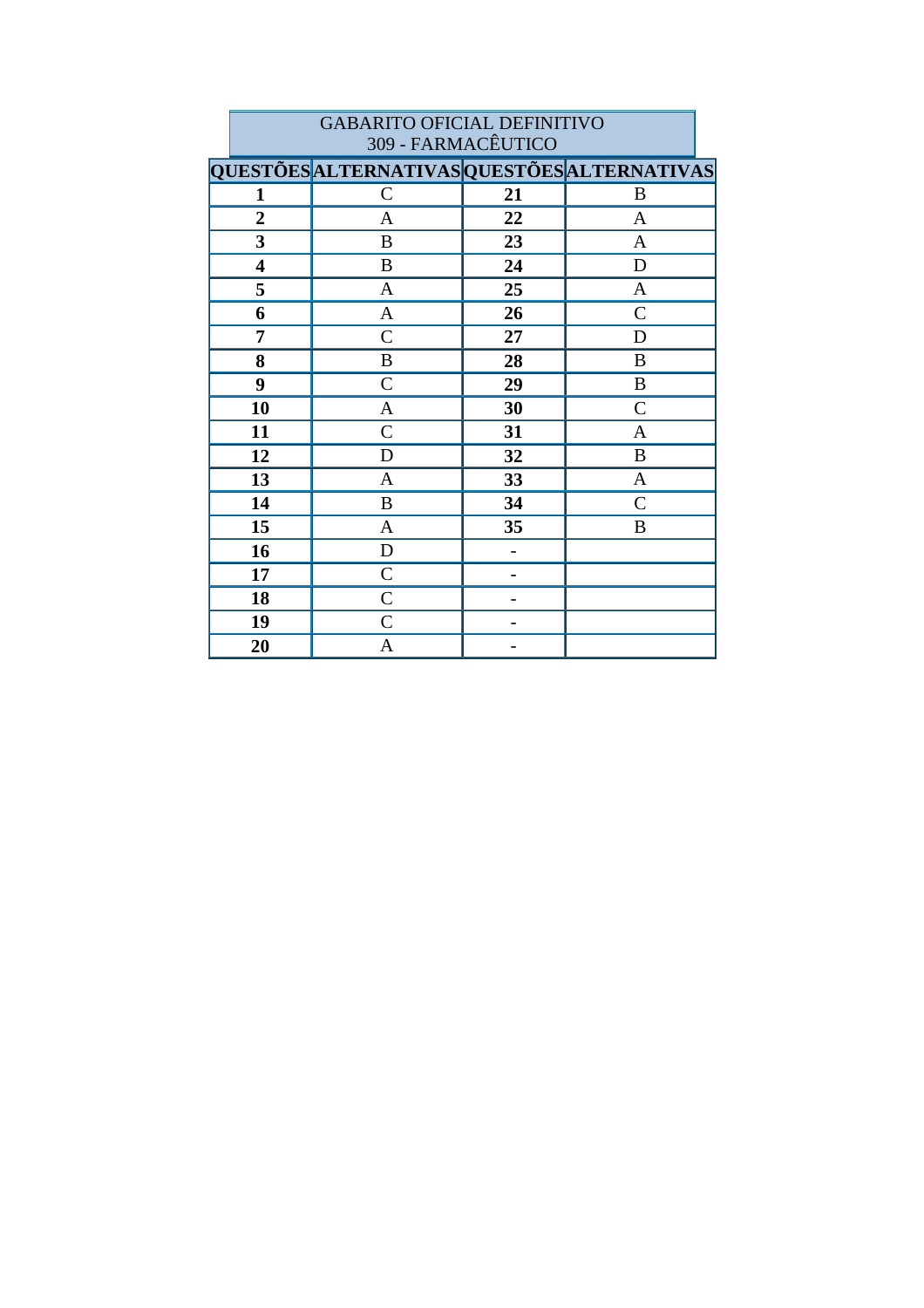|                         | <b>GABARITO OFICIAL DEFINITIVO</b>          |    |                |  |  |  |
|-------------------------|---------------------------------------------|----|----------------|--|--|--|
|                         | 310 - FISCAL SANITÁRIO ENFERMEIRO           |    |                |  |  |  |
|                         | QUESTÕES ALTERNATIVAS QUESTÕES ALTERNATIVAS |    |                |  |  |  |
| 1                       | $\mathsf{C}$                                | 21 | B              |  |  |  |
| $\overline{2}$          | $\mathbf{A}$                                | 22 | $\mathbf{A}$   |  |  |  |
| 3                       | B                                           | 23 | $\mathbf{A}$   |  |  |  |
| $\overline{\mathbf{4}}$ | B                                           | 24 | D              |  |  |  |
| 5                       | $\mathbf{A}$                                | 25 | A              |  |  |  |
| 6                       | $\mathbf{A}$                                | 26 | $\overline{C}$ |  |  |  |
| 7                       | $\mathcal{C}$                               | 27 | D              |  |  |  |
| 8                       | B                                           | 28 | B              |  |  |  |
| 9                       | $\overline{C}$                              | 29 | B              |  |  |  |
| 10                      | A                                           | 30 | $\mathcal{C}$  |  |  |  |
| 11                      | $\mathsf{C}$                                | 31 | A              |  |  |  |
| 12                      | D                                           | 32 | B              |  |  |  |
| 13                      | A                                           | 33 | A              |  |  |  |
| 14                      | $\bf{B}$                                    | 34 | $\overline{C}$ |  |  |  |
| 15                      | A                                           | 35 | B              |  |  |  |
| 16                      | D                                           | -  |                |  |  |  |
| 17                      | $\mathcal{C}$                               |    |                |  |  |  |
| 18                      | $\overline{C}$                              |    |                |  |  |  |
| 19                      | $\mathcal{C}$                               |    |                |  |  |  |
| 20                      | A                                           |    |                |  |  |  |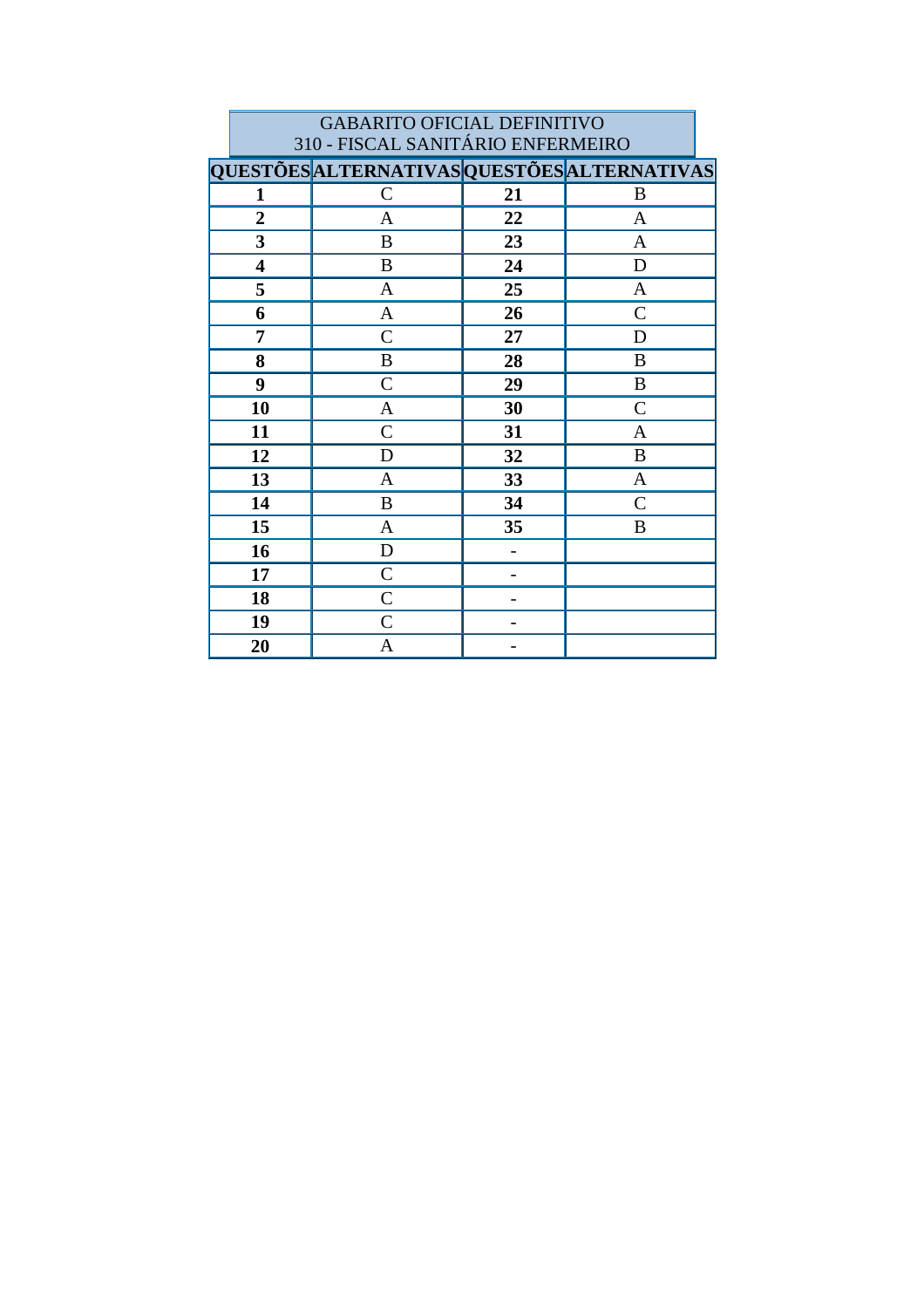| <b>GABARITO OFICIAL DEFINITIVO</b> |                                             |    |                |  |  |
|------------------------------------|---------------------------------------------|----|----------------|--|--|
| 311 - FISCAL SANITÁRIO             |                                             |    |                |  |  |
| FARMACÊUTICO/BIOQUÍMICO            |                                             |    |                |  |  |
|                                    | QUESTÕES ALTERNATIVAS QUESTÕES ALTERNATIVAS |    |                |  |  |
| 1                                  | $\mathcal{C}$                               | 21 | B              |  |  |
| $\boldsymbol{2}$                   | A                                           | 22 | $\mathbf{A}$   |  |  |
| $\overline{\mathbf{3}}$            | B                                           | 23 | $\mathbf{A}$   |  |  |
| $\overline{\mathbf{4}}$            | B                                           | 24 | D              |  |  |
| 5                                  | $\mathbf{A}$                                | 25 | $\mathbf{A}$   |  |  |
| 6                                  | $\mathbf A$                                 | 26 | $\overline{C}$ |  |  |
| 7                                  | $\overline{C}$                              | 27 | D              |  |  |
| 8                                  | $\bf{B}$                                    | 28 | $\bf{B}$       |  |  |
| 9                                  | $\overline{C}$                              | 29 | B              |  |  |
| 10                                 | $\mathbf{A}$                                | 30 | $\mathsf{C}$   |  |  |
| 11                                 | $\overline{C}$                              | 31 | A              |  |  |
| 12                                 | D                                           | 32 | B              |  |  |
| 13                                 | A                                           | 33 | A              |  |  |
| 14                                 | B                                           | 34 | $\mathcal{C}$  |  |  |
| 15                                 | $\mathbf{A}$                                | 35 | B              |  |  |
| 16                                 | D                                           | -  |                |  |  |
| 17                                 | $\mathcal{C}$                               |    |                |  |  |
| 18                                 | $\mathsf{C}$                                |    |                |  |  |
| 19                                 | $\overline{C}$                              |    |                |  |  |
| 20                                 | A                                           |    |                |  |  |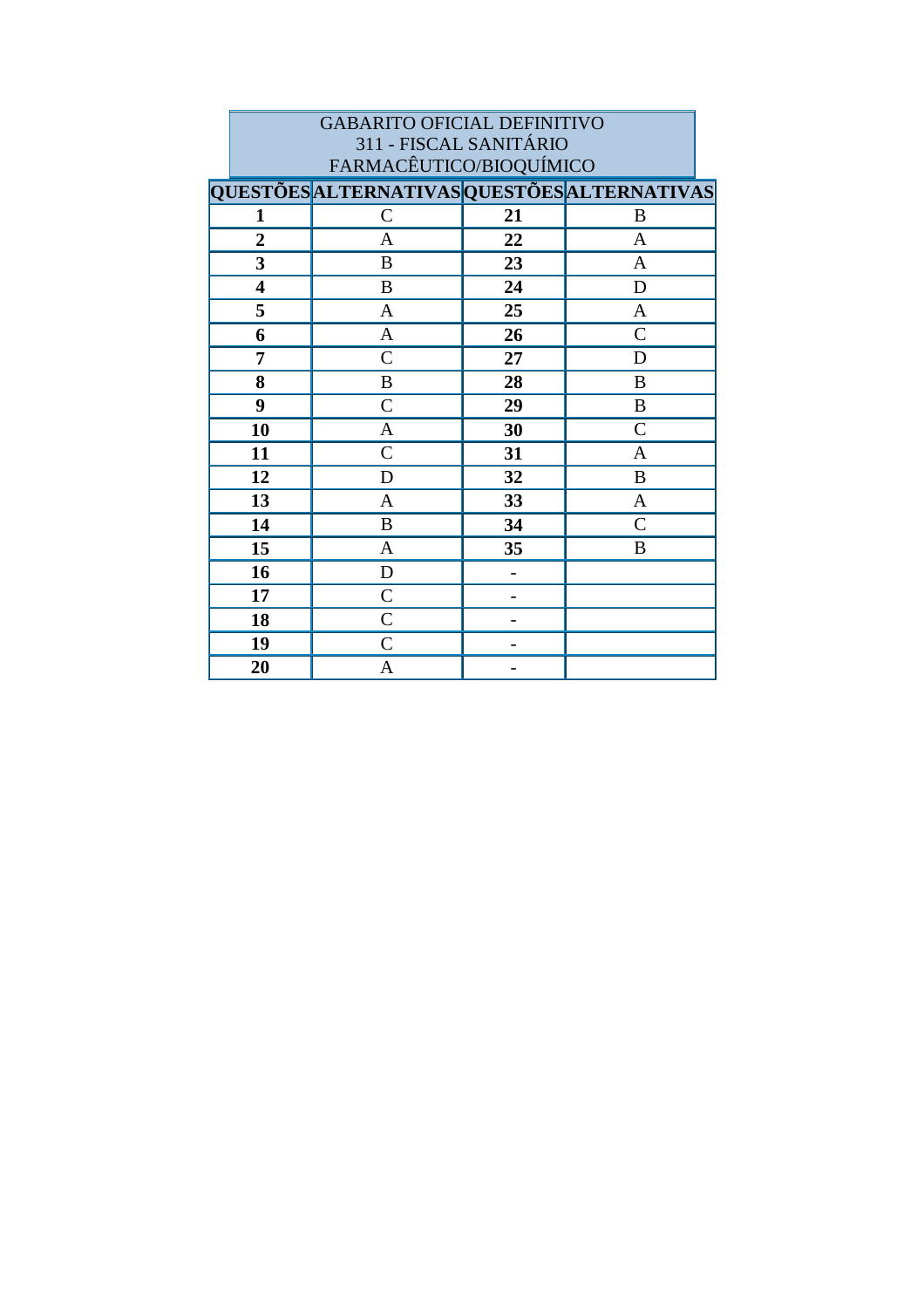|                         | 312 - FISIOTERAPEUTA                        |    |               |  |  |
|-------------------------|---------------------------------------------|----|---------------|--|--|
|                         | QUESTÕES ALTERNATIVAS QUESTÕES ALTERNATIVAS |    |               |  |  |
| 1                       | $\mathcal{C}$                               | 21 | B             |  |  |
| $\overline{2}$          | A                                           | 22 | $\mathbf{A}$  |  |  |
| 3                       | $\boldsymbol{B}$                            | 23 | $\mathbf{A}$  |  |  |
| $\overline{\mathbf{4}}$ | $\bf{B}$                                    | 24 | $\mathbf D$   |  |  |
| 5                       | $\mathbf{A}$                                | 25 | $\mathbf{A}$  |  |  |
| 6                       | $\mathbf{A}$                                | 26 | $\mathcal{C}$ |  |  |
| 7                       | $\mathcal{C}$                               | 27 | D             |  |  |
| 8                       | $\, {\bf B}$                                | 28 | $\bf{B}$      |  |  |
| 9                       | $\mathcal{C}$                               | 29 | B             |  |  |
| 10                      | $\mathbf{A}$                                | 30 | $\mathcal{C}$ |  |  |
| 11                      | $\mathcal{C}$                               | 31 | $\mathbf{A}$  |  |  |
| 12                      | D                                           | 32 | B             |  |  |
| 13                      | <b>ANULADA</b>                              | 33 | $\mathbf{A}$  |  |  |
| 14                      | B                                           | 34 | $\mathcal{C}$ |  |  |
| 15                      | $\mathbf{A}$                                | 35 | B             |  |  |
| 16                      | D                                           |    |               |  |  |
| 17                      | $\mathcal{C}$                               |    |               |  |  |
| 18                      | $\mathsf{C}$                                |    |               |  |  |
| 19                      | $\mathcal{C}$                               |    |               |  |  |
| 20                      | A                                           |    |               |  |  |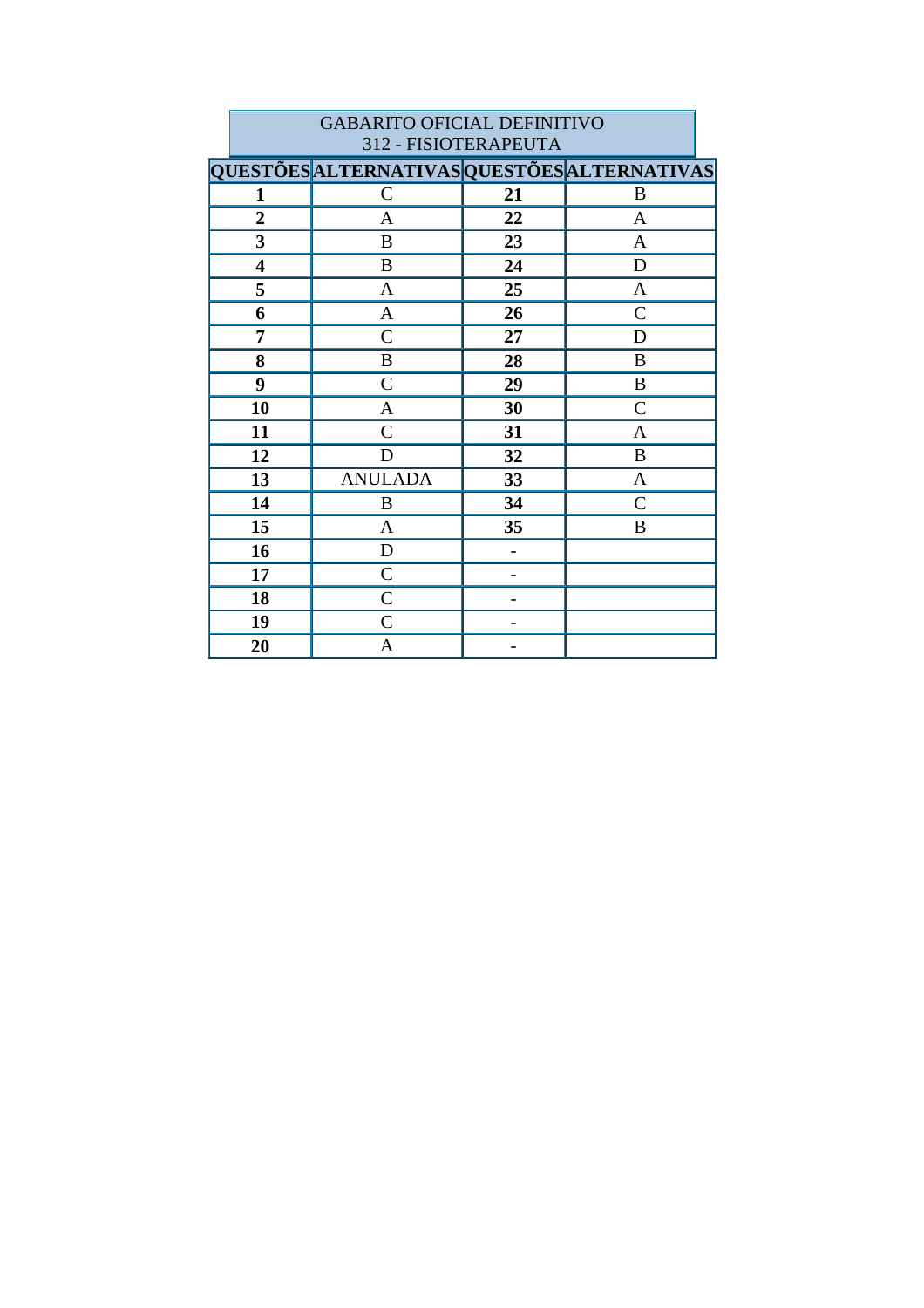|                         | 313 - FONOAUDIÓLOGO                         |    |               |  |  |
|-------------------------|---------------------------------------------|----|---------------|--|--|
|                         | QUESTÕES ALTERNATIVAS QUESTÕES ALTERNATIVAS |    |               |  |  |
| 1                       | $\mathcal{C}$                               | 21 | A             |  |  |
| $\overline{2}$          | A                                           | 22 | $\mathbf{A}$  |  |  |
| $\overline{\mathbf{3}}$ | $\bf{B}$                                    | 23 | $\mathbf{A}$  |  |  |
| $\overline{\mathbf{4}}$ | B                                           | 24 | D             |  |  |
| 5                       | $\mathbf{A}$                                | 25 | $\mathbf{A}$  |  |  |
| 6                       | $\mathbf A$                                 | 26 | $\mathcal{C}$ |  |  |
| 7                       | $\mathcal{C}$                               | 27 | D             |  |  |
| 8                       | $\, {\bf B}$                                | 28 | B             |  |  |
| 9                       | $\mathsf{C}$                                | 29 | B             |  |  |
| 10                      | $\mathbf{A}$                                | 30 | $\mathcal{C}$ |  |  |
| 11                      | $\mathsf{C}$                                | 31 | A             |  |  |
| 12                      | $\mathbf D$                                 | 32 | $\, {\bf B}$  |  |  |
| 13                      | $\mathbf{A}$                                | 33 | $\mathbf{A}$  |  |  |
| 14                      | $\boldsymbol{B}$                            | 34 | $\mathcal{C}$ |  |  |
| 15                      | $\mathbf{A}$                                | 35 | $\bf{B}$      |  |  |
| 16                      | ${\bf D}$                                   |    |               |  |  |
| 17                      | $\mathsf{C}$                                |    |               |  |  |
| 18                      | $\mathcal{C}$                               |    |               |  |  |
| 19                      | $\mathsf{C}$                                |    |               |  |  |
| 20                      | A                                           |    |               |  |  |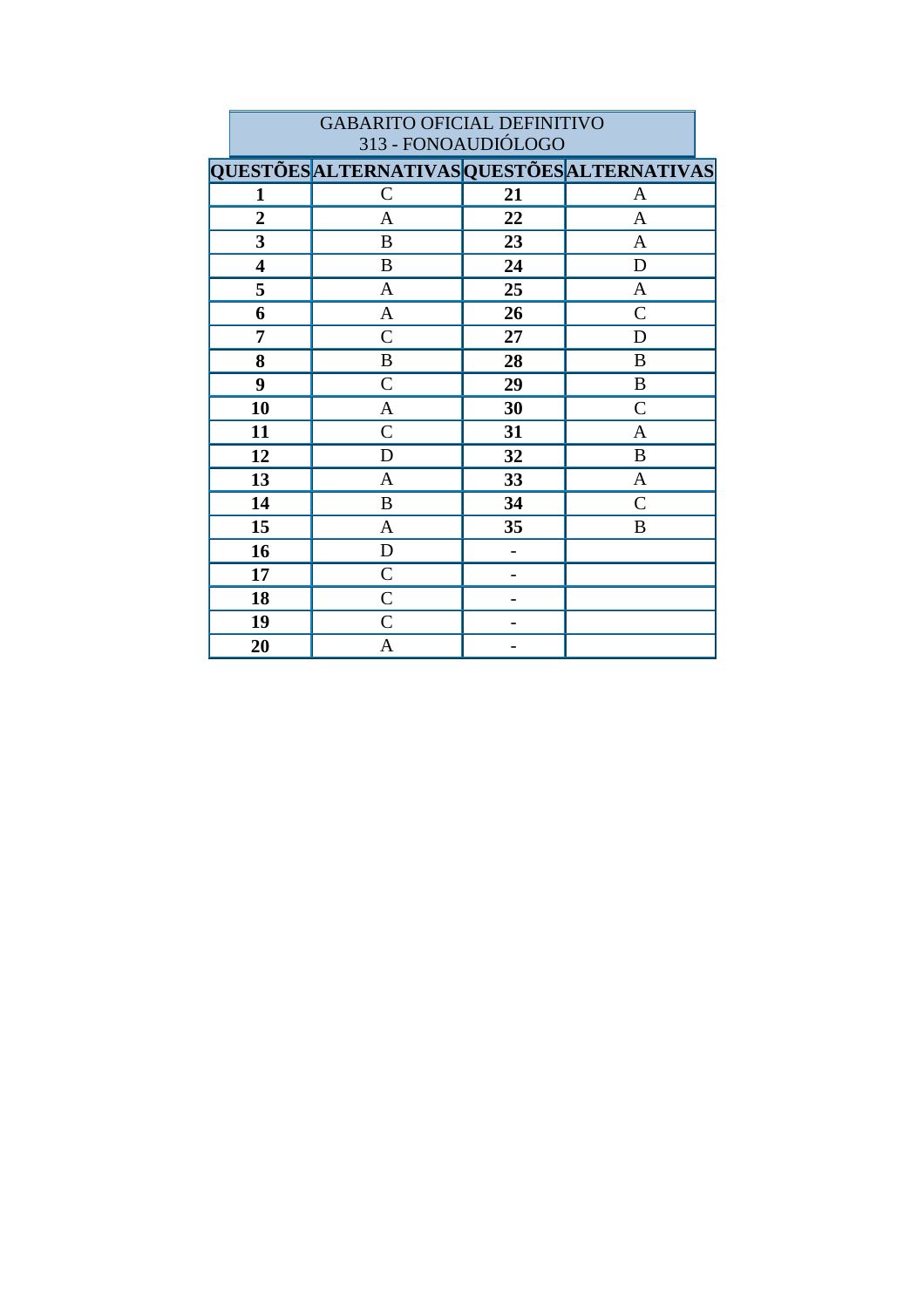| <b>GABARITO OFICIAL DEFINITIVO</b><br>314 - GESTOR AMBIENTAL |                                                    |    |                |  |
|--------------------------------------------------------------|----------------------------------------------------|----|----------------|--|
|                                                              | <b>QUESTÕES ALTERNATIVAS QUESTÕES ALTERNATIVAS</b> |    |                |  |
| 1                                                            | $\mathcal{C}$                                      | 21 | B              |  |
| $\overline{2}$                                               | A                                                  | 22 | A              |  |
| 3                                                            | B                                                  | 23 | A              |  |
| $\overline{\mathbf{4}}$                                      | B                                                  | 24 | D              |  |
| 5                                                            | A                                                  | 25 | A              |  |
| 6                                                            | A                                                  | 26 | $\mathsf{C}$   |  |
| 7                                                            | $\mathcal{C}$                                      | 27 | D              |  |
| 8                                                            | $\boldsymbol{B}$                                   | 28 | B              |  |
| 9                                                            | $\mathcal{C}$                                      | 29 | $\bf{B}$       |  |
| 10                                                           | A                                                  | 30 | $\overline{C}$ |  |
| 11                                                           | $\mathsf{C}$                                       | 31 | $\mathbf{A}$   |  |
| 12                                                           | D                                                  | 32 | $\bf{B}$       |  |
| 13                                                           | A                                                  | 33 | $\mathbf{A}$   |  |
| 14                                                           | $\bf{B}$                                           | 34 | $\mathsf{C}$   |  |
| 15                                                           | $\mathbf{A}$                                       | 35 | B              |  |
| 16                                                           | D                                                  |    |                |  |
| 17                                                           | $\overline{C}$                                     |    |                |  |
| 18                                                           | $\overline{C}$                                     |    |                |  |
| 19                                                           | $\overline{C}$                                     |    |                |  |
| 20                                                           | A                                                  |    |                |  |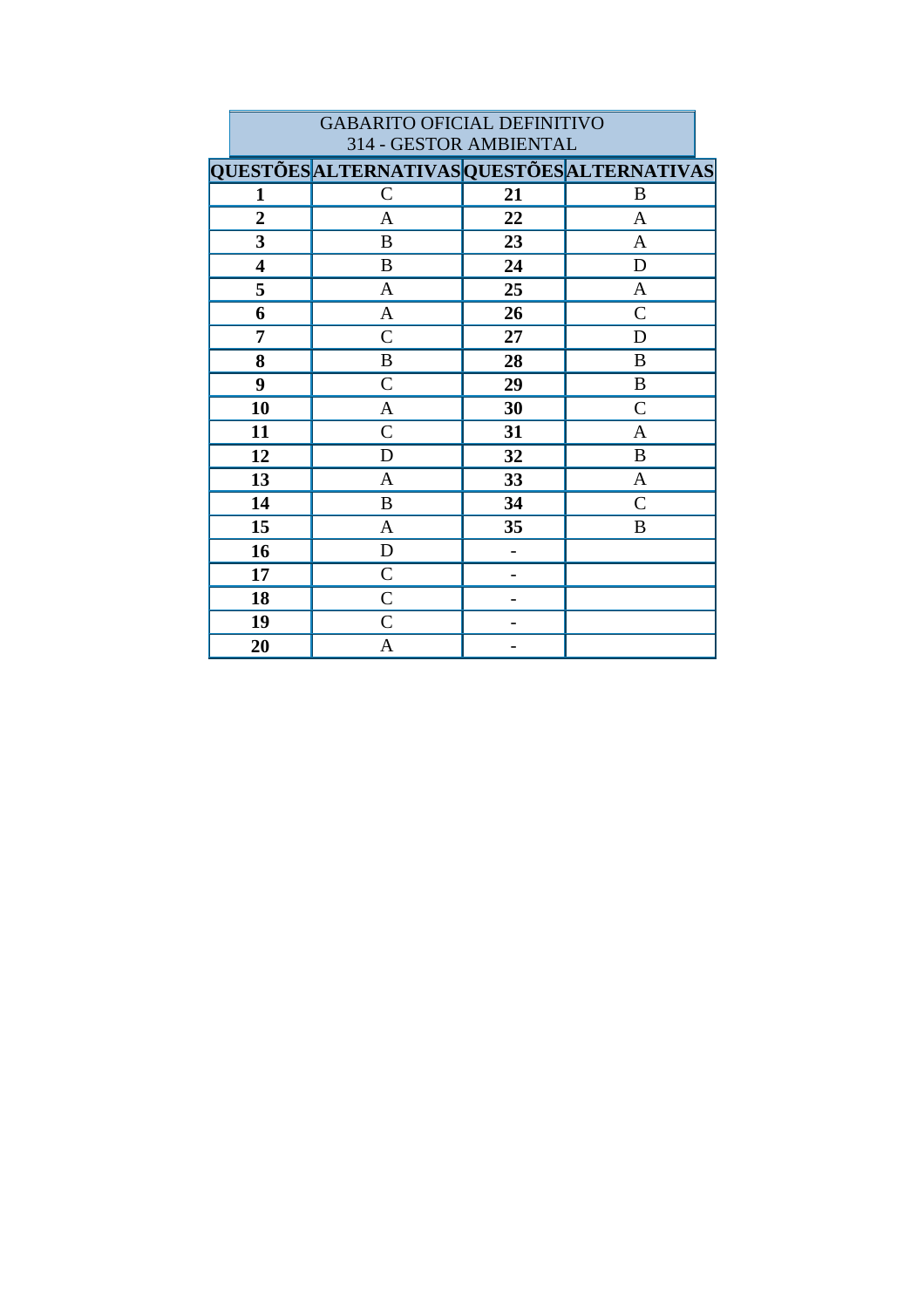|                         | 315 - INSPETOR ESCOLAR                      |    |                |  |  |
|-------------------------|---------------------------------------------|----|----------------|--|--|
|                         | QUESTÕES ALTERNATIVAS QUESTÕES ALTERNATIVAS |    |                |  |  |
| 1                       | $\mathcal{C}$                               | 21 | B              |  |  |
| $\overline{2}$          | $\mathbf{A}$                                | 22 | $\mathbf{A}$   |  |  |
| $\overline{\mathbf{3}}$ | $\boldsymbol{B}$                            | 23 | $\mathbf{A}$   |  |  |
| $\overline{\mathbf{4}}$ | $\boldsymbol{B}$                            | 24 | $\mathbf D$    |  |  |
| 5                       | $\mathbf{A}$                                | 25 | $\mathbf{A}$   |  |  |
| 6                       | $\mathbf{A}$                                | 26 | $\overline{C}$ |  |  |
| 7                       | $\mathcal{C}$                               | 27 | D              |  |  |
| 8                       | B                                           | 28 | B              |  |  |
| 9                       | $\mathsf{C}$                                | 29 | $\, {\bf B}$   |  |  |
| 10                      | $\mathbf{A}$                                | 30 | $\mathcal{C}$  |  |  |
| 11                      | $\mathcal{C}$                               | 31 | A              |  |  |
| 12                      | D                                           | 32 | $\bf{B}$       |  |  |
| 13                      | $\mathbf{A}$                                | 33 | $\mathbf{A}$   |  |  |
| 14                      | $\, {\bf B}$                                | 34 | $\mathcal{C}$  |  |  |
| 15                      | $\mathbf{A}$                                | 35 | B              |  |  |
| 16                      | $\mathbf D$                                 |    |                |  |  |
| 17                      | $\mathcal{C}$                               |    |                |  |  |
| 18                      | $\mathcal{C}$                               |    |                |  |  |
| 19                      | $\mathcal{C}$                               |    |                |  |  |
| 20                      | A                                           |    |                |  |  |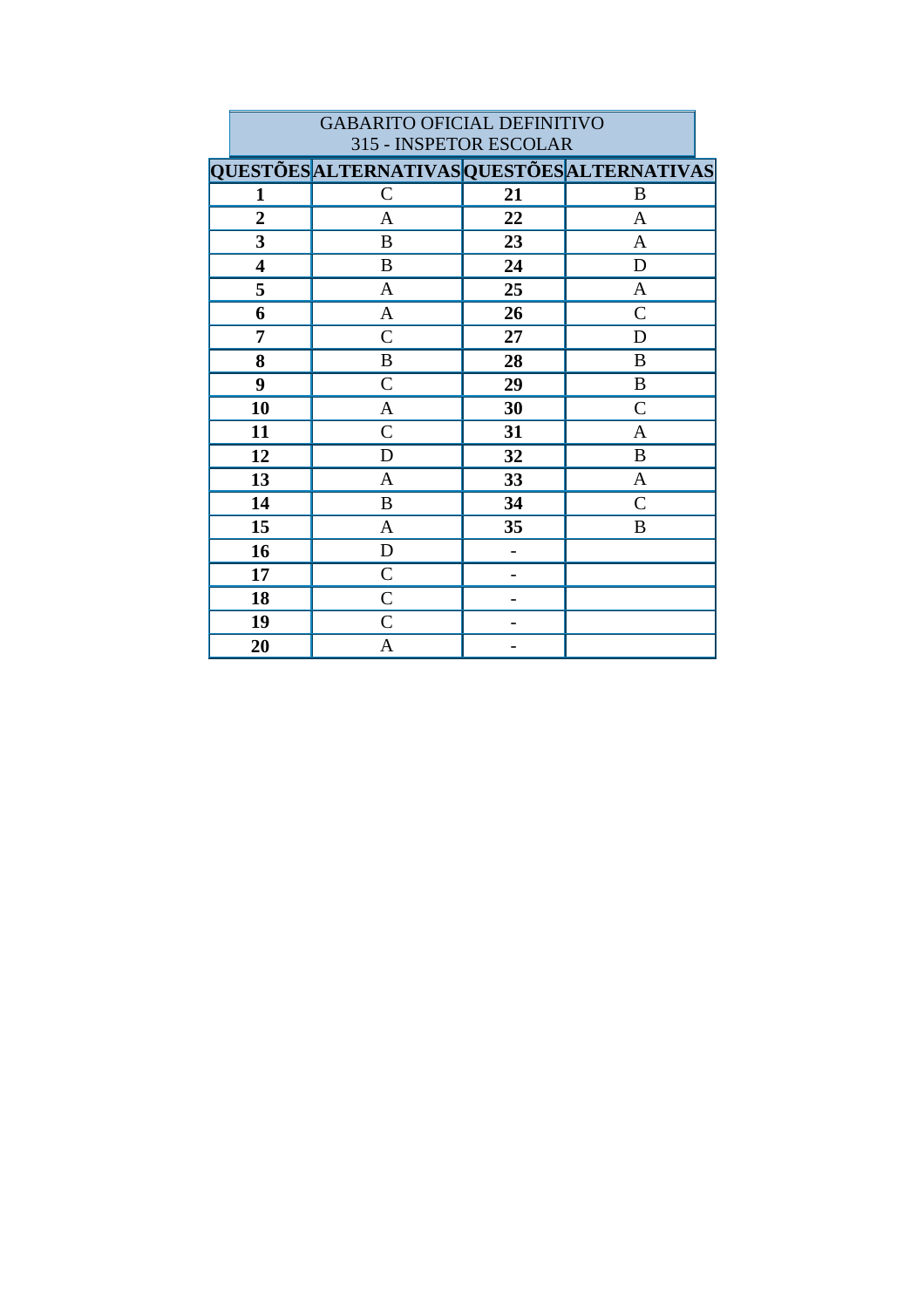|                            | <b>GABARITO OFICIAL DEFINITIVO</b>          |    |                |  |  |
|----------------------------|---------------------------------------------|----|----------------|--|--|
| 316 - MÉDICO GINECOLOGISTA |                                             |    |                |  |  |
|                            | QUESTÕES ALTERNATIVAS QUESTÕES ALTERNATIVAS |    |                |  |  |
| 1                          | $\mathsf{C}$                                | 21 | B              |  |  |
| $\overline{2}$             | A                                           | 22 | $\mathbf{A}$   |  |  |
| 3                          | B                                           | 23 | $\mathbf{A}$   |  |  |
| $\overline{\mathbf{4}}$    | B                                           | 24 | D              |  |  |
| 5                          | A                                           | 25 | $\mathbf{A}$   |  |  |
| 6                          | $\mathbf{A}$                                | 26 | $\mathcal{C}$  |  |  |
| 7                          | $\overline{C}$                              | 27 | D              |  |  |
| 8                          | B                                           | 28 | B              |  |  |
| 9                          | $\overline{C}$                              | 29 | $\, {\bf B}$   |  |  |
| 10                         | A                                           | 30 | $\overline{C}$ |  |  |
| 11                         | $\mathsf{C}$                                | 31 | A              |  |  |
| 12                         | D                                           | 32 | B              |  |  |
| 13                         | A                                           | 33 | A              |  |  |
| 14                         | B                                           | 34 | $\overline{C}$ |  |  |
| 15                         | A                                           | 35 | B              |  |  |
| 16                         | D                                           |    |                |  |  |
| 17                         | $\mathcal{C}$                               |    |                |  |  |
| 18                         | $\overline{C}$                              |    |                |  |  |
| 19                         | $\overline{C}$                              |    |                |  |  |
| 20                         | A                                           |    |                |  |  |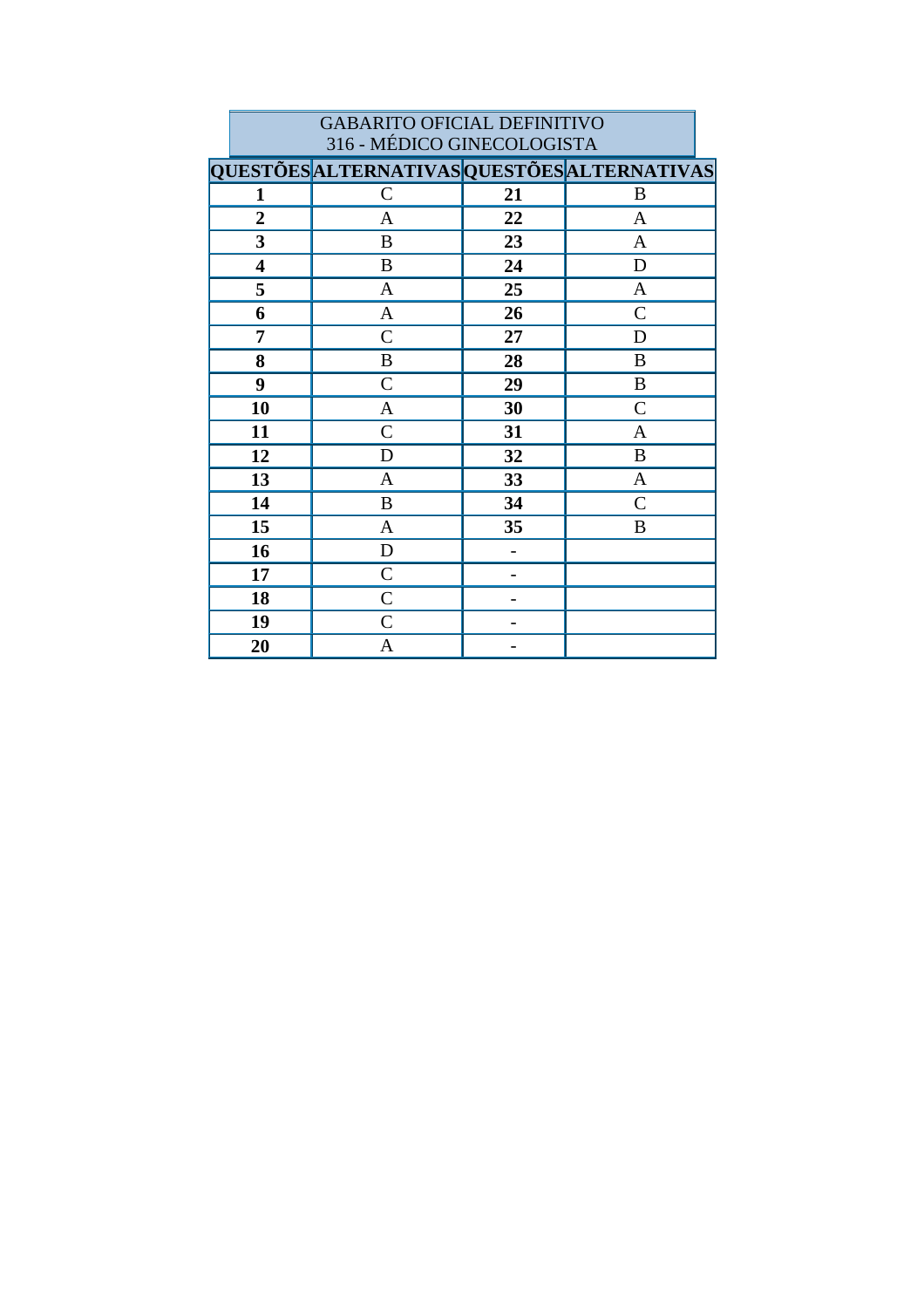|                         | 317 - MEDICO ESF                            |    |               |  |  |
|-------------------------|---------------------------------------------|----|---------------|--|--|
|                         | QUESTÕES ALTERNATIVAS QUESTÕES ALTERNATIVAS |    |               |  |  |
| 1                       | $\mathsf C$                                 | 21 | B             |  |  |
| $\overline{2}$          | $\overline{A}$                              | 22 | $\mathbf{A}$  |  |  |
| 3                       | $\bf{B}$                                    | 23 | A             |  |  |
| $\overline{\mathbf{4}}$ | B                                           | 24 | D             |  |  |
| 5                       | $\mathbf{A}$                                | 25 | $\mathbf A$   |  |  |
| 6                       | $\mathbf{A}$                                | 26 | $\mathcal{C}$ |  |  |
| 7                       | $\mathcal{C}$                               | 27 | D             |  |  |
| 8                       | $\, {\bf B}$                                | 28 | B             |  |  |
| 9                       | $\mathcal{C}$                               | 29 | $\, {\bf B}$  |  |  |
| 10                      | $\mathbf{A}$                                | 30 | $\mathcal{C}$ |  |  |
| 11                      | $\mathsf{C}$                                | 31 | A             |  |  |
| 12                      | D                                           | 32 | B             |  |  |
| 13                      | $\mathbf{A}$                                | 33 | $\mathbf{A}$  |  |  |
| 14                      | $\bf{B}$                                    | 34 | $\mathcal{C}$ |  |  |
| 15                      | $\mathbf{A}$                                | 35 | $\bf{B}$      |  |  |
| 16                      | $\mathbf D$                                 |    |               |  |  |
| 17                      | $\mathcal{C}$                               |    |               |  |  |
| 18                      | $\mathsf{C}$                                |    |               |  |  |
| 19                      | $\mathcal{C}$                               |    |               |  |  |
| 20                      | A                                           |    |               |  |  |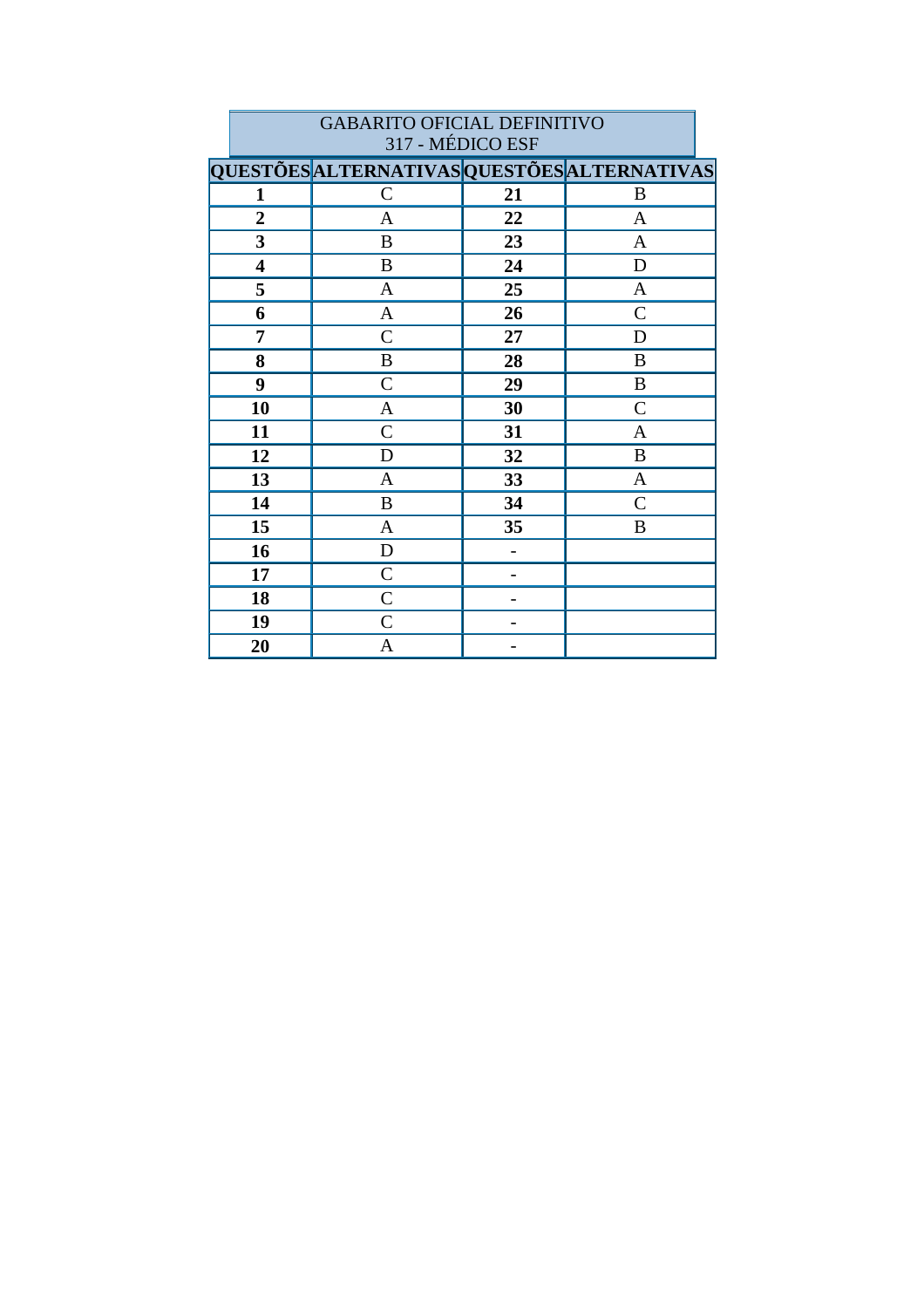|                         | 318 - MÉDICO VETERINÁRIO                    |    |               |  |
|-------------------------|---------------------------------------------|----|---------------|--|
|                         | QUESTÕES ALTERNATIVAS QUESTÕES ALTERNATIVAS |    |               |  |
| 1                       | $\mathcal{C}$                               | 21 | B             |  |
| $\overline{2}$          | $\mathbf{A}$                                | 22 | $\mathbf{A}$  |  |
| $\overline{\mathbf{3}}$ | $\boldsymbol{B}$                            | 23 | $\mathbf{A}$  |  |
| $\overline{\mathbf{4}}$ | $\bf{B}$                                    | 24 | ${\bf D}$     |  |
| 5                       | $\mathbf{A}$                                | 25 | $\mathbf{A}$  |  |
| 6                       | $\mathbf{A}$                                | 26 | $\mathcal{C}$ |  |
| 7                       | $\mathcal{C}$                               | 27 | D             |  |
| 8                       | $\, {\bf B}$                                | 28 | B             |  |
| 9                       | $\mathsf{C}$                                | 29 | $\bf{B}$      |  |
| 10                      | $\mathbf{A}$                                | 30 | $\mathcal{C}$ |  |
| 11                      | $\mathcal{C}$                               | 31 | $\mathbf{A}$  |  |
| 12                      | D                                           | 32 | $\bf{B}$      |  |
| 13                      | $\mathbf{A}$                                | 33 | $\mathbf{A}$  |  |
| 14                      | $\, {\bf B}$                                | 34 | $\mathcal{C}$ |  |
| 15                      | $\mathbf{A}$                                | 35 | B             |  |
| 16                      | $\mathbf D$                                 |    |               |  |
| 17                      | $\mathsf{C}$                                |    |               |  |
| 18                      | $\mathsf{C}$                                |    |               |  |
| 19                      | $\mathcal{C}$                               |    |               |  |
| 20                      | $\mathbf{A}$                                |    |               |  |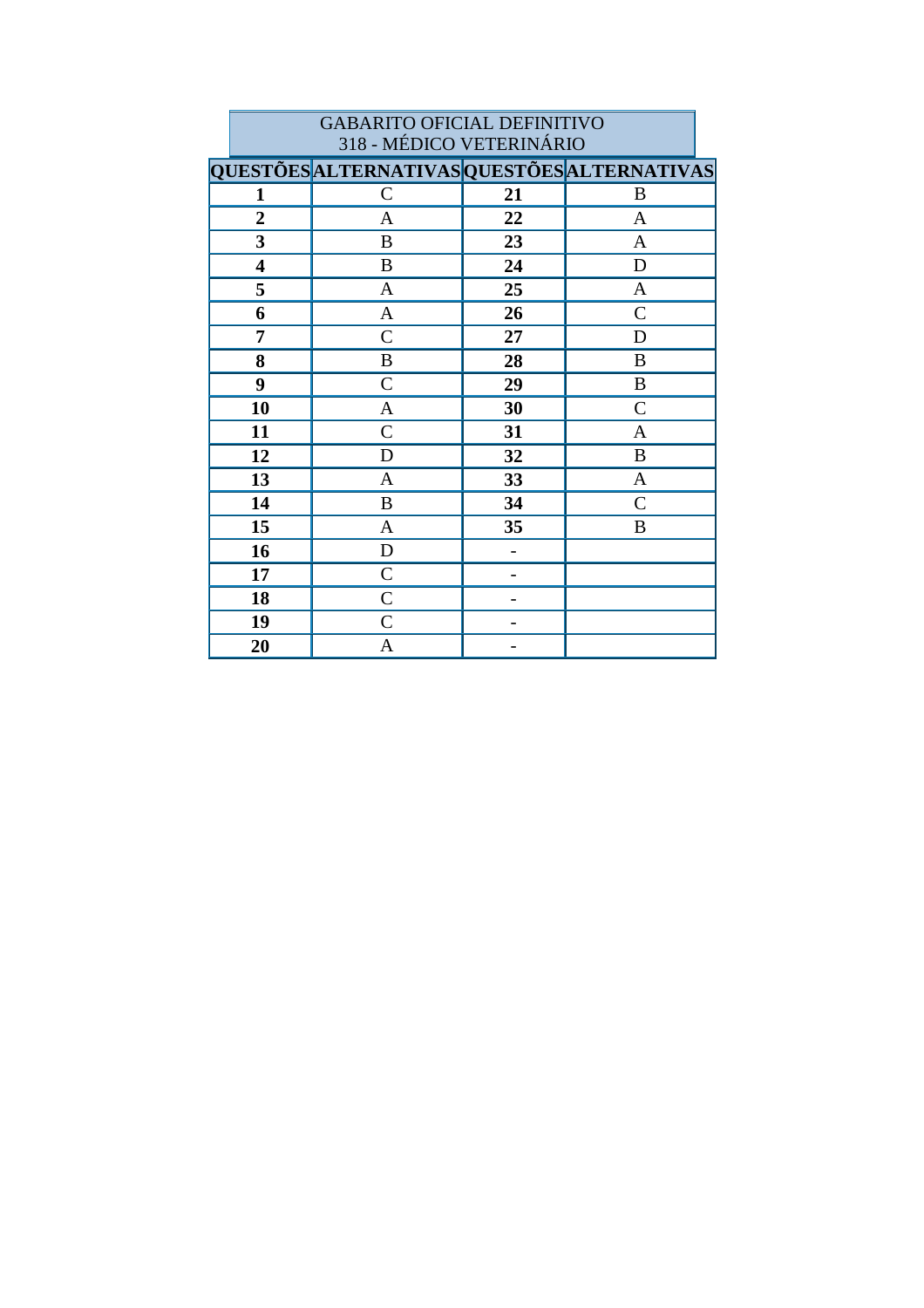|                         | 319 - NUTRICIONISTA                         |    |                |  |  |
|-------------------------|---------------------------------------------|----|----------------|--|--|
|                         | QUESTÕES ALTERNATIVAS QUESTÕES ALTERNATIVAS |    |                |  |  |
| 1                       | $\mathcal{C}$                               | 21 | B              |  |  |
| $\boldsymbol{2}$        | A                                           | 22 | A              |  |  |
| $\overline{\mathbf{3}}$ | $\, {\bf B}$                                | 23 | $\mathbf{A}$   |  |  |
| $\overline{\mathbf{4}}$ | B                                           | 24 | D              |  |  |
| 5                       | $\mathbf{A}$                                | 25 | $\mathbf{A}$   |  |  |
| 6                       | $\mathbf{A}$                                | 26 | $\mathcal{C}$  |  |  |
| 7                       | $\mathcal{C}$                               | 27 | D              |  |  |
| 8                       | $\, {\bf B}$                                | 28 | $\bf{B}$       |  |  |
| 9                       | $\mathcal{C}$                               | 29 | $\, {\bf B}$   |  |  |
| 10                      | $\mathbf{A}$                                | 30 | $\mathcal{C}$  |  |  |
| 11                      | $\mathsf{C}$                                | 31 | A              |  |  |
| 12                      | D                                           | 32 | $\, {\bf B}$   |  |  |
| 13                      | $\mathbf{A}$                                | 33 | $\overline{A}$ |  |  |
| 14                      | $\boldsymbol{B}$                            | 34 | $\mathcal{C}$  |  |  |
| 15                      | $\mathbf{A}$                                | 35 | B              |  |  |
| 16                      | ${\rm D}$                                   |    |                |  |  |
| 17                      | $\mathsf{C}$                                |    |                |  |  |
| 18                      | $\mathsf{C}$                                |    |                |  |  |
| 19                      | $\mathcal{C}$                               |    |                |  |  |
| 20                      | A                                           |    |                |  |  |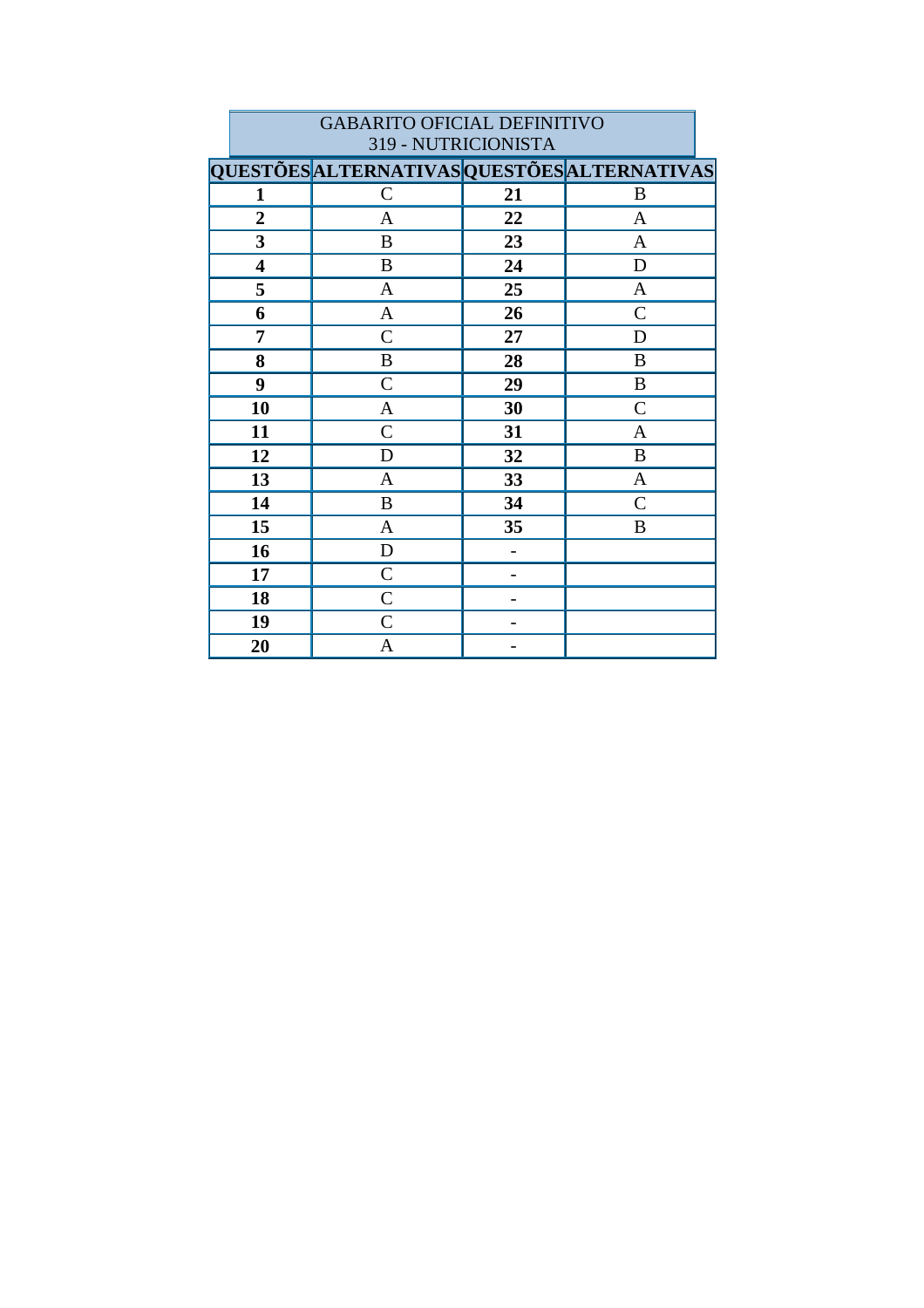|                | <b>GABARITO OFICIAL DEFINITIVO</b><br>320 - ODONTÓLOGO |    |                |  |  |  |
|----------------|--------------------------------------------------------|----|----------------|--|--|--|
|                | QUESTÕES ALTERNATIVAS QUESTÕES ALTERNATIVAS            |    |                |  |  |  |
| 1              | $\mathcal{C}$                                          | 21 | <b>ANULADA</b> |  |  |  |
| $\overline{2}$ | $\mathbf{A}$                                           | 22 | A              |  |  |  |
| 3              | B                                                      | 23 | A              |  |  |  |
| 4              | B                                                      | 24 | D              |  |  |  |
| 5              | A                                                      | 25 | A              |  |  |  |
| 6              | A                                                      | 26 | $\mathsf{C}$   |  |  |  |
| 7              | $\overline{C}$                                         | 27 | D              |  |  |  |
| 8              | B                                                      | 28 | B              |  |  |  |
| 9              | $\mathcal{C}$                                          | 29 | B              |  |  |  |
| 10             | $\mathbf{A}$                                           | 30 | $\overline{C}$ |  |  |  |
| 11             | $\mathsf{C}$                                           | 31 | A              |  |  |  |
| 12             | D                                                      | 32 | B              |  |  |  |
| 13             | $\mathbf{A}$                                           | 33 | A              |  |  |  |
| 14             | B                                                      | 34 | $\mathsf{C}$   |  |  |  |
| 15             | $\mathbf{A}$                                           | 35 | B              |  |  |  |
| 16             | D                                                      |    |                |  |  |  |
| 17             | $\mathcal{C}$                                          |    |                |  |  |  |
| 18             | $\mathcal{C}$                                          |    |                |  |  |  |
| 19             | $\mathsf{C}$                                           |    |                |  |  |  |
| 20             | A                                                      |    |                |  |  |  |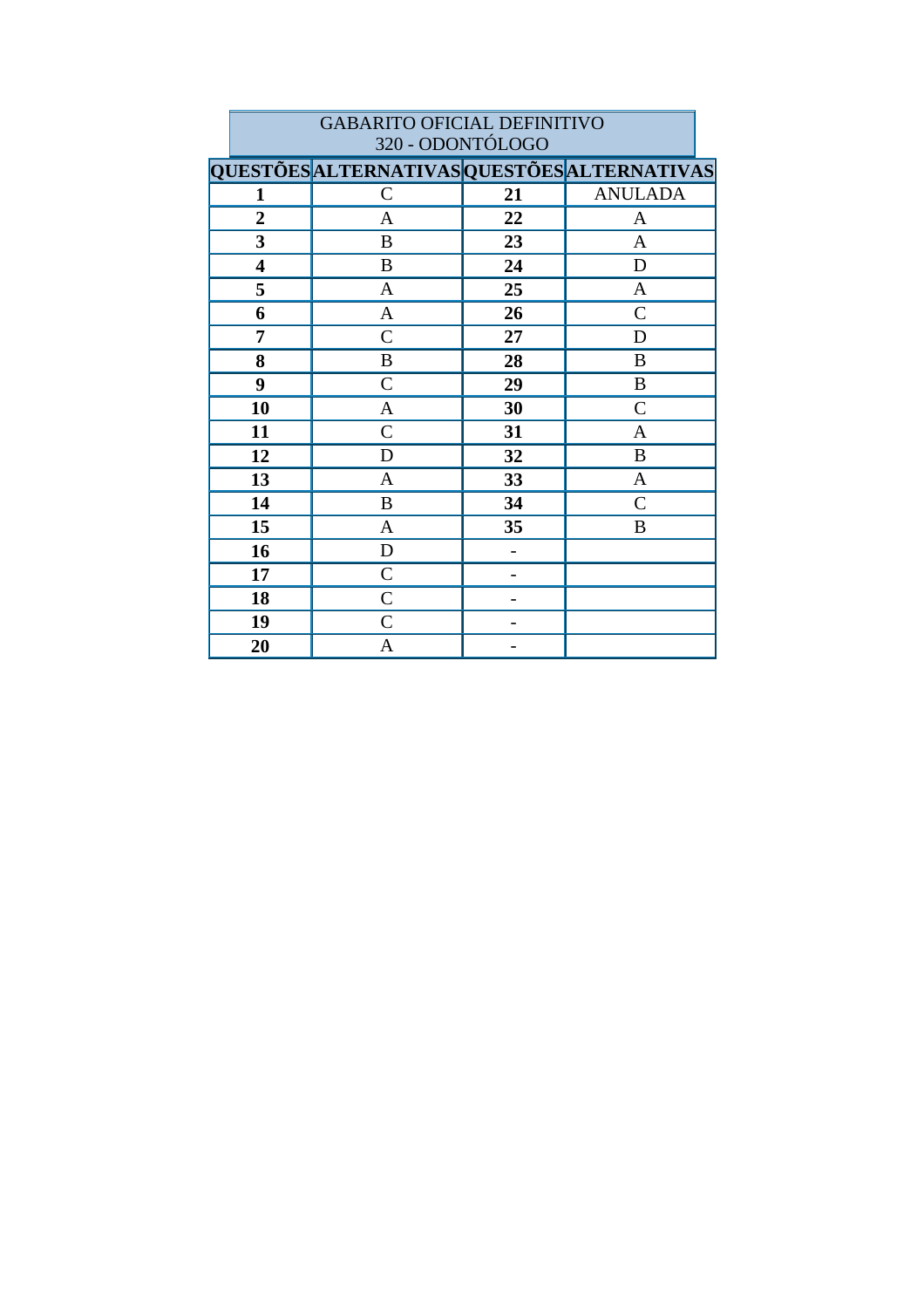|                         | 321 - ORIENTADOR SOCIAL                     |    |               |  |  |
|-------------------------|---------------------------------------------|----|---------------|--|--|
|                         | QUESTÕES ALTERNATIVAS QUESTÕES ALTERNATIVAS |    |               |  |  |
| 1                       | $\mathcal{C}$                               | 21 | B             |  |  |
| $\overline{2}$          | $\mathbf{A}$                                | 22 | $\mathbf{A}$  |  |  |
| $\mathbf{3}$            | $\boldsymbol{B}$                            | 23 | $\mathbf{A}$  |  |  |
| $\overline{\mathbf{4}}$ | $\boldsymbol{B}$                            | 24 | D             |  |  |
| 5                       | $\mathbf{A}$                                | 25 | A             |  |  |
| 6                       | $\mathbf{A}$                                | 26 | $\mathcal{C}$ |  |  |
| 7                       | $\mathsf{C}$                                | 27 | D             |  |  |
| 8                       | $\, {\bf B}$                                | 28 | B             |  |  |
| 9                       | $\mathsf{C}$                                | 29 | $\, {\bf B}$  |  |  |
| 10                      | $\mathbf{A}$                                | 30 | $\mathcal{C}$ |  |  |
| 11                      | $\mathcal{C}$                               | 31 | $\mathbf{A}$  |  |  |
| 12                      | D                                           | 32 | $\, {\bf B}$  |  |  |
| 13                      | $\mathbf{A}$                                | 33 | $\mathbf{A}$  |  |  |
| 14                      | B                                           | 34 | $\mathcal{C}$ |  |  |
| 15                      | $\boldsymbol{\mathsf{A}}$                   | 35 | B             |  |  |
| 16                      | $\mathbf D$                                 |    |               |  |  |
| 17                      | $\mathcal{C}$                               |    |               |  |  |
| 18                      | $\mathcal{C}$                               |    |               |  |  |
| 19                      | $\mathcal{C}$                               |    |               |  |  |
| 20                      | A                                           |    |               |  |  |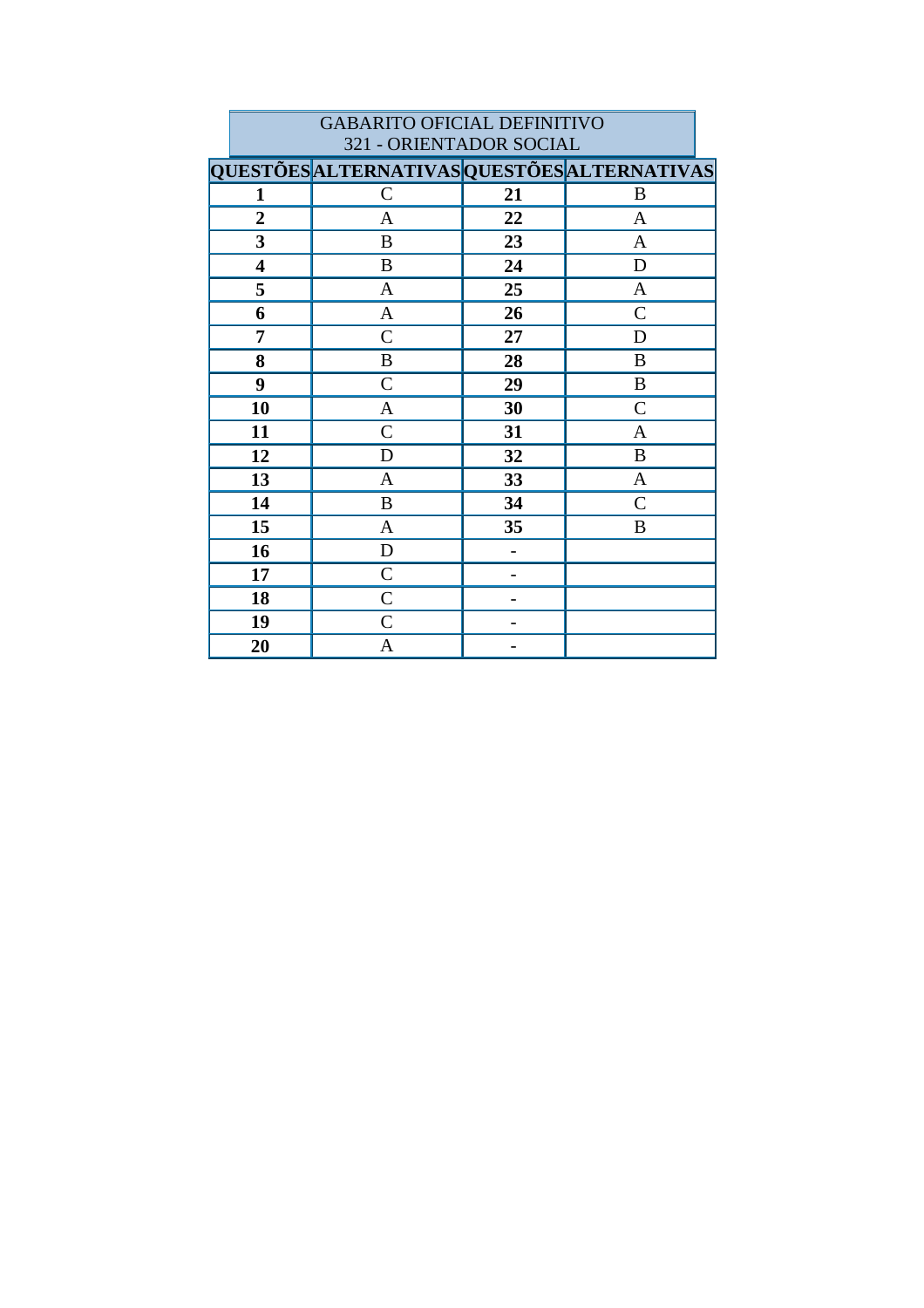|                         | 322 - PEDAGOGO                              |    |                |  |  |
|-------------------------|---------------------------------------------|----|----------------|--|--|
|                         | QUESTÕES ALTERNATIVAS QUESTÕES ALTERNATIVAS |    |                |  |  |
| $\mathbf{1}$            | $\mathcal{C}$                               | 21 | B              |  |  |
| $\boldsymbol{2}$        | $\mathbf{A}$                                | 22 | $\mathbf{A}$   |  |  |
| $\overline{\mathbf{3}}$ | $\, {\bf B}$                                | 23 | $\overline{A}$ |  |  |
| $\overline{\mathbf{4}}$ | $\bf{B}$                                    | 24 | ${\bf D}$      |  |  |
| 5                       | $\mathbf{A}$                                | 25 | $\mathbf{A}$   |  |  |
| 6                       | $\mathbf{A}$                                | 26 | $\mathcal{C}$  |  |  |
| 7                       | $\mathcal{C}$                               | 27 | $\mathbf D$    |  |  |
| 8                       | $\boldsymbol{B}$                            | 28 | B              |  |  |
| 9                       | $\mathcal{C}$                               | 29 | $\, {\bf B}$   |  |  |
| 10                      | $\mathbf{A}$                                | 30 | $\mathcal{C}$  |  |  |
| 11                      | $\mathsf{C}$                                | 31 | A              |  |  |
| 12                      | $\mathbf D$                                 | 32 | $\bf{B}$       |  |  |
| 13                      | $\mathbf{A}$                                | 33 | $\mathbf{A}$   |  |  |
| 14                      | $\boldsymbol{B}$                            | 34 | $\mathcal{C}$  |  |  |
| 15                      | $\mathbf{A}$                                | 35 | B              |  |  |
| 16                      | $\mathbf D$                                 |    |                |  |  |
| 17                      | $\mathsf{C}$                                |    |                |  |  |
| 18                      | $\mathcal{C}$                               |    |                |  |  |
| 19                      | $\mathcal{C}$                               |    |                |  |  |
| 20                      | A                                           |    |                |  |  |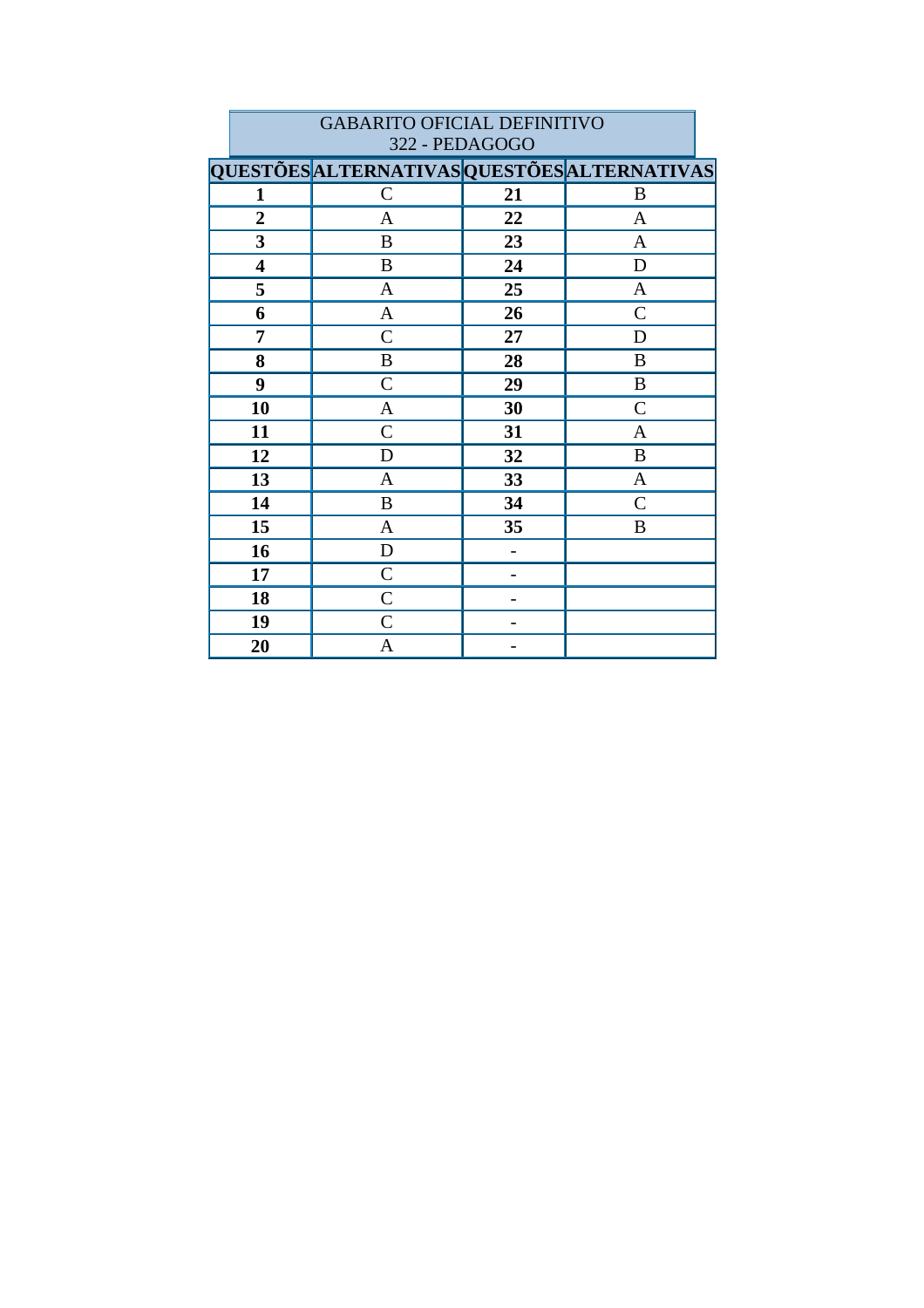| <b>GABARITO OFICIAL DEFINITIVO</b> |                                                    |    |                |  |  |
|------------------------------------|----------------------------------------------------|----|----------------|--|--|
|                                    | 323 - PROFESSOR PARA ATENDIMENTO                   |    |                |  |  |
| EDUCACIONAL ESPECIALIZADO (AEE)    |                                                    |    |                |  |  |
|                                    | <b>QUESTÕES ALTERNATIVAS QUESTÕES ALTERNATIVAS</b> |    |                |  |  |
| 1                                  | $\mathcal{C}$                                      | 21 | B              |  |  |
| $\overline{2}$                     | A                                                  | 22 | A              |  |  |
| 3                                  | B                                                  | 23 | A              |  |  |
| $\overline{\mathbf{4}}$            | B                                                  | 24 | D              |  |  |
| 5                                  | A                                                  | 25 | $\mathbf{A}$   |  |  |
| 6                                  | A                                                  | 26 | $\overline{C}$ |  |  |
| 7                                  | $\mathcal{C}$                                      | 27 | D              |  |  |
| 8                                  | B                                                  | 28 | B              |  |  |
| 9                                  | $\mathcal{C}$                                      | 29 | B              |  |  |
| 10                                 | A                                                  | 30 | $\overline{C}$ |  |  |
| 11                                 | $\mathcal{C}$                                      | 31 | $\mathbf{A}$   |  |  |
| 12                                 | D                                                  | 32 | B              |  |  |
| 13                                 | A                                                  | 33 | A              |  |  |
| 14                                 | B                                                  | 34 | $\overline{C}$ |  |  |
| 15                                 | A                                                  | 35 | B              |  |  |
| 16                                 | D                                                  |    |                |  |  |
| 17                                 | $\mathsf{C}$                                       | -  |                |  |  |
| 18                                 | $\mathcal{C}$                                      |    |                |  |  |
| 19                                 | $\mathcal{C}$                                      |    |                |  |  |
| 20                                 | A                                                  |    |                |  |  |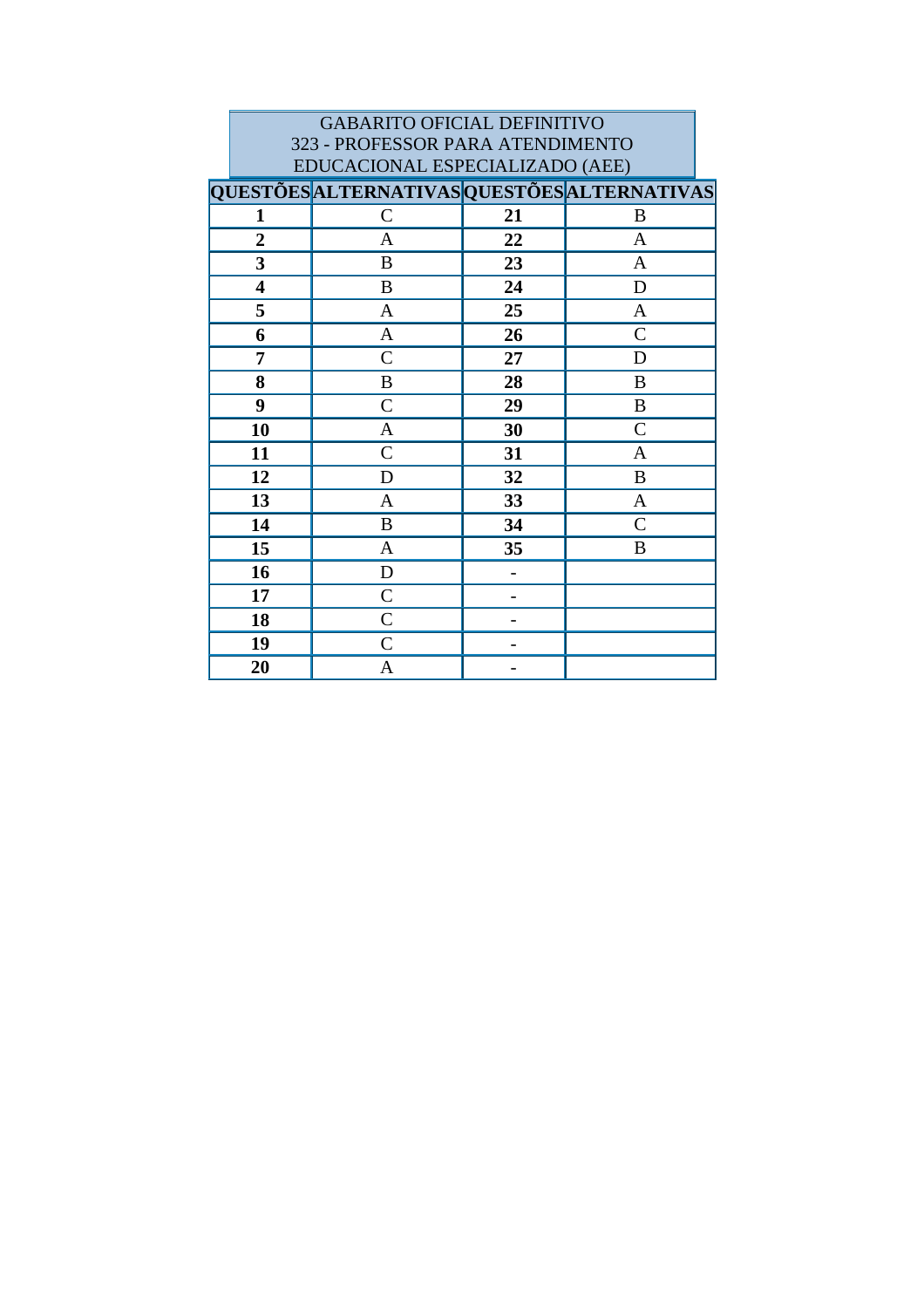|                         | <b>GABARITO OFICIAL DEFINITIVO</b>          |    |                |  |  |
|-------------------------|---------------------------------------------|----|----------------|--|--|
|                         | 324 - PROFESSOR DA LÍNGUA INGLESA           |    |                |  |  |
|                         | QUESTÕES ALTERNATIVAS QUESTÕES ALTERNATIVAS |    |                |  |  |
| 1                       | $\mathcal{C}$                               | 21 | B              |  |  |
| $\overline{2}$          | $\mathbf{A}$                                | 22 | $\mathbf{A}$   |  |  |
| 3                       | B                                           | 23 | $\mathbf{A}$   |  |  |
| $\overline{\mathbf{4}}$ | B                                           | 24 | D              |  |  |
| 5                       | A                                           | 25 | A              |  |  |
| 6                       | $\mathbf{A}$                                | 26 | $\overline{C}$ |  |  |
| 7                       | $\mathcal{C}$                               | 27 | D              |  |  |
| 8                       | B                                           | 28 | B              |  |  |
| 9                       | $\overline{C}$                              | 29 | B              |  |  |
| 10                      | A                                           | 30 | $\mathcal{C}$  |  |  |
| 11                      | $\mathcal{C}$                               | 31 | A              |  |  |
| 12                      | D                                           | 32 | B              |  |  |
| 13                      | A                                           | 33 | A              |  |  |
| 14                      | $\bf{B}$                                    | 34 | $\overline{C}$ |  |  |
| 15                      | A                                           | 35 | B              |  |  |
| 16                      | $\mathbf D$                                 | -  |                |  |  |
| 17                      | $\mathcal{C}$                               |    |                |  |  |
| 18                      | $\overline{C}$                              |    |                |  |  |
| 19                      | $\mathcal{C}$                               |    |                |  |  |
| 20                      | A                                           |    |                |  |  |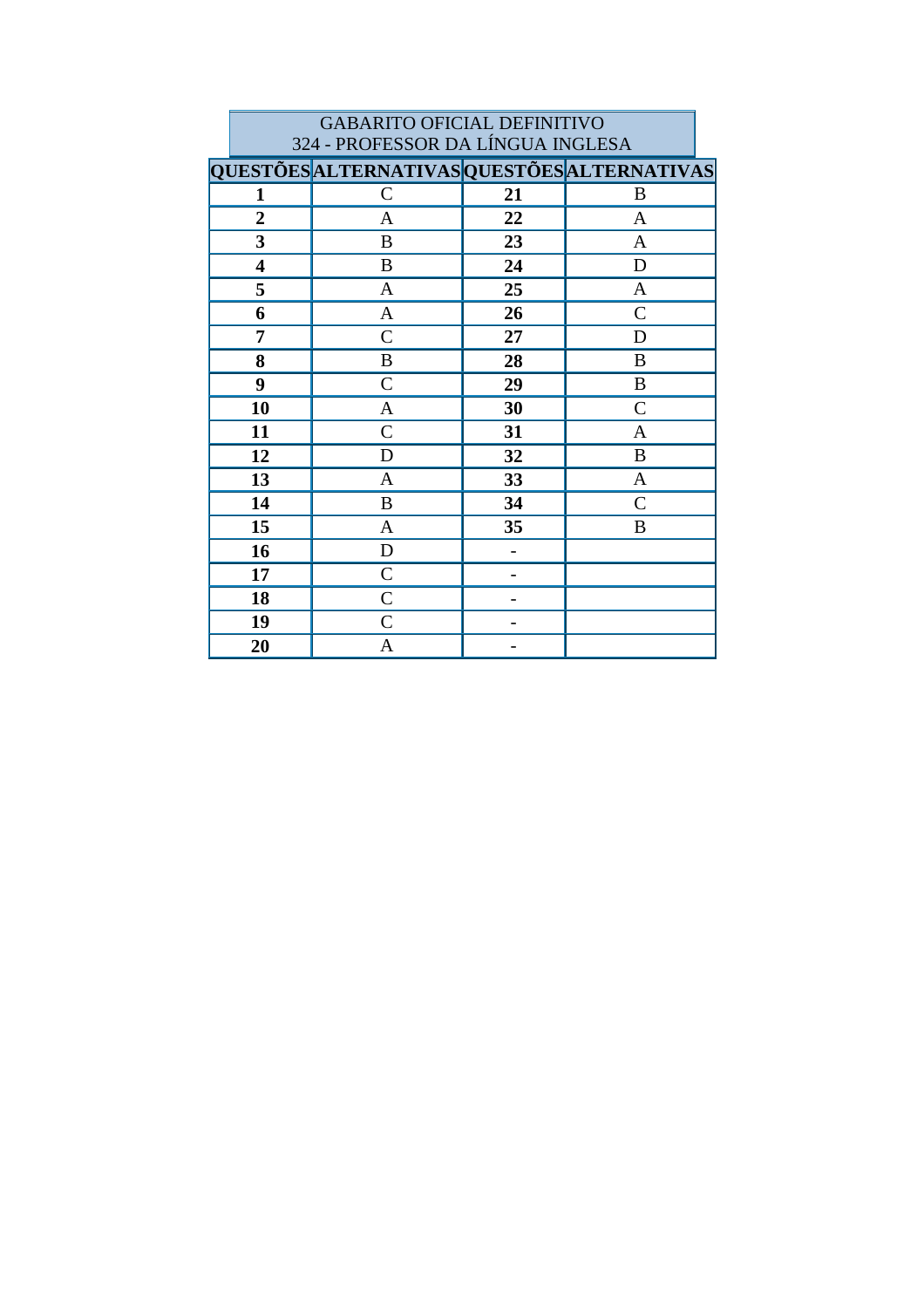|                         | <b>GABARITO OFICIAL DEFINITIVO</b>          |    |               |  |  |  |
|-------------------------|---------------------------------------------|----|---------------|--|--|--|
|                         | 325 - PROFESSOR DE CIÊNCIAS DA NATUREZA     |    |               |  |  |  |
|                         | QUESTÕES ALTERNATIVAS QUESTÕES ALTERNATIVAS |    |               |  |  |  |
| 1                       | $\mathsf{C}$                                | 21 | B             |  |  |  |
| $\overline{2}$          | $\mathbf{A}$                                | 22 | B             |  |  |  |
| 3                       | B                                           | 23 | $\mathbf{A}$  |  |  |  |
| $\overline{\mathbf{4}}$ | B                                           | 24 | D             |  |  |  |
| 5                       | A                                           | 25 | A             |  |  |  |
| 6                       | $\mathbf{A}$                                | 26 | $\mathcal{C}$ |  |  |  |
| 7                       | $\overline{C}$                              | 27 | D             |  |  |  |
| 8                       | B                                           | 28 | B             |  |  |  |
| 9                       | $\overline{C}$                              | 29 | B             |  |  |  |
| 10                      | A                                           | 30 | $\mathcal{C}$ |  |  |  |
| 11                      | $\mathcal{C}$                               | 31 | A             |  |  |  |
| 12                      | D                                           | 32 | $\bf{B}$      |  |  |  |
| 13                      | A                                           | 33 | A             |  |  |  |
| 14                      | $\bf{B}$                                    | 34 | $\mathcal{C}$ |  |  |  |
| 15                      | A                                           | 35 | B             |  |  |  |
| 16                      | $\mathbf D$                                 |    |               |  |  |  |
| 17                      | $\mathcal{C}$                               |    |               |  |  |  |
| 18                      | $\overline{C}$                              |    |               |  |  |  |
| 19                      | $\mathcal{C}$                               |    |               |  |  |  |
| 20                      | A                                           |    |               |  |  |  |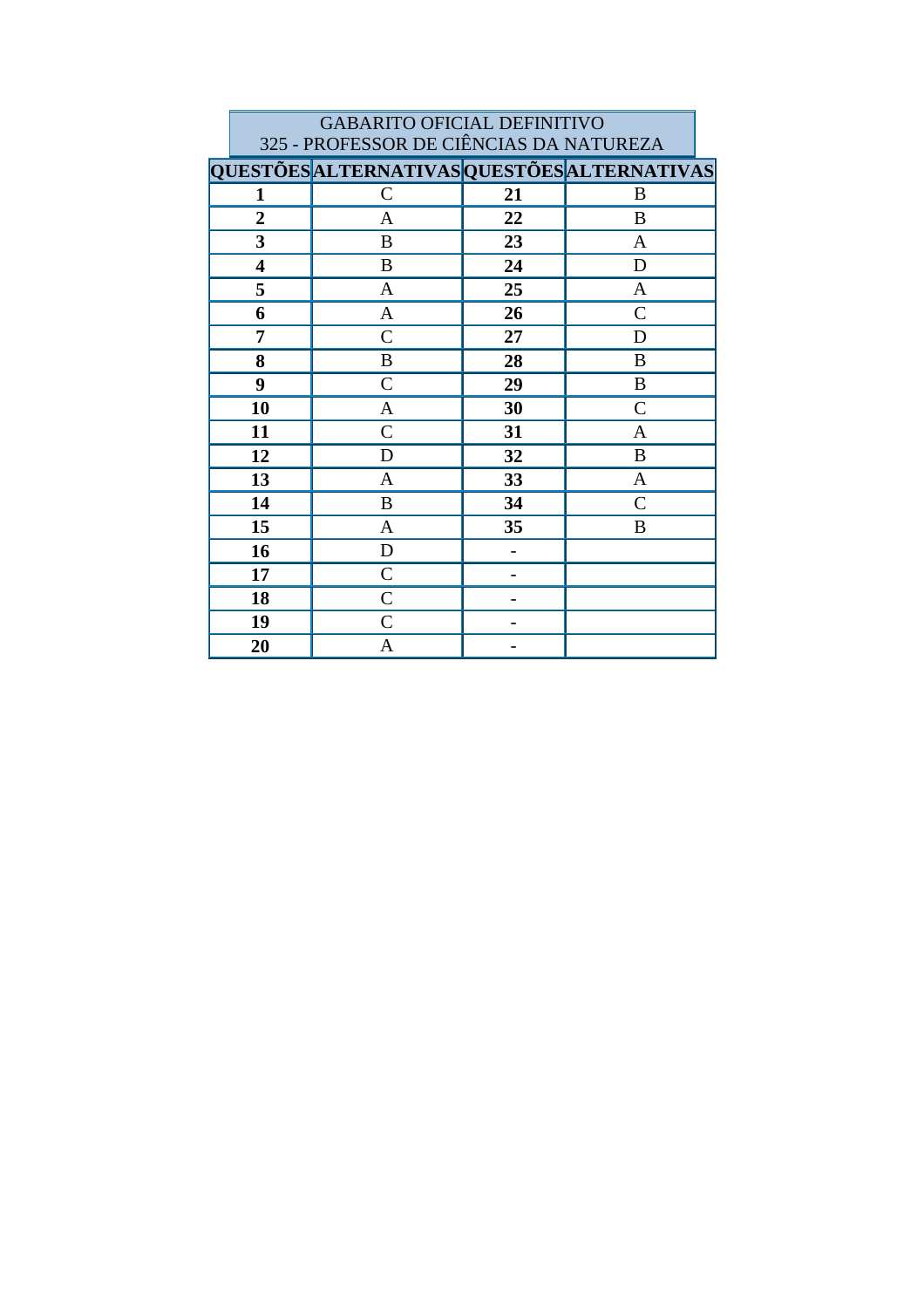|                         | <b>GABARITO OFICIAL DEFINITIVO</b>          |    |                |  |  |
|-------------------------|---------------------------------------------|----|----------------|--|--|
|                         | 326 - PROFESSOR DE EDUCAÇÃO FÍSICA          |    |                |  |  |
|                         | QUESTÕES ALTERNATIVAS QUESTÕES ALTERNATIVAS |    |                |  |  |
| 1                       | $\mathsf{C}$                                | 21 | B              |  |  |
| $\overline{2}$          | $\mathbf{A}$                                | 22 | $\mathbf{A}$   |  |  |
| 3                       | B                                           | 23 | $\mathbf{A}$   |  |  |
| $\overline{\mathbf{4}}$ | B                                           | 24 | <b>ANULADA</b> |  |  |
| 5                       | A                                           | 25 | A              |  |  |
| 6                       | $\mathbf{A}$                                | 26 | $\mathcal{C}$  |  |  |
| 7                       | $\overline{C}$                              | 27 | D              |  |  |
| 8                       | B                                           | 28 | B              |  |  |
| 9                       | $\overline{C}$                              | 29 | B              |  |  |
| 10                      | A                                           | 30 | $\mathcal{C}$  |  |  |
| 11                      | $\mathcal{C}$                               | 31 | A              |  |  |
| 12                      | D                                           | 32 | $\mathbf B$    |  |  |
| 13                      | A                                           | 33 | A              |  |  |
| 14                      | $\bf{B}$                                    | 34 | $\overline{C}$ |  |  |
| 15                      | A                                           | 35 | B              |  |  |
| 16                      | $\mathbf D$                                 |    |                |  |  |
| 17                      | $\mathcal{C}$                               |    |                |  |  |
| 18                      | $\overline{C}$                              |    |                |  |  |
| 19                      | $\overline{C}$                              |    |                |  |  |
| 20                      | A                                           |    |                |  |  |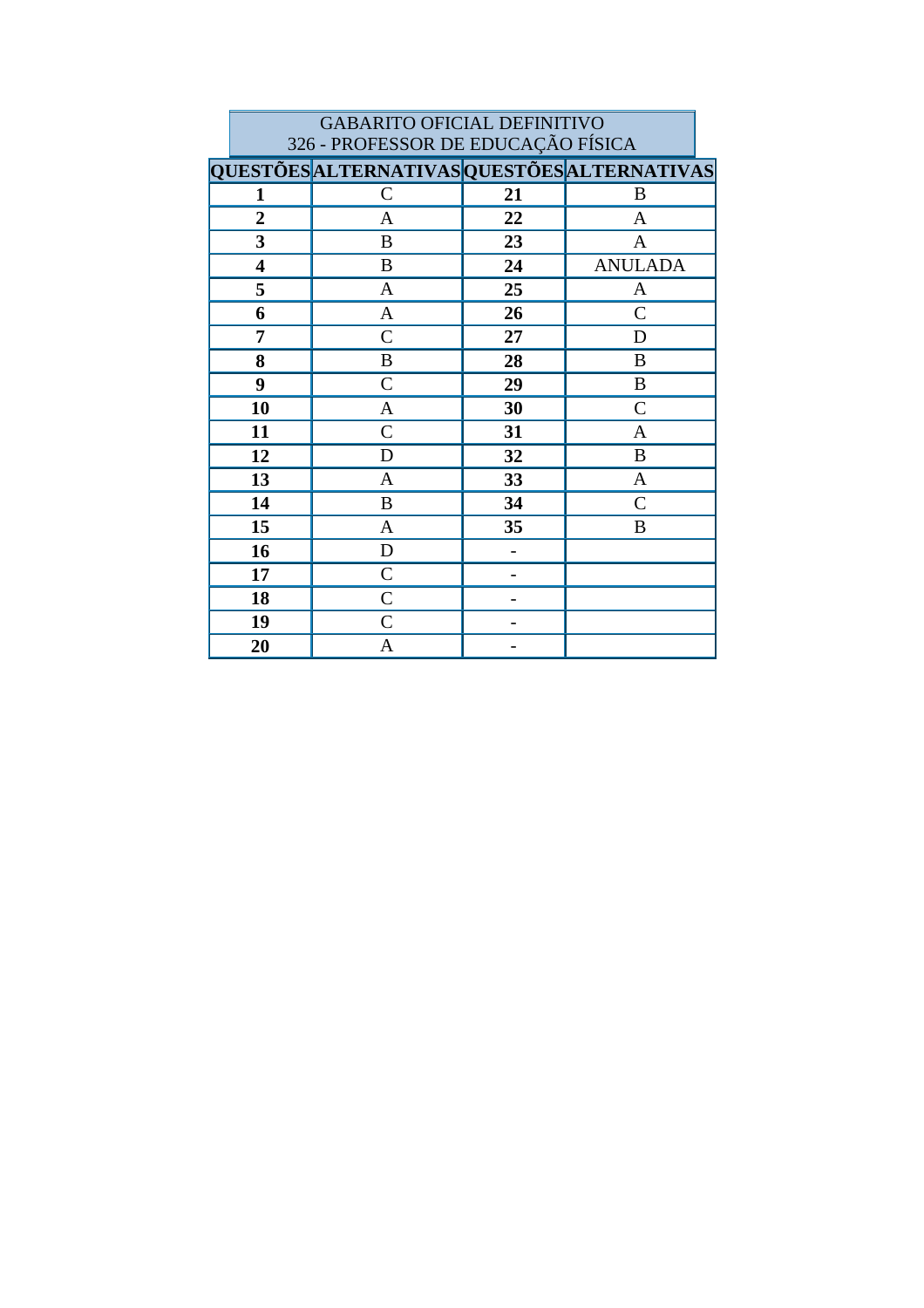|                              | <b>GABARITO OFICIAL DEFINITIVO</b>          |    |               |  |  |
|------------------------------|---------------------------------------------|----|---------------|--|--|
| 327 - PROFESSOR DE GEOGRAFIA |                                             |    |               |  |  |
|                              | QUESTÕES ALTERNATIVAS QUESTÕES ALTERNATIVAS |    |               |  |  |
| 1                            | $\mathcal{C}$                               | 21 | B             |  |  |
| $\overline{2}$               | A                                           | 22 | $\mathbf{A}$  |  |  |
| 3                            | B                                           | 23 | $\mathbf{A}$  |  |  |
| $\overline{\mathbf{4}}$      | B                                           | 24 | D             |  |  |
| 5                            | A                                           | 25 | A             |  |  |
| 6                            | $\mathbf{A}$                                | 26 | $\mathbf C$   |  |  |
| 7                            | $\overline{C}$                              | 27 | D             |  |  |
| 8                            | B                                           | 28 | B             |  |  |
| 9                            | $\mathcal{C}$                               | 29 | $\, {\bf B}$  |  |  |
| 10                           | $\mathbf{A}$                                | 30 | $\mathcal{C}$ |  |  |
| 11                           | $\mathsf{C}$                                | 31 | $\mathbf{A}$  |  |  |
| 12                           | D                                           | 32 | B             |  |  |
| 13                           | A                                           | 33 | A             |  |  |
| 14                           | $\bf{B}$                                    | 34 | $\mathsf{C}$  |  |  |
| 15                           | A                                           | 35 | B             |  |  |
| 16                           | D                                           |    |               |  |  |
| 17                           | $\overline{C}$                              |    |               |  |  |
| 18                           | $\overline{C}$                              |    |               |  |  |
| 19                           | $\overline{C}$                              |    |               |  |  |
| 20                           | A                                           |    |               |  |  |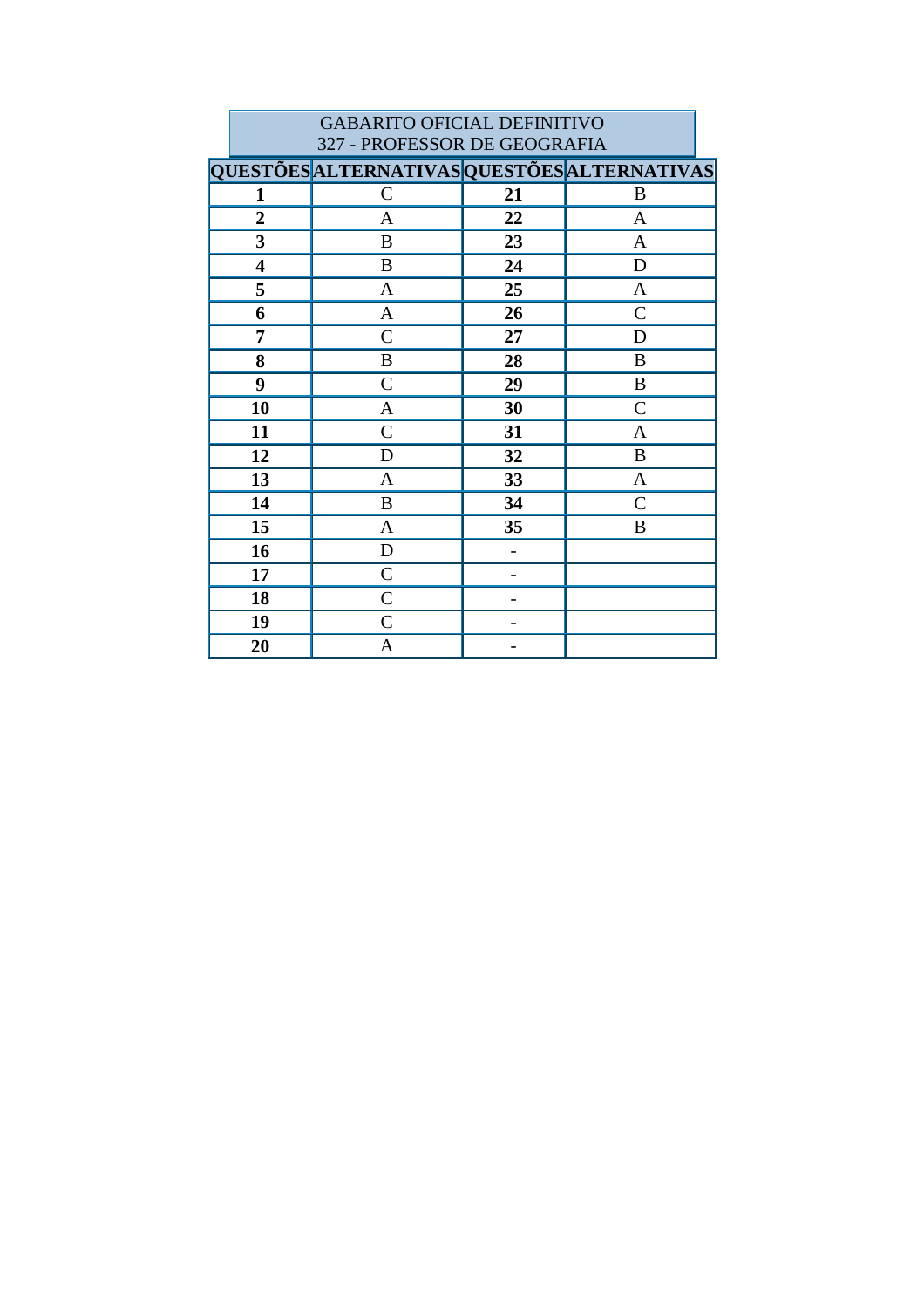|                         | <b>GABARITO OFICIAL DEFINITIVO</b>          |    |                |  |  |  |
|-------------------------|---------------------------------------------|----|----------------|--|--|--|
|                         | 328 - PROFESSOR DE LÍNGUA PORTUGUESA        |    |                |  |  |  |
|                         | QUESTÕES ALTERNATIVAS QUESTÕES ALTERNATIVAS |    |                |  |  |  |
| 1                       | $\mathsf{C}$                                | 21 | B              |  |  |  |
| $\overline{2}$          | B                                           | 22 | $\mathbf{A}$   |  |  |  |
| 3                       | D                                           | 23 | $\mathbf{A}$   |  |  |  |
| $\overline{\mathbf{4}}$ | $\mathbf{A}$                                | 24 | D              |  |  |  |
| 5                       | D                                           | 25 | A              |  |  |  |
| 6                       | D                                           | 26 | $\overline{C}$ |  |  |  |
| 7                       | B                                           | 27 | D              |  |  |  |
| 8                       | B                                           | 28 | B              |  |  |  |
| 9                       | $\overline{C}$                              | 29 | B              |  |  |  |
| 10                      | D                                           | 30 | $\mathcal{C}$  |  |  |  |
| 11                      | $\mathsf{C}$                                | 31 | A              |  |  |  |
| 12                      | D                                           | 32 | B              |  |  |  |
| 13                      | A                                           | 33 | A              |  |  |  |
| 14                      | $\bf{B}$                                    | 34 | $\overline{C}$ |  |  |  |
| 15                      | A                                           | 35 | B              |  |  |  |
| 16                      | $\mathbf D$                                 |    |                |  |  |  |
| 17                      | $\mathsf{C}$                                |    |                |  |  |  |
| 18                      | $\overline{C}$                              |    |                |  |  |  |
| 19                      | $\mathsf{C}$                                |    |                |  |  |  |
| 20                      | A                                           |    |                |  |  |  |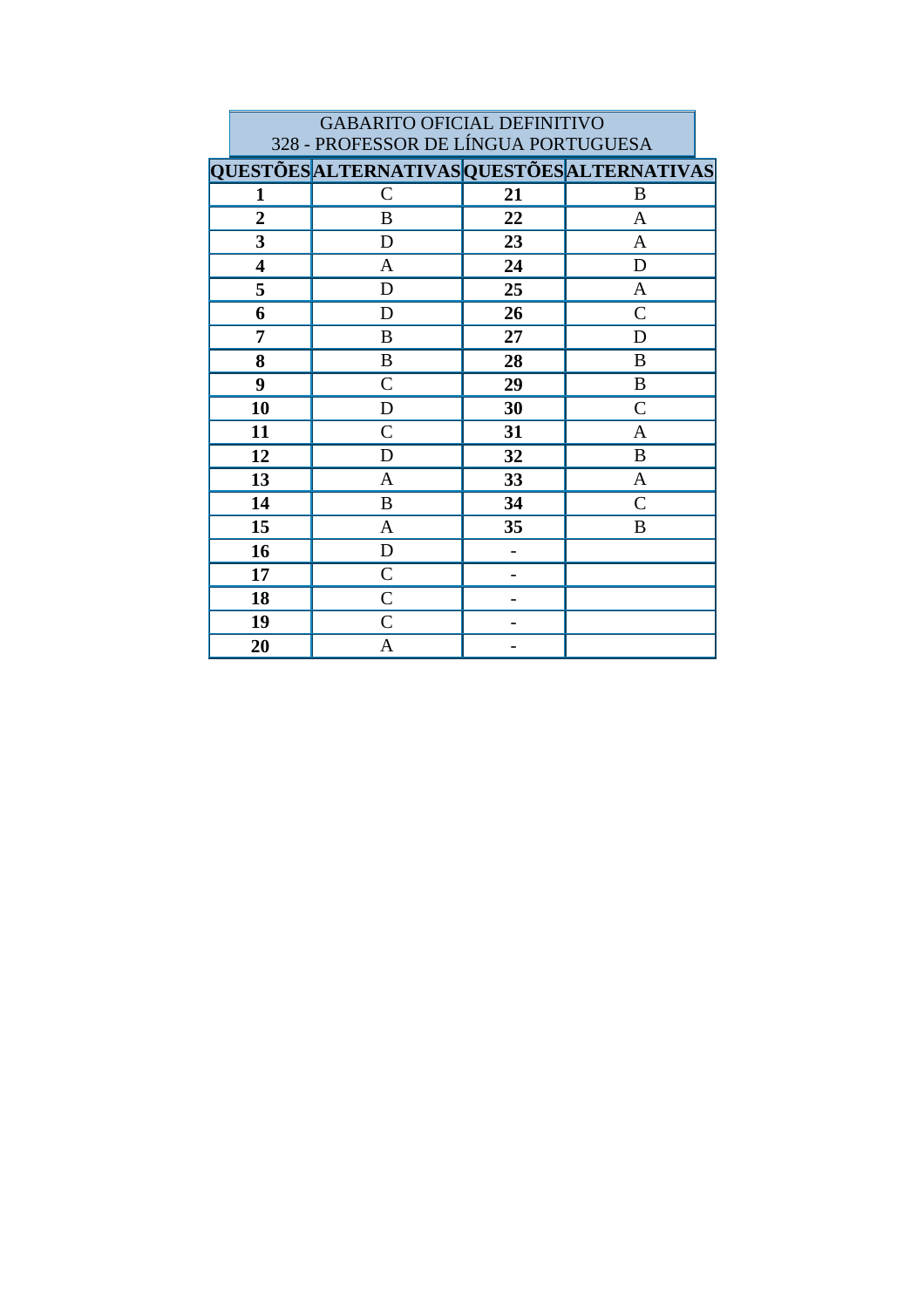|                         | 329 - PROFESSOR DE MATEMÁTICA               |    |                |  |  |
|-------------------------|---------------------------------------------|----|----------------|--|--|
|                         | QUESTÕES ALTERNATIVAS QUESTÕES ALTERNATIVAS |    |                |  |  |
| 1                       | $\mathcal{C}$                               | 21 | B              |  |  |
| $\overline{2}$          | $\mathbf{A}$                                | 22 | $\mathbf{A}$   |  |  |
| $\overline{\mathbf{3}}$ | B                                           | 23 | $\mathbf{A}$   |  |  |
| $\overline{\mathbf{4}}$ | $\bf{B}$                                    | 24 | D              |  |  |
| 5                       | A                                           | 25 | $\mathbf{A}$   |  |  |
| 6                       | $\mathbf A$                                 | 26 | $\overline{C}$ |  |  |
| 7                       | $\mathcal{C}$                               | 27 | D              |  |  |
| 8                       | B                                           | 28 | B              |  |  |
| 9                       | $\mathcal{C}$                               | 29 | B              |  |  |
| 10                      | A                                           | 30 | $\mathcal{C}$  |  |  |
| 11                      | $\mathsf{C}$                                | 31 | A              |  |  |
| 12                      | D                                           | 32 | $\bf{B}$       |  |  |
| 13                      | A                                           | 33 | $\mathbf{A}$   |  |  |
| 14                      | B                                           | 34 | $\mathcal{C}$  |  |  |
| 15                      | A                                           | 35 | B              |  |  |
| 16                      | $\mathbf D$                                 |    |                |  |  |
| 17                      | $\mathsf{C}$                                |    |                |  |  |
| 18                      | $\mathcal{C}$                               |    |                |  |  |
| 19                      | $\mathcal{C}$                               |    |                |  |  |
| 20                      | A                                           |    |                |  |  |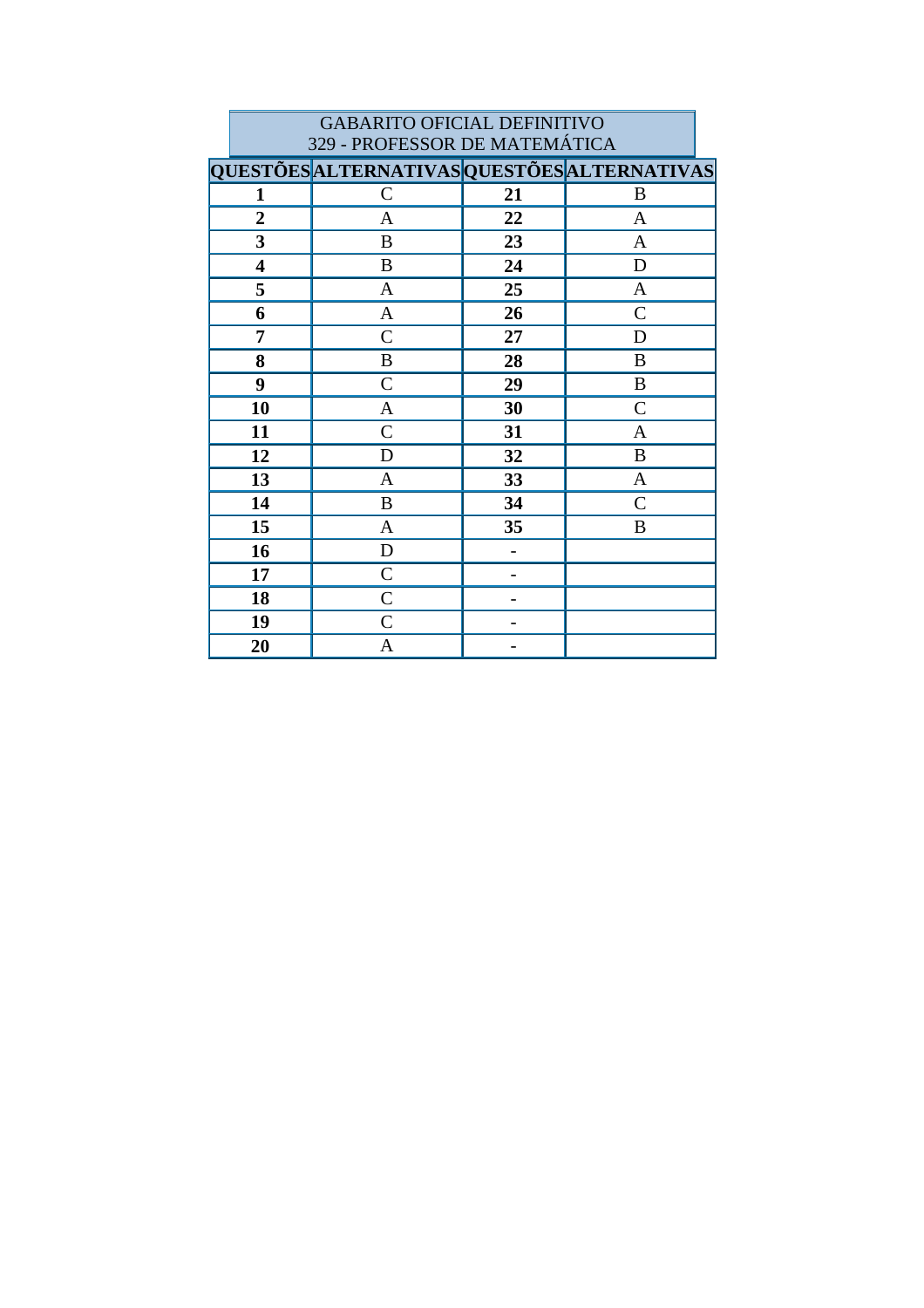|                         | <b>GABARITO OFICIAL DEFINITIVO</b>          |    |                |  |  |
|-------------------------|---------------------------------------------|----|----------------|--|--|
|                         | 330 - PROFESSOR HISTÓRIA/CULTURA            |    |                |  |  |
|                         | QUESTÕES ALTERNATIVAS QUESTÕES ALTERNATIVAS |    |                |  |  |
| 1                       | $\mathcal{C}$                               | 21 | B              |  |  |
| $\overline{2}$          | $\mathbf{A}$                                | 22 | $\mathbf{A}$   |  |  |
| 3                       | B                                           | 23 | $\mathbf{A}$   |  |  |
| $\overline{\mathbf{4}}$ | B                                           | 24 | D              |  |  |
| 5                       | $\mathbf{A}$                                | 25 | $\mathbf{A}$   |  |  |
| 6                       | $\mathbf{A}$                                | 26 | $\overline{C}$ |  |  |
| 7                       | $\mathcal{C}$                               | 27 | D              |  |  |
| 8                       | B                                           | 28 | B              |  |  |
| 9                       | $\overline{C}$                              | 29 | B              |  |  |
| 10                      | A                                           | 30 | $\mathcal{C}$  |  |  |
| 11                      | $\mathsf{C}$                                | 31 | A              |  |  |
| 12                      | D                                           | 32 | B              |  |  |
| 13                      | A                                           | 33 | A              |  |  |
| 14                      | $\bf{B}$                                    | 34 | $\overline{C}$ |  |  |
| 15                      | A                                           | 35 | B              |  |  |
| 16                      | $\mathbf D$                                 | -  |                |  |  |
| 17                      | $\mathcal{C}$                               |    |                |  |  |
| 18                      | $\overline{C}$                              |    |                |  |  |
| 19                      | $\mathcal{C}$                               |    |                |  |  |
| 20                      | A                                           |    |                |  |  |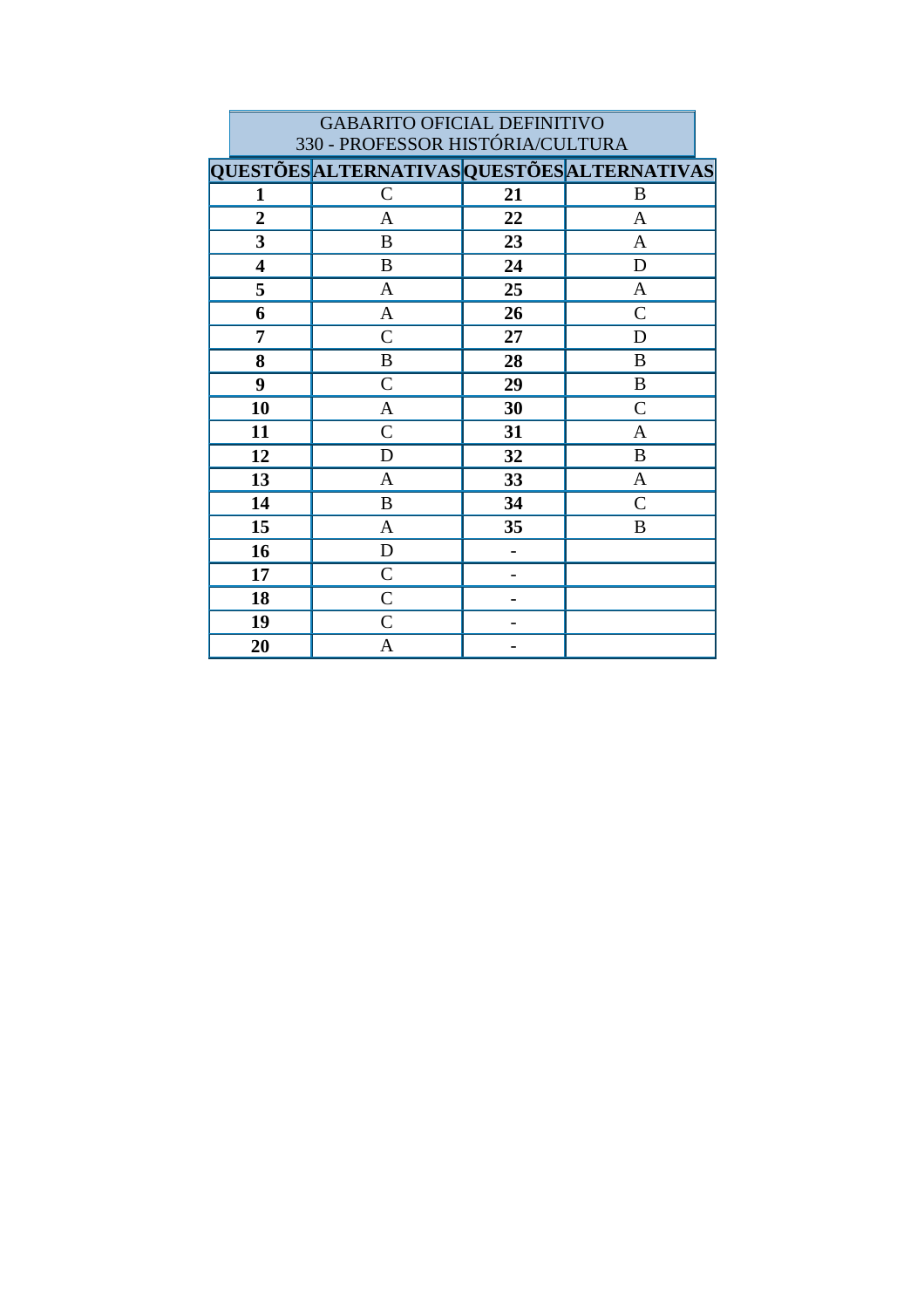| <b>GABARITO OFICIAL DEFINITIVO</b>   |                                             |    |                |  |  |
|--------------------------------------|---------------------------------------------|----|----------------|--|--|
| 331 - PROFESSOR POLIVALENTE - ENSINO |                                             |    |                |  |  |
| <b>FUNDAMENTAL</b>                   |                                             |    |                |  |  |
|                                      | QUESTÕES ALTERNATIVAS QUESTÕES ALTERNATIVAS |    |                |  |  |
| 1                                    | $\mathsf{C}$                                | 21 | B              |  |  |
| $\overline{2}$                       | A                                           | 22 | A              |  |  |
| 3                                    | B                                           | 23 | A              |  |  |
| $\overline{\mathbf{4}}$              | B                                           | 24 | D              |  |  |
| 5                                    | A                                           | 25 | <b>ANULADA</b> |  |  |
| 6                                    | A                                           | 26 | $\mathcal{C}$  |  |  |
| 7                                    | $\overline{C}$                              | 27 | D              |  |  |
| 8                                    | B                                           | 28 | B              |  |  |
| 9                                    | $\mathsf{C}$                                | 29 | B              |  |  |
| 10                                   | A                                           | 30 | $\mathsf{C}$   |  |  |
| 11                                   | $\overline{C}$                              | 31 | A              |  |  |
| 12                                   | D                                           | 32 | B              |  |  |
| 13                                   | A                                           | 33 | $\mathbf{A}$   |  |  |
| 14                                   | B                                           | 34 | $\overline{C}$ |  |  |
| 15                                   | $\mathbf{A}$                                | 35 | B              |  |  |
| 16                                   | D                                           |    |                |  |  |
| 17                                   | $\mathcal{C}$                               | -  |                |  |  |
| 18                                   | $\mathcal{C}$                               |    |                |  |  |
| 19                                   | $\overline{C}$                              |    |                |  |  |
| 20                                   | A                                           |    |                |  |  |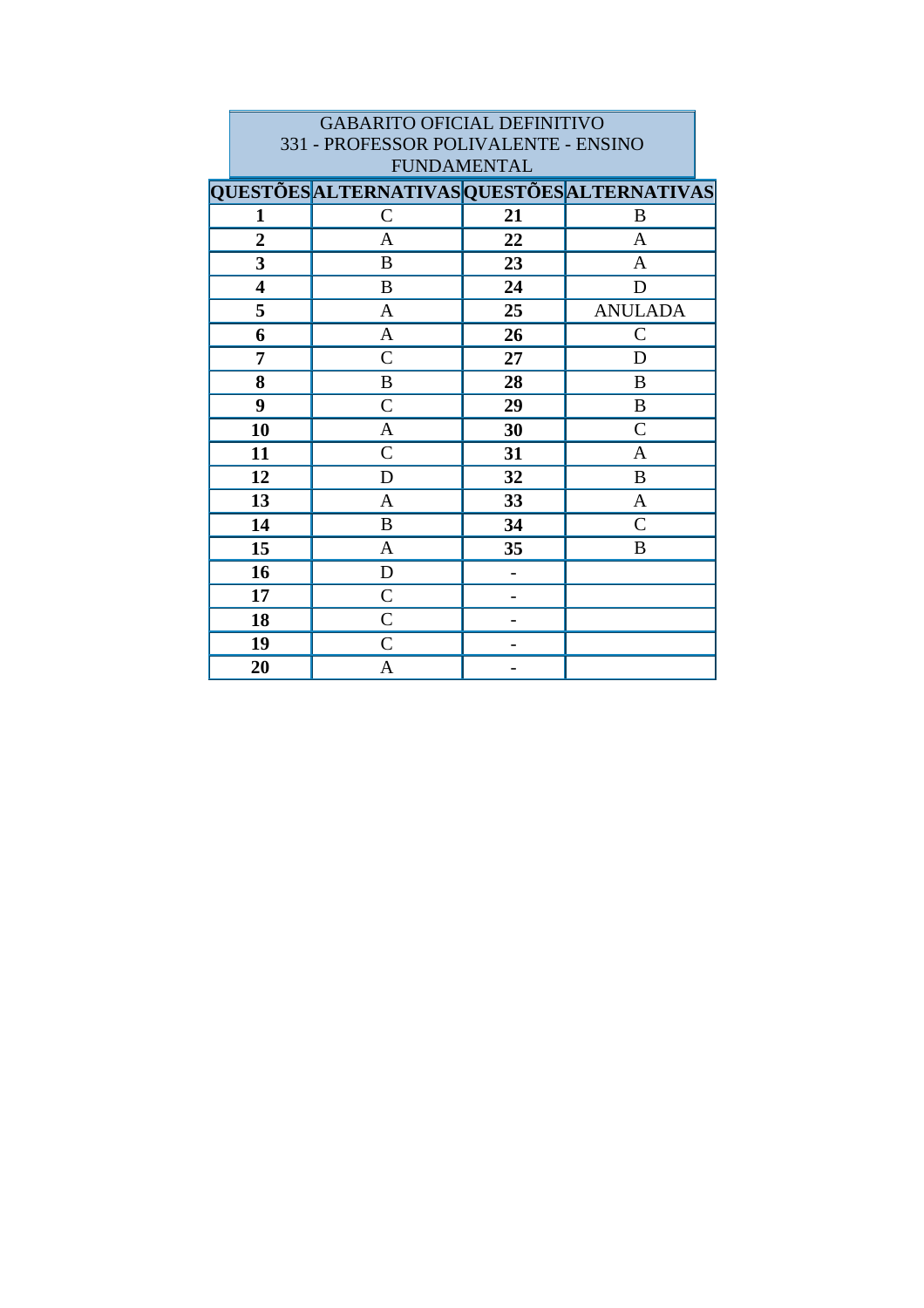| <b>GABARITO OFICIAL DEFINITIVO</b>                                                           |                |    |               |  |  |
|----------------------------------------------------------------------------------------------|----------------|----|---------------|--|--|
| 332 - PROFESSOR POLIVALENTE - ENSINO INFANTIL<br>QUESTÕES ALTERNATIVAS QUESTÕES ALTERNATIVAS |                |    |               |  |  |
|                                                                                              |                |    |               |  |  |
| $\mathbf{1}$                                                                                 | $\mathcal{C}$  | 21 | B             |  |  |
| $\overline{2}$                                                                               | A              | 22 | $\mathbf{A}$  |  |  |
| 3                                                                                            | B              | 23 | A             |  |  |
| $\overline{\mathbf{4}}$                                                                      | B              | 24 | D             |  |  |
| 5                                                                                            | A              | 25 | A             |  |  |
| 6                                                                                            | $\mathbf{A}$   | 26 | $\mathcal{C}$ |  |  |
| 7                                                                                            | $\overline{C}$ | 27 | D             |  |  |
| 8                                                                                            | B              | 28 | B             |  |  |
| 9                                                                                            | $\overline{C}$ | 29 | B             |  |  |
| 10                                                                                           | A              | 30 | $\mathcal{C}$ |  |  |
| 11                                                                                           | $\mathcal{C}$  | 31 | A             |  |  |
| 12                                                                                           | D              | 32 | $\bf{B}$      |  |  |
| 13                                                                                           | A              | 33 | A             |  |  |
| 14                                                                                           | B              | 34 | $\mathcal{C}$ |  |  |
| 15                                                                                           | $\mathbf{A}$   | 35 | B             |  |  |
| 16                                                                                           | D              |    |               |  |  |
| 17                                                                                           | $\mathcal{C}$  |    |               |  |  |
| 18                                                                                           | $\overline{C}$ |    |               |  |  |
| 19                                                                                           | $\mathcal{C}$  |    |               |  |  |
| 20                                                                                           | A              |    |               |  |  |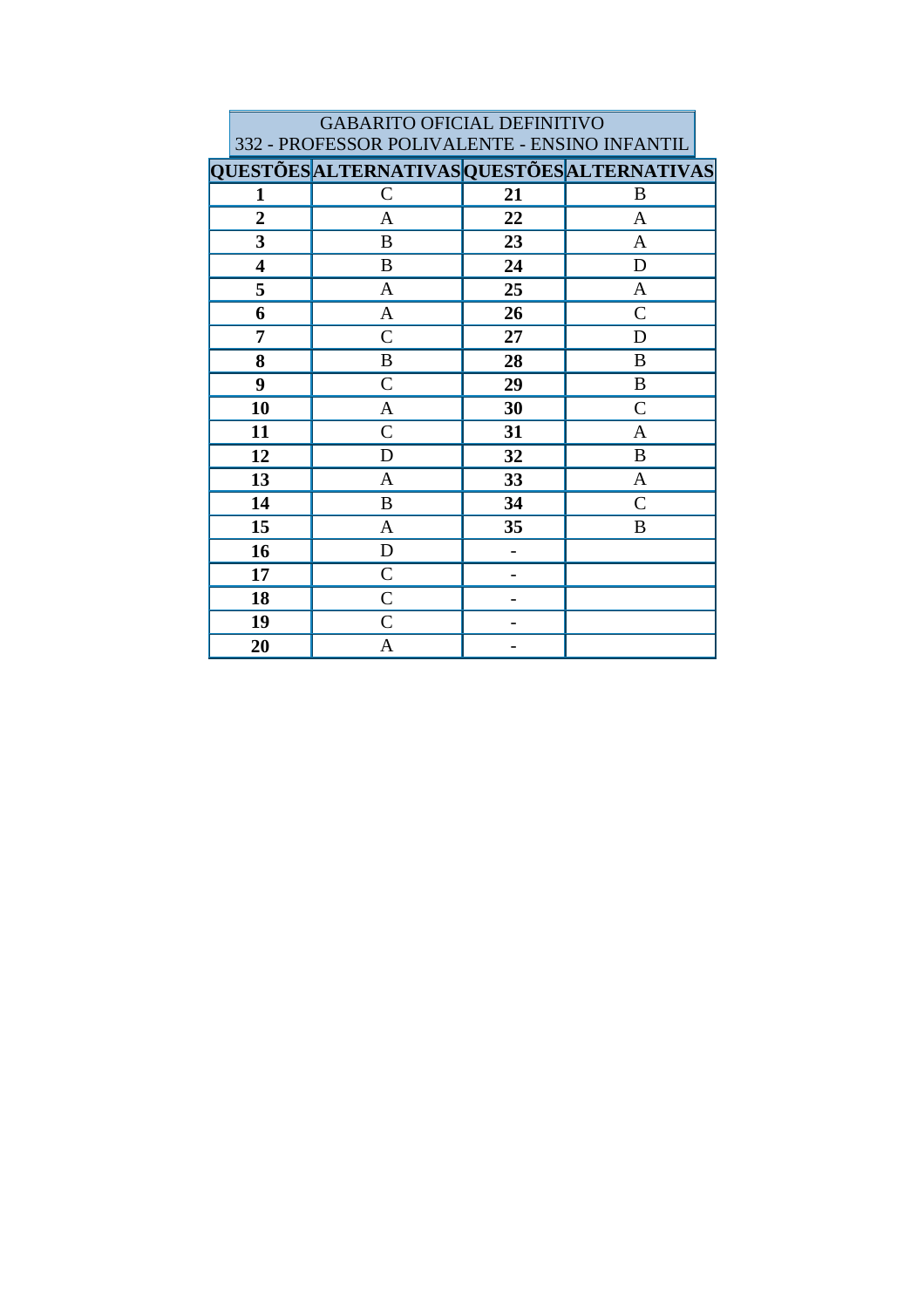|                         | 333 - PSICÓLOGO                             |    |                |  |  |
|-------------------------|---------------------------------------------|----|----------------|--|--|
|                         | QUESTÕES ALTERNATIVAS QUESTÕES ALTERNATIVAS |    |                |  |  |
| 1                       | $\mathcal{C}$                               | 21 | B              |  |  |
| $\overline{2}$          | $\mathbf{A}$                                | 22 | $\mathbf{A}$   |  |  |
| $\overline{\mathbf{3}}$ | $\, {\bf B}$                                | 23 | $\mathbf{A}$   |  |  |
| 4                       | $\bf{B}$                                    | 24 | D              |  |  |
| 5                       | $\mathbf{A}$                                | 25 | $\mathbf{A}$   |  |  |
| 6                       | $\boldsymbol{\mathsf{A}}$                   | 26 | $\overline{C}$ |  |  |
| 7                       | $\mathcal{C}$                               | 27 | D              |  |  |
| 8                       | $\, {\bf B}$                                | 28 | $\bf{B}$       |  |  |
| 9                       | $\mathsf{C}$                                | 29 | $\, {\bf B}$   |  |  |
| 10                      | A                                           | 30 | $\mathcal{C}$  |  |  |
| 11                      | $\mathcal{C}$                               | 31 | A              |  |  |
| 12                      | $\mathbf D$                                 | 32 | $\, {\bf B}$   |  |  |
| 13                      | $\mathbf{A}$                                | 33 | $\mathbf{A}$   |  |  |
| 14                      | $\, {\bf B}$                                | 34 | $\mathcal{C}$  |  |  |
| 15                      | $\mathbf{A}$                                | 35 | B              |  |  |
| 16                      | ${\bf D}$                                   |    |                |  |  |
| 17                      | $\mathsf{C}$                                |    |                |  |  |
| 18                      | $\mathsf{C}$                                |    |                |  |  |
| 19                      | $\mathcal{C}$                               |    |                |  |  |
| 20                      | A                                           |    |                |  |  |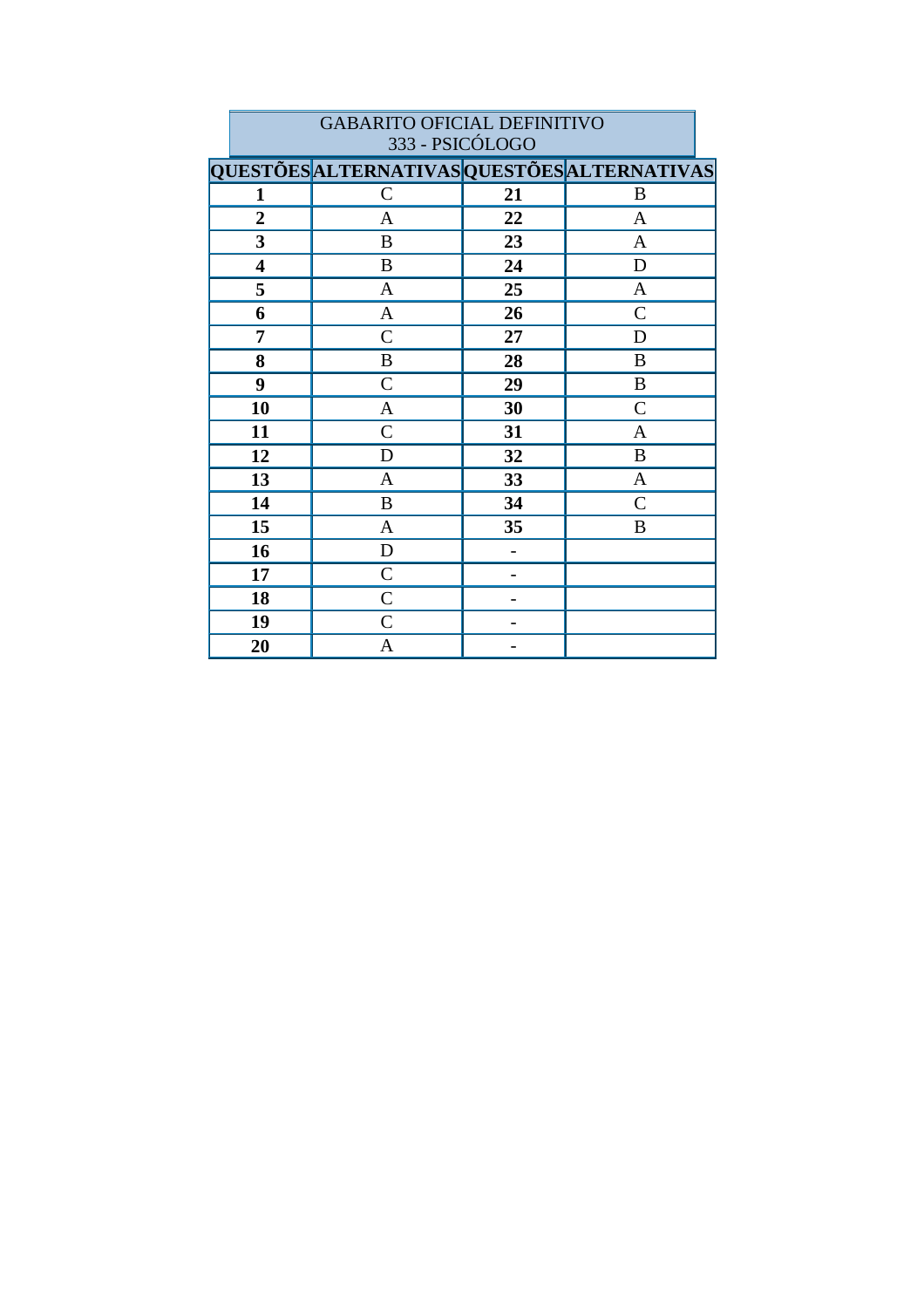|                         | 334 - PSICOPEDAGOGO                         |    |                  |  |  |
|-------------------------|---------------------------------------------|----|------------------|--|--|
|                         | QUESTÕES ALTERNATIVAS QUESTÕES ALTERNATIVAS |    |                  |  |  |
| $\mathbf{1}$            | $\mathcal{C}$                               | 21 | B                |  |  |
| $\overline{2}$          | $\mathbf{A}$                                | 22 | $\mathbf{A}$     |  |  |
| 3                       | $\, {\bf B}$                                | 23 | $\mathbf{A}$     |  |  |
| $\overline{\mathbf{4}}$ | $\, {\bf B}$                                | 24 | $\mathbf D$      |  |  |
| 5                       | $\mathbf{A}$                                | 25 | A                |  |  |
| 6                       | $\mathbf{A}$                                | 26 | $\mathcal{C}$    |  |  |
| 7                       | $\mathcal{C}$                               | 27 | D                |  |  |
| 8                       | $\, {\bf B}$                                | 28 | B                |  |  |
| 9                       | $\mathcal{C}$                               | 29 | $\boldsymbol{B}$ |  |  |
| 10                      | $\mathbf{A}$                                | 30 | $\mathcal{C}$    |  |  |
| 11                      | $\mathcal{C}$                               | 31 | A                |  |  |
| 12                      | D                                           | 32 | $\bf{B}$         |  |  |
| 13                      | $\mathbf{A}$                                | 33 | $\mathbf{A}$     |  |  |
| 14                      | B                                           | 34 | $\mathsf{C}$     |  |  |
| 15                      | $\mathbf{A}$                                | 35 | B                |  |  |
| 16                      | D                                           |    |                  |  |  |
| 17                      | $\mathcal{C}$                               |    |                  |  |  |
| 18                      | $\mathcal{C}$                               |    |                  |  |  |
| 19                      | $\mathcal{C}$                               |    |                  |  |  |
| 20                      | <b>ANULADA</b>                              |    |                  |  |  |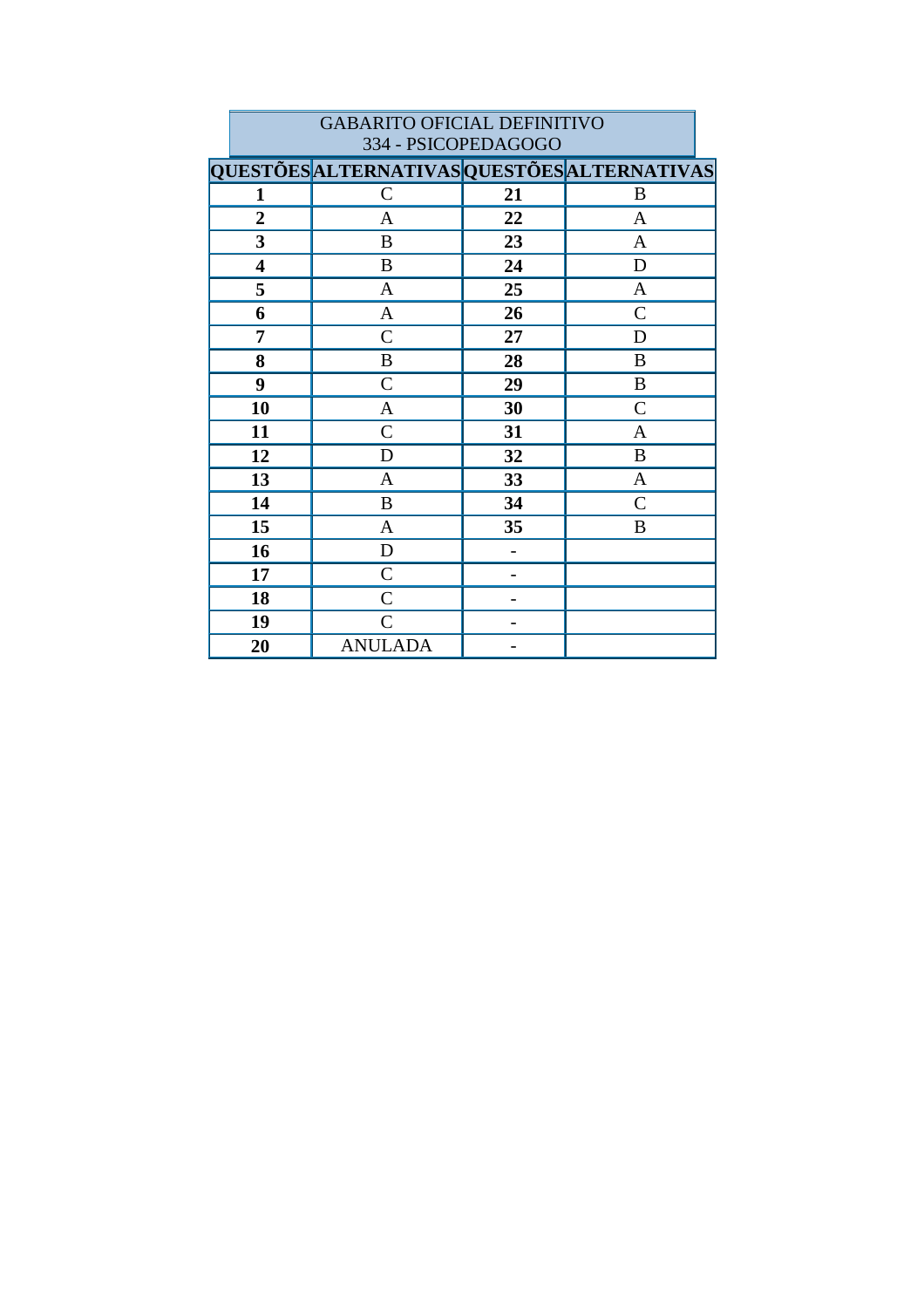|                         | 335 - PSIQUIATRA                            |    |                |  |  |
|-------------------------|---------------------------------------------|----|----------------|--|--|
|                         | QUESTÕES ALTERNATIVAS QUESTÕES ALTERNATIVAS |    |                |  |  |
| $\mathbf{1}$            | $\mathsf{C}$                                | 21 | B              |  |  |
| $\overline{2}$          | A                                           | 22 | A              |  |  |
| 3                       | $\boldsymbol{B}$                            | 23 | $\mathbf{A}$   |  |  |
| $\overline{\mathbf{4}}$ | $\bf{B}$                                    | 24 | $\mathbf D$    |  |  |
| 5                       | $\mathbf{A}$                                | 25 | $\mathbf{A}$   |  |  |
| 6                       | $\mathbf{A}$                                | 26 | $\overline{C}$ |  |  |
| 7                       | $\mathsf{C}$                                | 27 | $\mathbf D$    |  |  |
| 8                       | $\, {\bf B}$                                | 28 | $\bf{B}$       |  |  |
| 9                       | $\mathsf{C}$                                | 29 | $\, {\bf B}$   |  |  |
| 10                      | $\mathbf{A}$                                | 30 | $\mathcal{C}$  |  |  |
| 11                      | $\mathsf{C}$                                | 31 | A              |  |  |
| 12                      | $\mathbf D$                                 | 32 | $\, {\bf B}$   |  |  |
| 13                      | A                                           | 33 | $\mathbf{A}$   |  |  |
| 14                      | $\boldsymbol{B}$                            | 34 | $\mathcal{C}$  |  |  |
| 15                      | $\mathbf{A}$                                | 35 | B              |  |  |
| 16                      | $\mathbf D$                                 |    |                |  |  |
| 17                      | $\mathcal{C}$                               |    |                |  |  |
| 18                      | $\mathcal{C}$                               |    |                |  |  |
| 19                      | $\mathcal{C}$                               |    |                |  |  |
| 20                      | A                                           |    |                |  |  |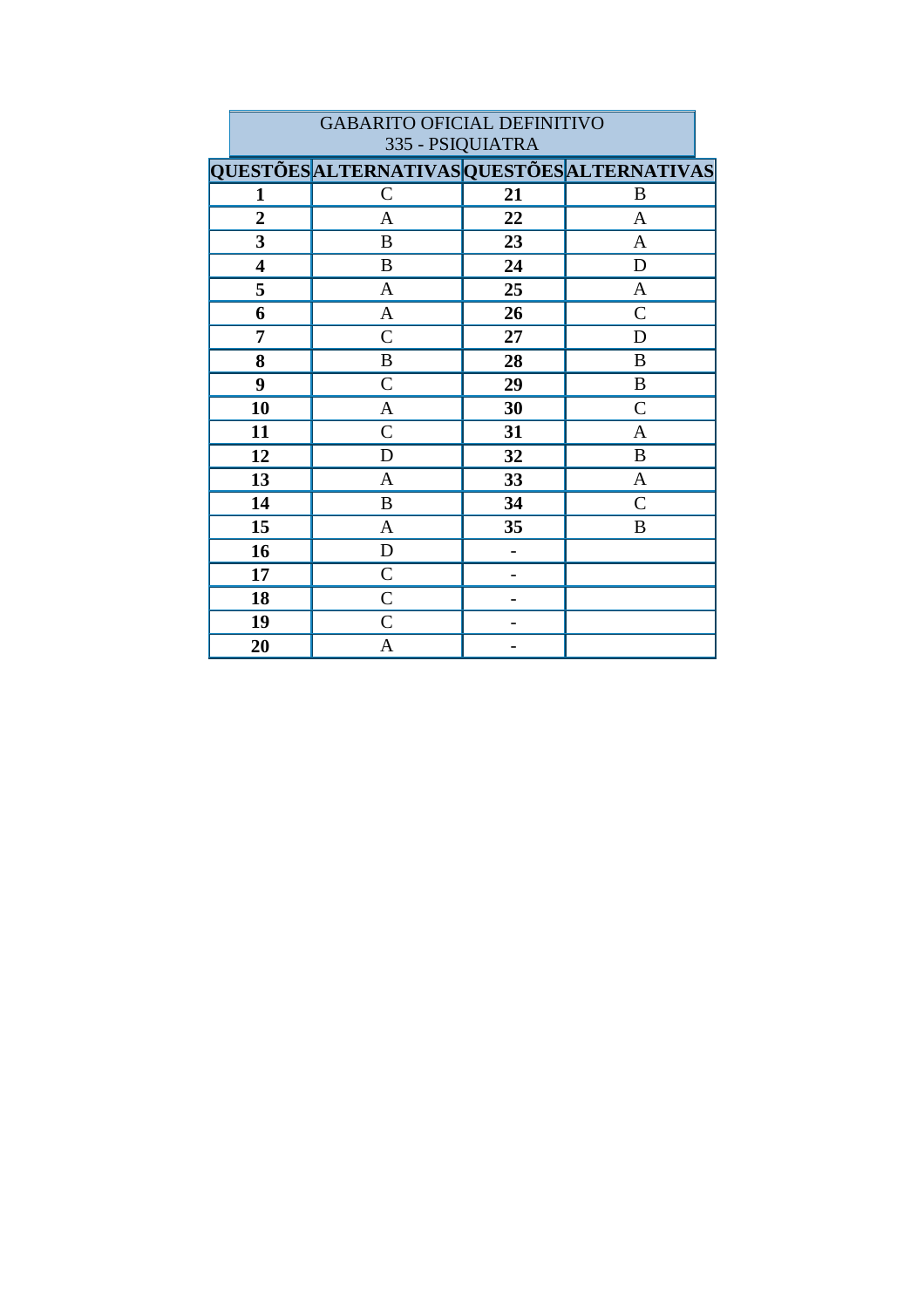|                                             | 336 - TERAPEUTA OCUPACIONAL |                  |    |               |  |  |
|---------------------------------------------|-----------------------------|------------------|----|---------------|--|--|
| QUESTÕES ALTERNATIVAS QUESTÕES ALTERNATIVAS |                             |                  |    |               |  |  |
|                                             | $\mathbf{1}$                | $\mathcal{C}$    | 21 | B             |  |  |
| $\overline{2}$                              |                             | A                | 22 | $\mathbf{A}$  |  |  |
|                                             | 3                           | $\boldsymbol{B}$ | 23 | $\mathbf{A}$  |  |  |
|                                             | $\overline{\mathbf{4}}$     | $\, {\bf B}$     | 24 | $\mathbf D$   |  |  |
|                                             | 5                           | A                | 25 | A             |  |  |
|                                             | 6                           | $\mathbf{A}$     | 26 | $\mathcal{C}$ |  |  |
|                                             | 7                           | $\mathcal{C}$    | 27 | D             |  |  |
|                                             | 8                           | B                | 28 | $\bf{B}$      |  |  |
|                                             | 9                           | $\mathcal{C}$    | 29 | $\bf{B}$      |  |  |
|                                             | 10                          | A                | 30 | $\mathcal{C}$ |  |  |
|                                             | 11                          | $\mathcal{C}$    | 31 | $\mathbf{A}$  |  |  |
|                                             | 12                          | D                | 32 | $\bf{B}$      |  |  |
|                                             | 13                          | A                | 33 | $\mathbf{A}$  |  |  |
|                                             | 14                          | $\, {\bf B}$     | 34 | $\mathcal{C}$ |  |  |
|                                             | 15                          | $\mathbf{A}$     | 35 | B             |  |  |
|                                             | 16                          | $\mathbf D$      |    |               |  |  |
|                                             | 17                          | $\mathcal{C}$    |    |               |  |  |
|                                             | 18                          | $\mathcal{C}$    |    |               |  |  |
|                                             | 19                          | $\mathcal{C}$    |    |               |  |  |
|                                             | 20                          | A                |    |               |  |  |